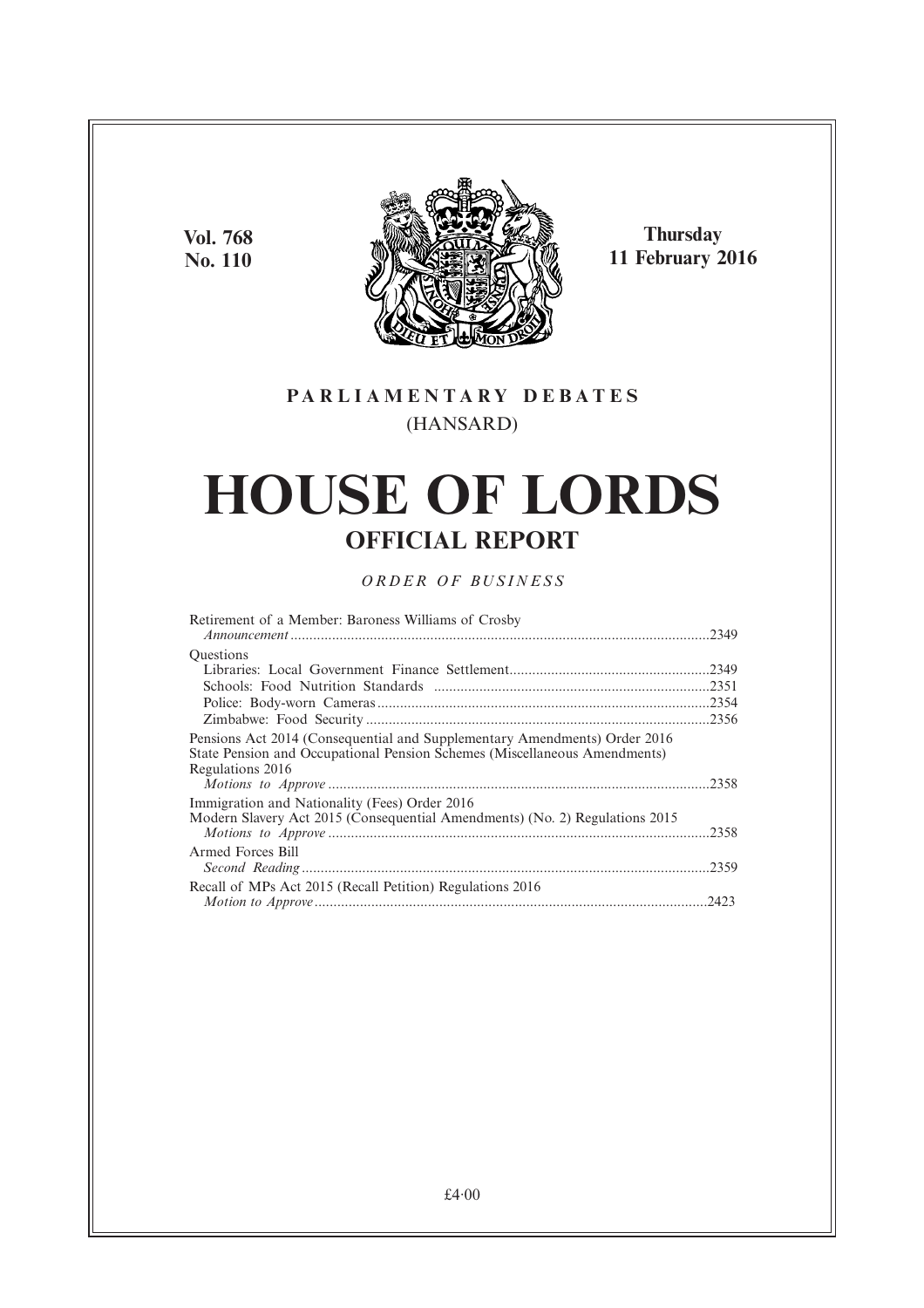Lords wishing to be supplied with these Daily Reports should give notice to this effect to the Printed Paper Office.

No proofs of Daily Reports are provided. Corrections for the bound volume which Lords wish to suggest to the report of their speeches should be clearly indicated in a copy of the Daily Report, which, with the column numbers concerned shown on the front cover, should be sent to the Editor of Debates, House of Lords, within 14 days of the date of the Daily Report.

> *This issue of the Official Report is also available on the Internet at* www.publications.parliament.uk/pa/ld201516/ldhansrd/index/160211.html

| PRICES AND SUBSCRIPTION RATES                                                                                                                       |
|-----------------------------------------------------------------------------------------------------------------------------------------------------|
| DAILY PARTS                                                                                                                                         |
| Single copies:<br>Commons, £5; Lords £4<br>Annual subscriptions:<br>Commons, £865; Lords £600                                                       |
| LORDS VOLUME INDEX obtainable on standing order only.<br>Details available on request.                                                              |
| <b>BOUND VOLUMES OF DEBATES</b> are issued periodically during the<br>session.                                                                      |
| Single copies:<br>Commons, £65 (£105 for a two-volume edition); Lords, £60 (£100 for a<br>two-volume edition).<br>Standing orders will be accepted. |
| THE INDEX to each Bound Volume of House of Commons Debates is published<br>separately at £9.00 and can be supplied to standing order.               |
| All prices are inclusive of postage.                                                                                                                |

The first time a Member speaks to a new piece of parliamentary business, the following abbreviations are used to show their party affiliation:

| <b>Abbreviation</b> | <b>Party/Group</b>                  |
|---------------------|-------------------------------------|
| CB                  | Cross Bench                         |
| Con                 | Conservative                        |
| <b>DUP</b>          | Democratic Unionist Party           |
| <b>GP</b>           | Green Party                         |
| Ind Lab             | <b>Independent Labour</b>           |
| Ind LD              | <b>Independent Liberal Democrat</b> |
| Ind SD              | <b>Independent Social Democrat</b>  |
| Ind UU              | Independent Ulster Unionist         |
| Lab                 | Labour                              |
| LD                  | Liberal Democrat                    |
| LD Ind              | Liberal Democrat Independent        |
| Non-afl             | Non-affiliated                      |
| PC                  | Plaid Cymru                         |
| UKIP                | UK Independence Party               |
| UUP                 | <b>Ulster Unionist Party</b>        |

No party affiliation is given for Members serving the House in a formal capacity, the Lords spiritual, Members on leave of absence or Members who are otherwise disqualified from sitting in the House.

© Parliamentary Copyright House of Lords 2016,

*this publication may be reproduced under the terms of the Open Parliament licence, which is published at www.parliament.uk/site-information/copyright/.*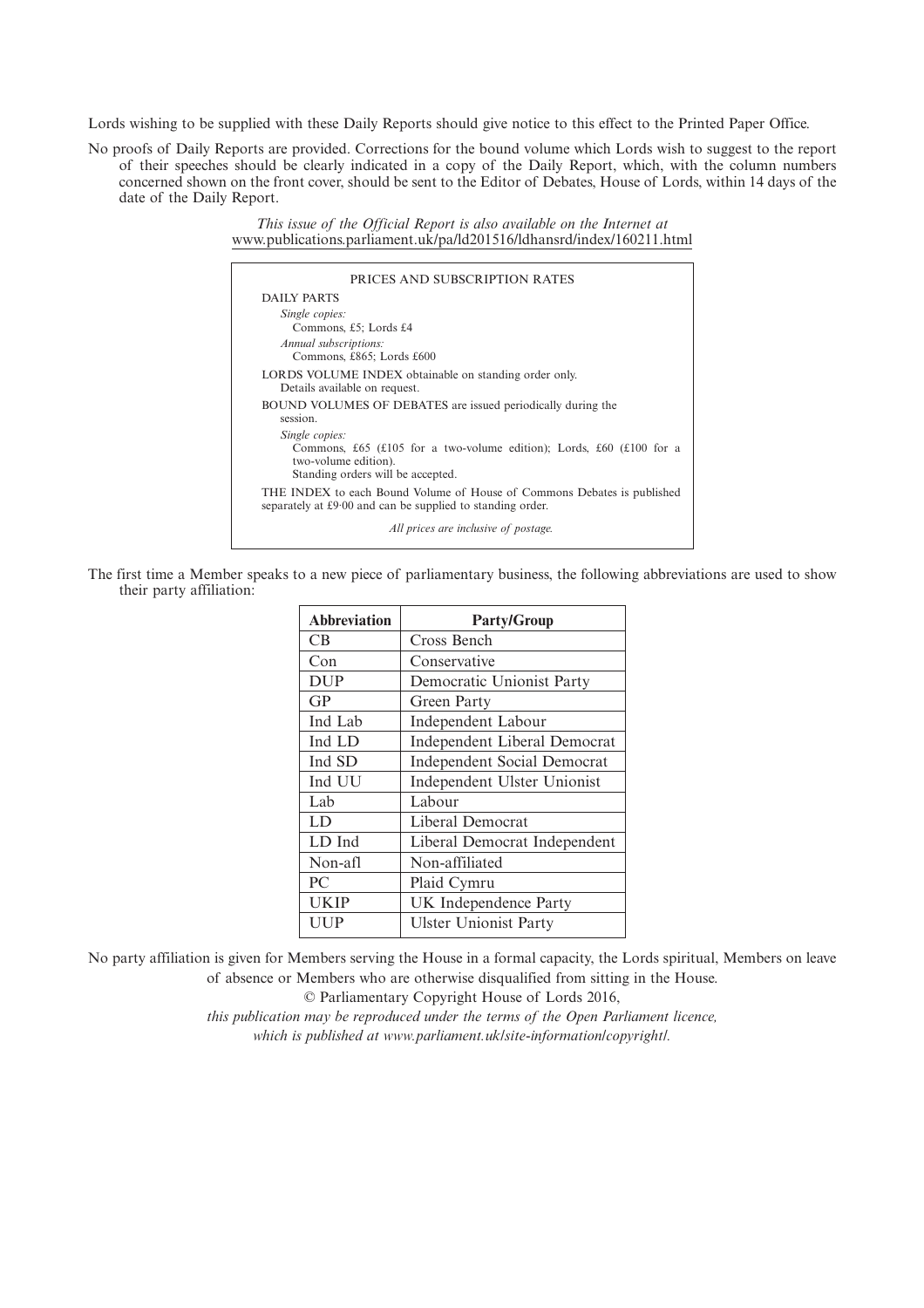## House of Lords

*Thursday, 11 February 2016.*

*11 am*

*Prayers—read by the Lord Bishop of Chester.*

## **Retirement of a Member: Baroness Williams of Crosby**

*Announcement*

#### *11.06 am*

**The Lord Speaker (Baroness D'Souza):** My Lords, I should like to notify the House of the retirement with effect from today of the noble Baroness, Lady Williams of Crosby, pursuant to Section 1 of the House of Lords Reform Act 2014. On behalf of the House, I should like to thank the noble Baroness for her muchvalued service to the House.

## **Libraries: Local Government Finance Settlement** *Question*

*11.06 am*

#### *Asked by Lord Greaves*

To ask Her Majesty's Government what assessment they have made of the impact of the Local Government Finance Settlement on the provision of libraries.

**TheParliamentaryUnder-Secretaryof State,Department for Business, Innovation and Skills and Department for Culture,Media and Sport (Baroness Neville-Rolfe) (Con):** The Government fully recognise the importance and significance of public libraries. It is a service delivered according to local priorities, but local authorities have a duty to provide a comprehensive and efficient service. It is too soon to determine the impact of the finance settlement, which was of course finalised only this week.

**Lord Greaves (LD):** My Lords, is the Minister aware that in Lancashire, which is where I live, the budget recommended to the county council this very afternoon involves a reduction in the number of libraries across that large county from 74 to 34—in other words, 40 libraries are to be closed? Is this acceptable, as far as the Government are concerned?

**Baroness Neville-Rolfe:**My Lords, decisions on library services are of course a local authority matter, and Lancashire Council has completed a consultation seeking residents' views on service design, need and use—libraries are changing all across the  $\overrightarrow{UK}$ . We understand that a further period of more detailed consultation will be undertaken between May and July. I encourage residents to make the council aware of their specific library needs and ideas for the future.

**Lord Cormack (Con):** My Lords, does my noble friend accept that not just libraries but museums and galleries are under great pressure? Does she remember that in the financial statement in November, which was a very favourable one for those of us interested in heritage and the arts, the Chancellor talked about cutting heritage—galleries and museums—being a false economy? Can we do something to ensure that what is good for the nation is good in local government?

**Baroness Neville-Rolfe:** I entirely agree with my noble friend about the importance of funding for these areas. As he said, the settlement was very reasonable. Indeed, on the local government settlement, the proposal that has been adopted this week was made by Labour authorities, including Lancashire. The point is that libraries are changing—we have talked a lot about digital change, and volunteers are coming in. Lancashire is doing the right thing by consulting on change. I am sure that the final proposal will be different from what was first put forward.

**Lord McFall of Alcluith (Lab):** My Lords, the Prime Minister's mother has done what the Minister asked and sat down and wrote a serious letter to a local authority complaining about local authority cuts. Does not that indicate that we have reached a very serious situation indeed, and the Prime Minister and his Government need to do something about it if they are to maintain the social fabric of local communities?

**Baroness Neville-Rolfe:** My Lords, the settlement means that every council will have for the financial year ahead at least the resources allocated by the provisional settlement. In addition, those councils with the sharpest fall in grant money will now receive transitional funding as they move from dependence on central government grants to greater financial autonomy.

The Lord Bishop of St Albans: My Lords, the Minister has twice mentioned the changing nature of libraries. Of course, they are not just about books. Nowadays, they are a major and vital source for internet access, especially in poorer areas, where people need them to apply for jobs and where fewer households have broadband. Especially in rural areas where broadband coverage is much lower, they are a vital part of rural sustainability. The Government are rolling out broadband very quickly, and that is encouraging, but it does need time. What support are they giving to those vital online centres, many of which are closely related to libraries or in libraries, both for the sake of heritage but also for the sake of our economy?

**Baroness Neville-Rolfe:** The internet is absolutely vital, and obviously vital to these hubs which are bringing libraries and other services together. By May, 99% of libraries will have wi-fi for the customers to use, and 1,000 of the wi-fi connections have been provided through grants from the DCMS, for exactly the sort of reason that the right reverend Prelate articulated.

**Baroness McIntosh of Pickering (Con):** Will my noble friend thank all the volunteers in counties such as North Yorkshire and across rural England who are keeping local libraries open in exactly the way that the right reverend Prelate has suggested? What more can the Government do to encourage more local councils to train volunteers in this way?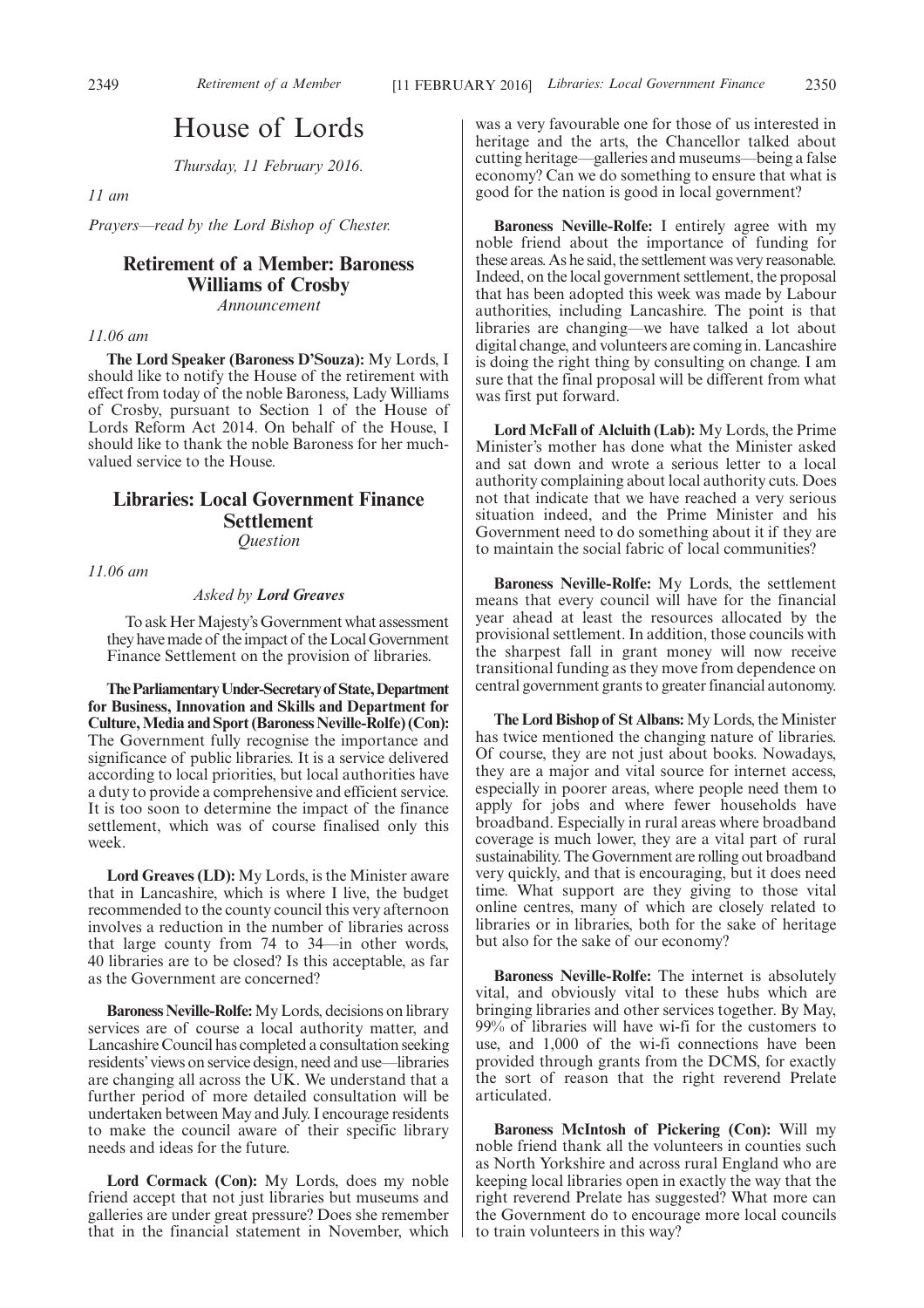**Baroness Neville-Rolfe:** My noble friend makes a brilliant point. There was a 20% increase in volunteers working in libraries last year. Some local authorities are embedding this into their statutory service, as in Buckinghamshire. The Government are encouraging this joint provision because it will help to take our brilliant libraries—there are 3,000 across the UK—into the future.

Lord Tope (LD): My Lords, the Minister is right that it is local government's responsibility to make the decisions on how to implement the Government's severe budget cuts to local government, but does she accept that it is central government's responsibility under the 1964 Act to ensure that there is a comprehensive and efficient library service, to which she referred, and which is the responsibility under the 1964 Act? If so, when and how are the Government going to implement that responsibility?

**Baroness Neville-Rolfe:** My Lords, the duty is of course on local authorities, but the noble Lord is right: the Secretary of State has a statutory power to intervene when an authority fails to provide the required service. Complaints that a local authority may be failing are considered very carefully by my department, case by case. The closure of a library branch, or branches, is not necessarily a breach of the 1964 Act—but of course we keep this under very careful scrutiny, as he knows, and publish a report on libraries every year, which is very important.

**Lord Collins of Highbury (Lab):** The fact is that that statutory duty requires the Minister to intervene. In fact, Ed Vaizey said that central government can and will intervene if a council is "planning dramatic cuts". Of course, many councils are finding themselves in incredibly difficult situations. How many councils have the Government actually intervened on, and to what effect? How many have they actually called in to see whether they are meeting the statutory responsibility? This is an issue that this Government cannot duck.

**Baroness Neville-Rolfe:** My Lords, we take our responsibilities seriously. The department is engaged with a number of libraries. I have an annexe, which I am very happy to share with the noble Lord, setting out some of the different actions we have taken in respect of particular areas, including Lancashire. Of course, we want councils to do the right thing because this is rightly a matter for local people.

#### **Schools: Food Nutrition Standards** *Question*

*11.15 am*

#### *Asked by Lord Storey*

To ask Her Majesty's Government whether they plan to legislate to ensure that food and drink provided in all types of schools follow Food Standards Agency food and nutritional guidelines.

**TheParliamentaryUnder-Secretaryof State,Department for Education (Lord Nash) (Con):** My Lords, last year the Government introduced new statutory school food standards as a result of the school food plan. They were based on food groups to make it easier for cooks to prepare healthy, tasty dishes without needing a computer program to determine the necessary level of nutrients and are easier for parents to understand. They severely restrict foods high in fat, salt and sugar and have resulted, for instance, in children eating more vegetables.

**Lord Storey (LD):** No doubt the Minister will be pleased and delighted with the success of free school meals at key stage 1. Will the Government consider extending that to key stage 2, perhaps paid for by a sugar tax—which, incidentally, would help the 84% of young people in the north-west who suffer from dental decay and would save the National Health Service £30 million a year on teeth operations?

**Lord Nash:** I entirely agree with the noble Lord's comment about the success of universal infant free school meals, which is resulting in 1.3 million more children getting a healthy meal every day. We have funded that considerably, including for new kitchens. In secondary schools healthy food is generally available and we are doing all we can to make sure that, where it is not, it is made available.

**Lord Rooker (Lab):** Which guidelines are schools following? They cannot be following the Food Standards Agency nutritional guidelines because one of the first acts of the coalition in 2010 was to remove from the Food Standards Agency any and all work related to nutrition. Who is doing the guidelines? Is it now done behind closed doors in the Department of Health, where policy is not done openly as it is in the FSA?

**Lord Nash:** The guidance is now provided by Public Health England.

**Baroness Walmsley (LD):** The Government are undermining free school meals for up to key stage 1, which was a Liberal Democrat achievement in the coalition Government, by starving the programme of cash. Why are the Government going to remove the grants to small primary schools that enable them to deliver these hot meals to children? How will that help nutrition for those children for whom this is the only decent, nutritional meal they get in the whole day?

**Lord Nash:** My Lords, the noble Baroness is quite right that we have paid an extra £33 million to small schools to enable them to engage in this programme. It was always intended as transitional funding to help schools put their service on a sustainable footing and we believe that that has been done.

**Lord Lexden (Con):** My Lords, in view of the widespread desire to help our milk producers and of the nutritional benefits, has the time come to consider reintroducing compulsory milk in our schools, which helped to make so many of us healthy?

**Lord Nash:** My noble friend reminds me that I must have drunk at least three or four pints of milk a day in those days. I will certainly take this back for consideration.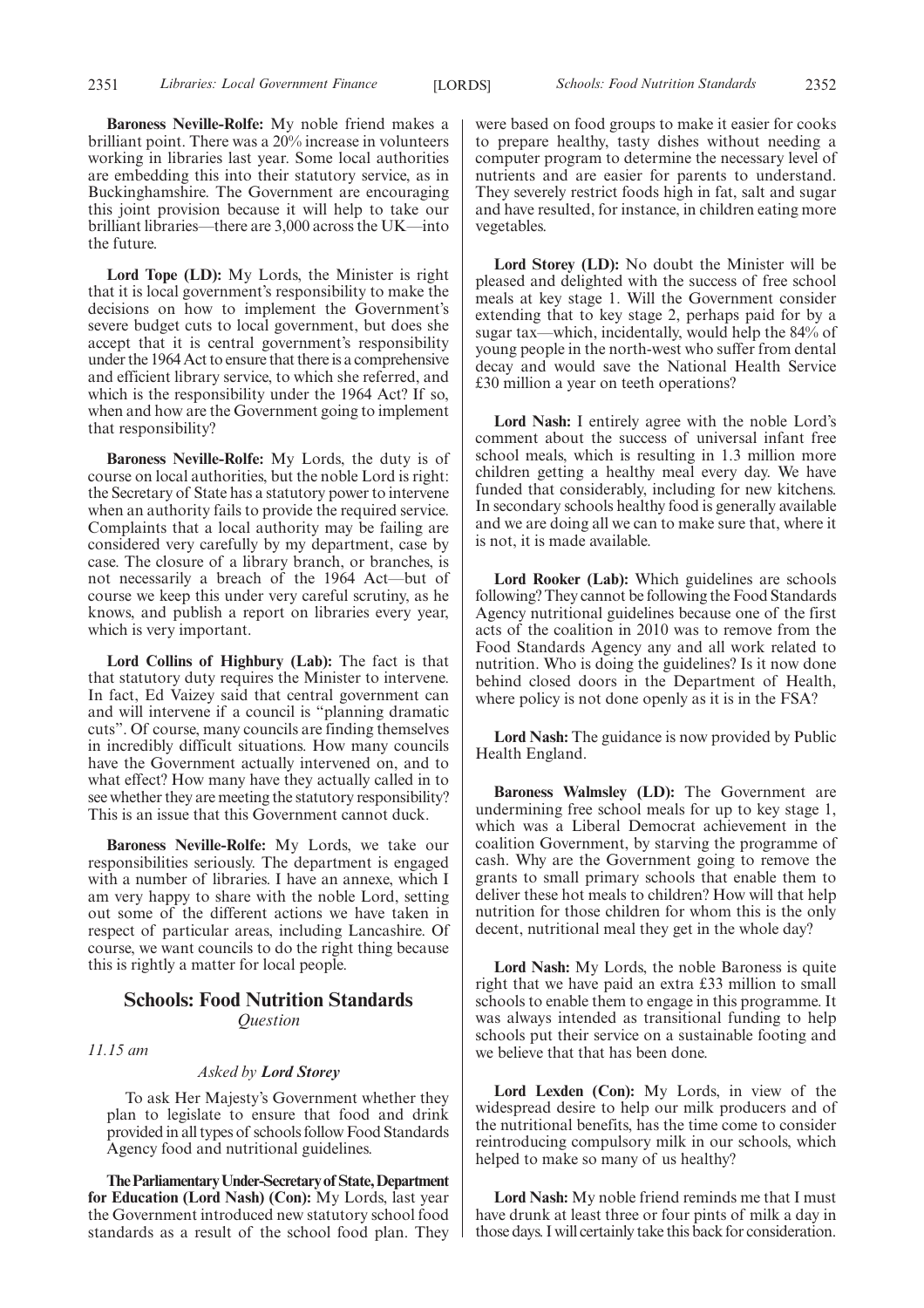**Baroness Masham of Ilton (CB):** My Lords, is the Minister aware that many children come to school without having had breakfast? What is the provision of school milk? Some children are even getting rickets.

**Lord Nash:** The noble Baroness raises an extremely good point. It is deeply concerning that many children seem to come to school not having eaten properly, which cannot help their concentration in school. We have funded a Magic Breakfast programme which has resulted in nearly 200 new schools in disadvantaged areas offering breakfast clubs. It is focused on areas where free school meals are 35% or more in the schools. The programme has been very successful and we are looking at it further.

**Lord Watson of Invergowrie (Lab):** My Lords, academies established prior to 2010 and those established from June 2014 have clauses in their funding agreements stating that their schools must comply with national food standards, but those academies established in the years in between do not have such clauses. Can the Minister explain that anomaly and inform noble Lords what he intends to do to end it?

**Lord Nash:** The noble Lord is absolutely right: academies opened between September 2010 and July 2014, of which there were 3,900, do not technically have to follow the school food standards. But those standards were introduced only a year ago. Over the last year, 1,400 of the schools have voluntarily signed up to them, and we are encouraging many more to do so. We believe that most academies follow a healthy eating strategy. Indeed, the School Food Plan authors said that some of the best food they found was in academies. We do not think it is necessary to legislate further.

**The Lord Bishop of Chester:** My Lords, if free milk is to be made available again in schools, with the Minister confirm that it would not be compulsory? For some of us it contains memories of a cruel and unusual punishment.

**Lord Nash:** I think I can agree that were it to be introduced, it would not be mandatory.

Lord Mawhinney (Con): My Lords, in his first response my noble friend talked about new guidelines coming in last year that reduced the amounts of fat, salt and sugar in school diets. Could he tell the House what percentage reductions occurred in each of those three categories?

**Lord Nash:** I cannot. I am happy to write to the noble Lord, but I believe that the amount of sugar cannot be more than 5%. I will write with details.

**The Earl of Listowel (CB):** My Lords, will the Minister join me in paying tribute to dinner ladies, who provide a very important relationship to children, and who, perhaps through that relationship, can encourage children to eat well and healthily?

**Lord Nash:** I entirely agree with the noble Earl. Dinner ladies, along with everyone who works in school kitchens and dining rooms, deserve praise. I feel very strongly that food in schools is important for the concentration level of our pupils.

### **Police: Body-worn Cameras** *Question*

*11.21 am*

#### *Asked by Lord Paddick*

To ask Her Majesty's Government what is the current guidance provided to police forces regarding the use of body-worn cameras by police officers.

**The Minister of State, Home Office (Lord Bates) (Con):** My Lords, the College of Policing published interim operational guidance for the use of body-worn video in July 2014. The college is preparing evidence-based authorised professional practice, which we anticipate will be published later this year.

**Lord Paddick (LD):** My Lords, Jermaine Baker was shot dead by the police in Tottenham last December. The fact that the firearms officer was not wearing a body-worn camera was viewed with suspicion by some and with regret by the IPCC. Does the Minister not agree that the Home Office needs to publish as soon as possible a statement on the current position on body-worn cameras and national guidelines, in order to avoid unreasonable suspicion falling on the police?

**Lord Bates:** The noble Lord asks an interesting question. The incident to which he refers involved a mobile armed surveillance support team. A lot of the guidance relates to the overt use of cameras by operational police. The covert is also covered by the Regulation of Investigatory Powers Act. This is something that we need to look very carefully at, and I understand that we will be receiving reports from the IPCC in considering what further action needs to be taken, perhaps in the Policing and Crime Bill.

**Lord Dholakia (LD):** My Lords, is the Minister aware of the latest research, published in today's newspapers, explaining that 15% of stop and search is carried out unreasonably? This is an area of serious adversarial relationships between the police and the BME community. Is it not time that such evidence was available to individuals so that rights and liberties would not be affected?

**Lord Bates:** The Home Secretary has announced a reform of stop and search powers. Since those reforms were introduced, there has been a fall in stop and search; there were 540,000 instances last year, a fall of 40% in one year. At the same time, knife crime fell in the capital. We think that the use of body-worn video will only help to ensure that stop-and-search procedures are used in a fair and proportionate way.

**Baroness Warsi (Con):** Does my noble friend pay tribute with me to the enormous amount of work that has been done by the Home Secretary in the reform of stop and search, which I agree is disproportionately used against ethnic minorities? Does he congratulate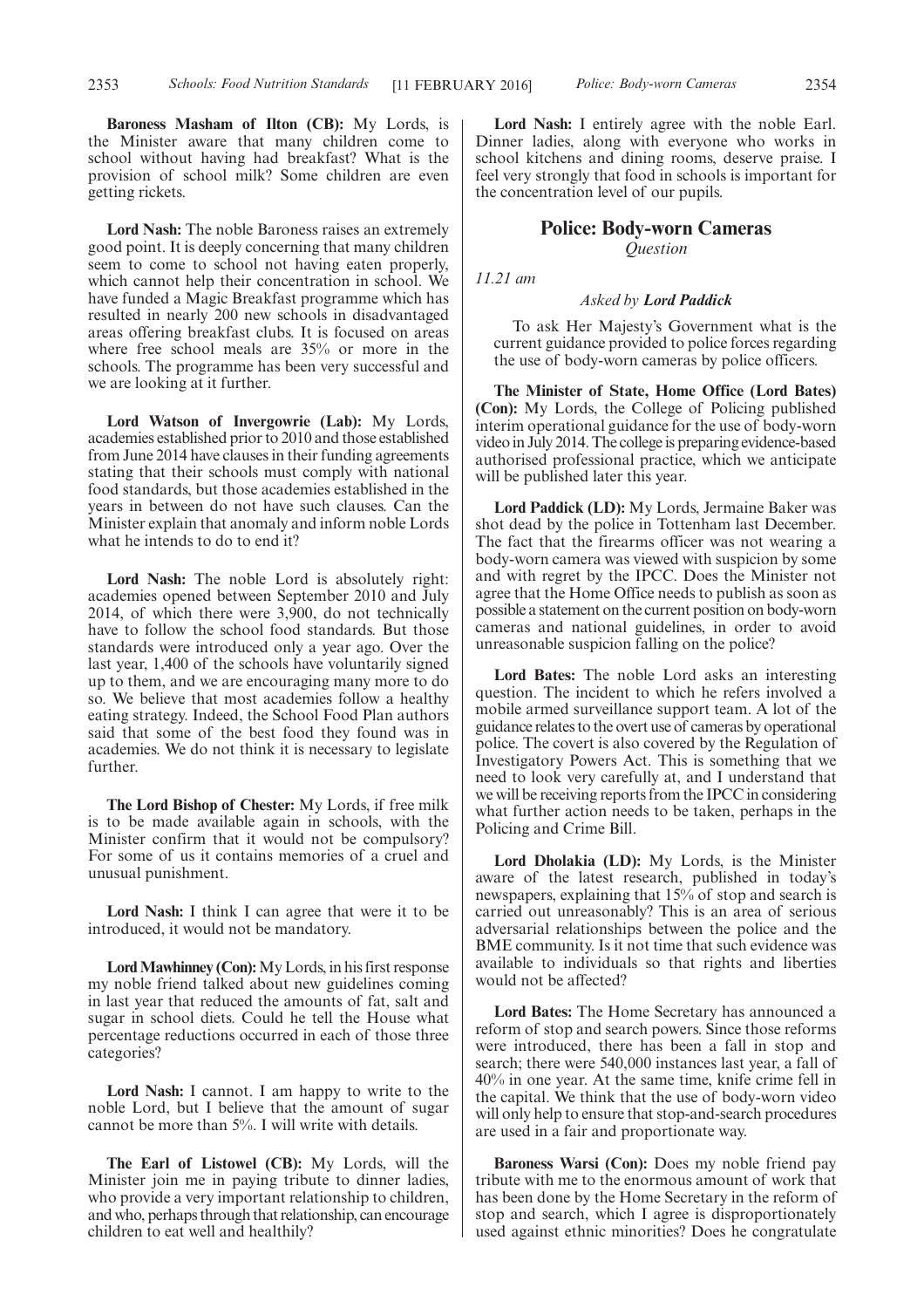#### 2355 *Police: Body-worn Cameras Zimbabwe: Food Security* [LORDS] 2356

#### [BARONESS WARSI]

her on suspending 13 police forces which failed to use stop and search appropriately and were seen to be using it unlawfully, and can he outline to the House what further steps the Home Secretary intends to take to ensure that this power is not abused?

**Lord Bates:** We are doing a number of things in this area. We have issued the new reforms, and of course, Her Majesty's Inspectorate of Constabulary keeps this under very tight review. We have also said that data must be collected on this, and transparency of data collection is a very important part of reassuring the public that these important powers are used proportionately and appropriately, irrespective of people's ethnic backgrounds.

**Lord Harris of Haringey (Lab):** My Lords, I refer to my interests in the register on policing. Can the Minister enlighten us? Is it not the case that where there have been trials of body-worn videos, the number of complaints against police have fallen, and that they have been much more easily resolved? If all officers who carry out stop and search had body-worn videos, would that not reduce many of the tensions? It might have a good effect on the officers concerned as regards the manner in which they carry out those stop and searches as well as on the behaviour of those whom they stop. If so, should the Government not move much more rapidly to ensure that all officers on the street, whether covert or overt, are equipped with body-worn videos?

**Lord Bates:** Indeed; that particular study the noble Lord refers to was on a trial carried out by the Metropolitan Police and the College of Policing, and it found exactly that: it had a regulating behaviour both on those who were videoed and those who carried the body-worn camera. Public approval was in excess of 90% across a whole range of indicators that this was a positive innovation. That is why the Met has announced that it will roll it out across all front-line services—Hampshire and others have already done so. However, at that level it is a matter for the chief constable.

**Lord Rosser (Lab):** I endorse the comments that have been made by my noble friend Lord Harris of Haringey. Who will have to approve the new guidelines to which the Minister referred, and will there be any parliamentary scrutiny or debate on them?

**Lord Bates:** They will have the standing of authorised professional practice, which comes under the College of Policing. That is published and it is open to review. However, we have changed the procedure from the Home Office guidance on body-worn cameras issued in 2007 to give the National College of Policing and chief constables greater power and authority to make those decisions, although that is public and will be open to scrutiny.

**Lord Foulkes of Cumnock (Lab):** My Lords, I thank the Minister for answering the questions that are posed to him, unlike some of his colleagues, who ignore the questions and read from a ministerial brief. Will he consider having a word with them?

**Lord Bates:** I have no idea how to answer that. All I can say is that in my experience my colleagues on the Front Bench do everything in their power to make sure that the Members of this House get the answers to questions which they deserve.

**Noble Lords:** Oh!

**Lord Bates:** I should finish it there.

## **Zimbabwe: Food Security** *Question*

*11.28 am*

#### *Asked by Lord Oates*

To ask Her Majesty's Government what assessment they have made of the food security situation in Zimbabwe in the light of the declaration of a state of disaster by the government of Zimbabwe on 2 February.

**TheParliamentaryUnder-Secretaryof State,Department for International Development (Baroness Verma) (Con):** My Lords, the UK led the international community when we began our response in September 2015. Our current £10 million humanitarian programme supports 336,000 people through cash transfersin the worst-affected areas.We arelooking at options to extend the programme. We also support programmes valued at £48.8 million to build the resilience of smallholder farmers.

**Lord Oates (LD):** I thank the Minister for that Answer. Is she aware of growing evidence that the Zimbabwean authorities are using food aid as a political tool by denying it to opposition supporters? Can she tell the House what measures the Government are taking to ensure that UK aid, whether provided bilaterally or through multilateral agencies, is not abused in this despicable manner, and will she assure the people of Zimbabwe that whatever the misrule of their Government, Britain stands in solidarity with them?

**Baroness Verma:** My Lords, I am aware of the reports that the noble Lord refers to but I assure him that all the assistance given by the UK Government goes through local partners on the ground—we do not do anything through the Government—and we use cash transfers targeted at the households that are in most need. I take the noble Lord's point but we also need to look the progress being made. Like him, we stand by the Zimbabwean people.

**Lord Howell of Guildford (Con):** My Lords, when Zimbabwe gets a better Government, will Her Majesty's Government encourage the Commonwealth to re-embrace Zimbabwe and bring it back to the prosperity that it deserves, not leaving it all to the Chinese?

**Baroness Verma:** My noble friend raises an important point about what the Commonwealth can deliver. It is right and proper that when we see progress, we encourage even greater progress, and that we make sure that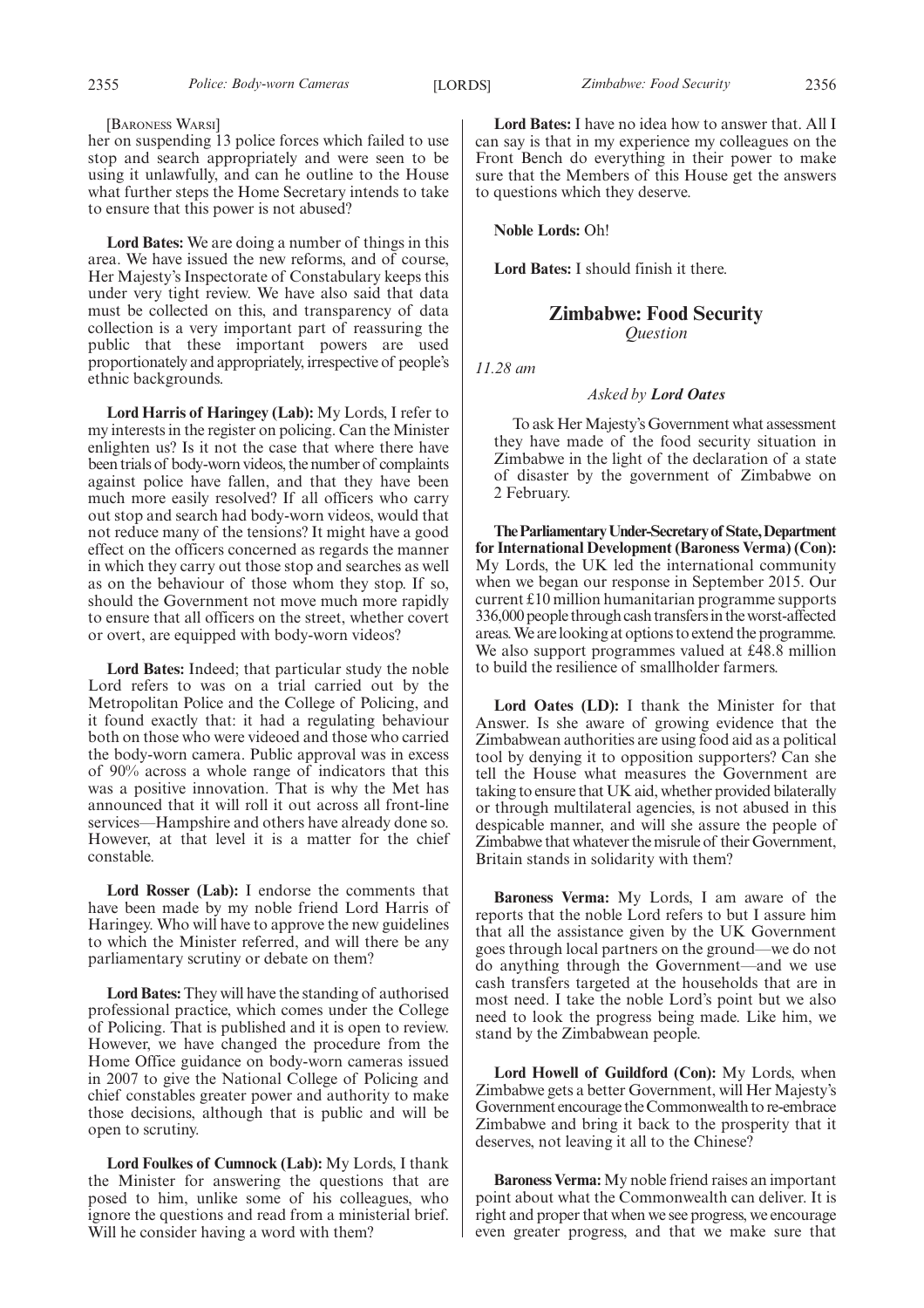countries are able to remain, or return to being part of, the Commonwealth family.

**Lord Anderson of Swansea (Lab):** My Lords, part of the problem is man-made; part of it is simply the dislocation caused by reorganisation in Zimbabwe. Part of the tragedy is that historically Zimbabwe has been the bread-basket of the region, so this is, to some extent, a regional problem. Given the corruption in the Zimbabwe Government and more widely, as well as the inefficiencies in administration, is the Minister wholly confident that any food aid is getting through to the people who desperately need it?

**Baroness Verma:** My Lords, this disaster has been added to by the El Niño effect and we need to make sure that we address that, as well as ensuring, as the noble Lord rightly points out, that the people who most need assistance receive it. I am really proud that the Government step up, show leadership and encourage their partners to work as stringently as we do, ensuring that there is real monitoring of the delivery of cash transfers and food aid on the ground. Ultimately, the focus must be on the Zimbabwean people who most need assistance.

**Baroness Northover (LD):** My Lords, does the Minister recognise the possible significance of climate change in what is happening in Zimbabwe at the moment? What is DfID doing to make sure that across government, particularly in the Treasury and DECC, there is a return to the high priority that the previous Government gave to combating climate change?

**Baroness Verma:** My Lords, the Government have continued to support a reduction in the impact of climate change, and the Chancellor, through the Treasury, has added resources to the work being done. I do not think that this Government have been backward in dealing with climate change issues. In fact, in many areas we are leading the way, and I know that the noble Baroness will be reassured by that.

**Lord Hughes of Woodside (Lab):** My Lords, does the noble Baroness agree that one of the problems in Zimbabwe at the moment is the very severe drought? If not unprecedented, it is certainly very severe. Is she aware that it is affecting not just Zimbabwe but surrounding countries, including South Africa, which are also suffering severely from the drought and a shortage of maize? Are the Government giving due attention to countries other than Zimbabwe?

**Baroness Verma:** The noble Lord is absolutely right. The drought is affecting not just Zimbabwe but its neighbours. The impact on Ethiopia is currently far greater than it is on Zimbabwe and other countries, so our focus is predominantly on those countries with the greatest need. However, it is a regional issue and we therefore need to ensure that we deal with it on a regional basis.

Lord Collins of Highbury (Lab): My Lords, I congratulate the Government on their efforts to ensure that aid gets to the people who need it and that corruption is not a barrier to that. However, the fact is that, as the noble Lord, Lord Oates, said, the Government of Zimbabwe are using food aid as a political weapon. This is a case for joined-up government. Can the noble Baroness tell us what representations the Government as a whole, through the FCO, are making to the African Union and to neighbouring countries, particularly South Africa, to ensure that such practices are halted?

**Baroness Verma:** My Lords, we, along with our partners, continue to press the Zimbabwe Government to ensure that any food aid is distributed according to need. It is absolutely right that we continue to press them, and our FCO colleagues do the same; we are a joined-up Government and we work collectively. However, in responding to this Question today, I want to assure noble Lords that the focus of my department is to ensure that those who need food the most get it as urgently as possible.

## **Pensions Act 2014 (Consequential and Supplementary Amendments) Order 2016**

## **State Pension and Occupational Pension Schemes (Miscellaneous Amendments) Regulations 2016** *Motions to Approve*

*11.35 am*

#### *Moved by Baroness Altmann*

That the draft Order and Regulations laid before the House on 30 November 2015 be approved.

*Relevant documents: 12th Report from the Joint Committee on Statutory Instruments. Considered in Grand Committee on Monday 8 February*

*Motions agreed.*

## **Immigration and Nationality (Fees) Order 2016**

**Modern Slavery Act 2015 (Consequential Amendments) (No. 2) Regulations 2015** *Motions to Approve*

*11.35 am*

#### *Moved by Lord Bates*

That the draft Order and Regulations laid before the House on 18 November 2015 and 11 January be approved.

*Relevant documents: 11th and 15th Report from the JointCommittee onStatutory Instruments.Considered in Grand Committee on Wednesday 10 February*

*Motions agreed.*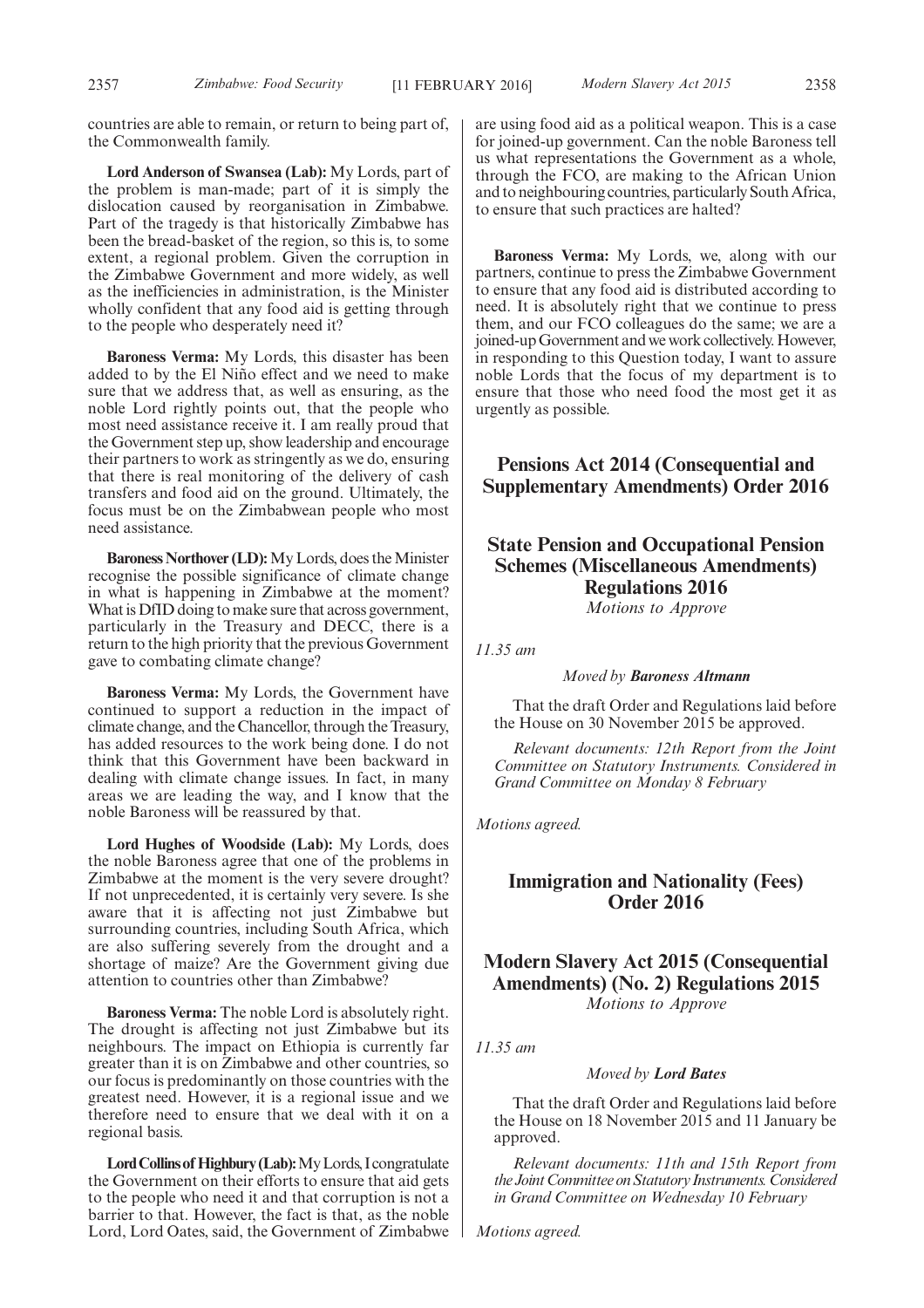## **Armed Forces Bill**

*Second Reading*

*11.35 am*

*Moved by Earl Howe*

That the Bill be read a second time. *Relevant document: 21st Report from the Delegated Powers Committee*

**The Minister of State, Ministry of Defence (Earl Howe) (Con):** My Lords, I beg to move that this Bill be now read a second time. It is a pleasure to be speaking to the Armed Forces Bill. Such an opportunity normally occurs only every five years and, as always, it is a significant occasion. Its significance can be traced back to the Bill of Rights in 1688, which declared:

That the raising or keeping a standing army within the kingdom in time of peace, unless it be with the consent of Parliament, is against law".

Since then, the legislation making the provision necessary for the Army to exist as a disciplined force and, more recently, the legislation for the Royal Navy and the Royal Air Force, has required annual renewal.

Since the 1950s, an Armed Forces Act has been required every five years to continue in force the legislation enabling the Armed Forces to be recruited and maintained as disciplined bodies. Those Acts have provided that, in each of the years between five-yearly Acts, an Order in Council is required to continue in force that legislation. That legislation is currently the Armed Forces Act 2006, which provides a system of command, discipline and justice for the Armed Forces. It covers matters such as the powers of commanding officers to punish disciplinary or criminal misconduct, the powers of the court martial, and the powers of the service police. The 2006 Act confers powers and sets out procedures to enforce the duty of members of the Armed Forces to obey lawful commands. Without this Armed Forces Bill, the Armed Forces Act 2006 could not continue in force beyond the end of this year. This Bill is a constitutional requirement. Each Government, in turn, have an Armed Forces Bill, not because their manifesto says so but because control over the system under which the Armed Forces are maintained resides not with the Executive but with Parliament.

When speaking about the need to renew the legislation for the Armed Forces, it is sometimes asked what would happen if that legislation was not renewed. The 2006 Act contains almost all the provisions for the existence of a system for the Armed Forces of command, discipline and justice—these I mentioned earlier. It also provides for other important things, such as provision for their enlistment, pay and their system for the redress of complaints. The central effect of expiry of the Armed Forces Act 2006 would be to end the powers and provisions to maintain the Armed Forces as disciplined bodies. Perhaps the most important example of this effect is that the duty of members of the Armed Forces to obey lawful commands, which is under Section 12 of the 2006 Act, and the powers and procedures under which this duty is enforced, would no longer have effect. Commanding officers and the court martial would have no powers of punishment for disciplinary or criminal misconduct. The obligation of members of the Armed Forces is, essentially, a duty to obey lawful orders; they have no contracts of employment and so no duty as employees.

I mentioned earlier the assertion in the Bill of Rights 1688 that the Army—and by extension now the Royal Air Force and the Royal Navy—may not be maintained within the kingdom without the consent of Parliament. The requirement for renewal of the 2006 Act is based on that assertion. Failure to renew would call into question Parliament's consent to the maintenance of our Armed Forces. This is why renewal of the Armed Forces Act 2006 is so important—and renewal is the primary purpose of this Bill.

This is a smaller Bill than the one five years ago which became the Armed Forces Act 2011 and considerably smaller than the Armed Forces Act 2006, which made significant changes, including establishing a single system of service law for all three services. The 2006 Act continues to work well and I pay tribute to the work of the then Government for this achievement.

The 2011 Act renewed the 2006 Act and, like most five-yearly Armed Forces Acts, it made a few other changes to the service justice system and defence more broadly. Its eye-catcher, of course, was the requirement to report on the Armed Forces covenant, which has made a huge difference to the lives of serving and ex-service personnel.

This is a modest Bill. The 2006 Act, as amended by the 2011 Act and the Armed Forces (Service Complaints and Financial Assistance) Act 2015, which provides for the Service Complaints Ombudsman, needs only a few small changes. This Bill tidies a few things up and keeps our legislation current so that it remains fit for purpose.

So what does the Bill do? I have mentioned renewal of the 2006 Act. That is covered by the first clause of the Bill. It provides for continuation of the 2006 Act for a year from the date on which this Bill receives Royal Assent. It also provides for renewal thereafter by Order in Council for up to a year at a time until the end of 2021.

Currently a commanding officer may require a member of the Armed Forces, or a civilian subject to service discipline, to co-operate with a preliminary test for alcohol or drugs only on suspicion of an offence. Clause 2 extends the circumstances in which a commanding officer may require co-operation with such a test. It provides for post-accident preliminary testing without the need for suspicion that the person tested may have committed an offence. The new powers to require co-operation with tests apply only after accidents involving aircraft or ships or after other serious accidents. The results of such tests can be used in support of any type of investigation arising from the accident. The powers are derived from, but not identical to, those in the Railways and Transport Safety Act 2003 under which civilians may be required to co-operate with tests for alcohol and drugs.

Clauses 3 to 5 relate to the investigation and charging of service offences under the Armed Forces Act 2006. The clauses make a number of changes to the provisions in Part 5 of the 2006 Act which deal with the process of deciding whether a person is to be charged with a service offence under that Act. The changes simplify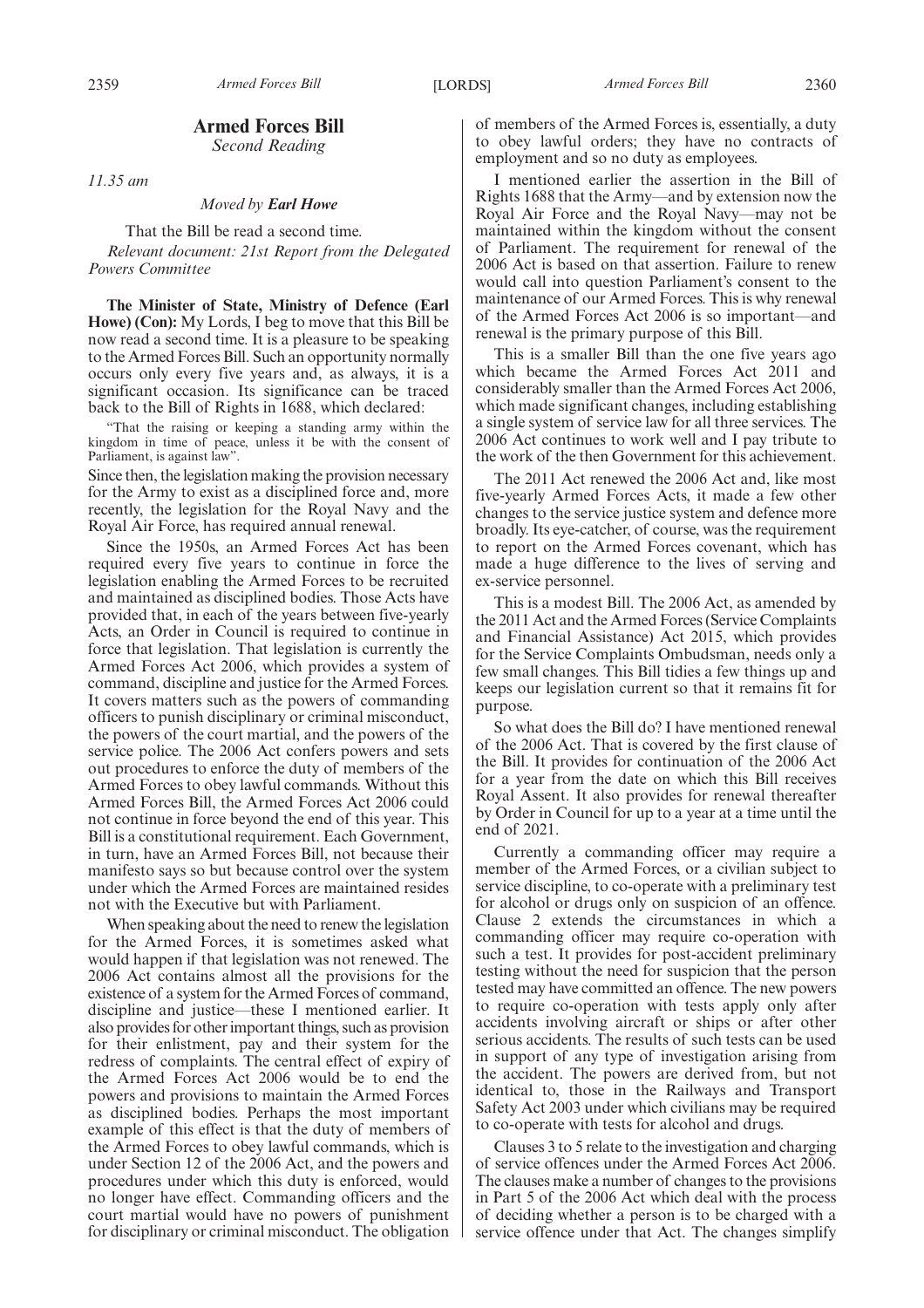the process. The commanding officer rightly deals with 90% of cases in the service justice system and these provisions will not change that. Clause 3 is about simplifying the process for charging in some of the remaining 10% of cases which the commanding officer does not have power to hear, including offences such as perverting the course of justice and sexual assault. Currently, some cases which cannot be dealt with by the commanding officer must none the less be referred by the investigating service police to the commanding officer, and then from the commanding officer to the Director of Service Prosecutions for a decision on the charge and prosecution. Clause 3 provides instead for the service police to refer straight to the DSP any case where there is sufficient evidence to charge an offence with which the commanding officer cannot deal. It also deals with charging in linked cases—for example, separate offences that occurred during the same incident.

Clause 4 makes a minor, technical clarification to the procedure for the referral of linked cases from the commanding officer to the DSP. Clause 5 provides for the Director of Service Prosecutions to bring charges himself. Currently, where the director decides that a charge should be brought in a case, he cannot bring the charge directly but must direct the suspect's commanding officer to bring the charge, who must then do so.

Clause 6 increases the range of sentencing options available to the court martial. Both civilian courts and the court martial can currently suspend sentences of imprisonment for up to 24 months. However, the service courts can suspend sentences of service detention for only 12 months. This clause gives the court martial the ability to suspend sentences of service detention for up to 24 months. Sentences of service detention are served at the Military Corrective Training Centre in Colchester. This would provide the court martial with another option when sentencing. In appropriate circumstances, suspended sentences can allow continued service alongside rehabilitation activities.

Clauses 7 to 12 deal with offenders assisting investigations. Clauses 7 and 8 allow the Director of Service Prosecutions, in return for assistance provided by a person to an investigation or prosecution, to enter into an agreement with the person, giving them immunity from prosecution or an undertaking that information will not be used against them in proceedings. Clauses 9 to 12 make provision with respect to reduced sentences for those who provide such assistance.

In the civilian criminal justice system, prosecutors such as the Director of Public Prosecutions have statutory powers to offer immunity from prosecution and restrictions on the use of evidence in return for assistance relating to offences. The Director of Service Prosecutions has no such power, yet in some cases the evidence of a witness or defendant could be crucial to a case, but fears about self-incrimination prevent that person coming forward. Clauses 7 to 12 would change that. The provisions closely follow those in the Serious Organised Crime and Police Act 2005 that apply to civilian prosecutors and courts.

Clause 13 and the Schedule to the Bill provide for the Armed Forces Act 2006 as it currently has effect in the UK to come into force in the Isle of Man and the British Overseas Territories, except Gibraltar. We are consulting the Government of Gibraltar about extending the 2006 Act to that territory. I should make it clear that, as a matter of UK law, the 2006 Act applies to UK service personnel wherever in the world they serve. It will continue to do so. The Isle of Man and the British Overseas Territories other than Gibraltar are content for the 2006 Act to form part of the law of those jurisdictions.Discussions are ongoing withGibraltar about whether it would be content for the 2006 Act to form part of its law. If it considers that that would be best, we propose to introduce an amendment as soon as possible to that effect.

Clause 14 reflects the Government's commitment to the fair and equal treatment of LGBT Armed Forces personnel. It repeals two provisions regarding homosexuality in the Armed Forces, the existence of which is inconsistent with the department's current policies and the Government's equality and discrimination policies more generally. The clause amends Sections 146(4) and 147(3) of the Criminal Justice and Public Order Act 1994. Currently, these sections contain wording that provides that those sections do not prevent a homosexual act from being a ground for discharging a member of the Armed Forces. The clause removes that wording. When Sections 146 and 147 were enacted, it was government policy that homosexuality was incompatible with service in the Armed Forces. Accordingly, members of the Armed Forces who engaged in homosexual activity were administratively discharged from the Armed Forces. That policy was abandoned in January 2000. Since then, these provisions have had no practical effect. They are, therefore, redundant.

The Secretary of State may make regulations under Section 25 of the Social Security Act 1989 to give war pensions committees functions relating to war pensions and war pensioners, such as considering complaints made by pension recipients. The committees' existing functions relate primarily to the war pensions scheme, which provides compensation for injury or death caused by service in the Armed Forces before 6 April 2005. Clause 15 amends Section 25, allowing committees to also be given functions relating to the scheme which provides compensation for injury or death caused by service in the Armed Forces on or after 6 April 2005. These days the war pensions committees are commonly known as veterans advisory and pensions committees.

Clauses 16 and 17 give Ministry of Defence firefighters statutory powers to act in an emergency to protect life or property. These are the same powers as those given to employees of local fire and rescue authorities under Section 44 of the Fire and Rescue Services Act 2004 and equivalent legislation in Scotland and Northern Ireland. Those powers include powers to enter premises by force if necessary, to close roads and to regulate traffic. Clause 16 also makes it an offence to obstruct an MoD firefighter who is acting in an emergency. Clause 17 gives MoD firefighters the same exemptions from provisions in certain Acts, such as rules on drivers' hours, as employees of fire and rescue authorities.

The Defence Fire Risk Management organisation provides fire and rescue operational services and support across defence at airfields, specified domestic establishments and deployed locations in the UK and overseas, but it falls outside the ambit of the primary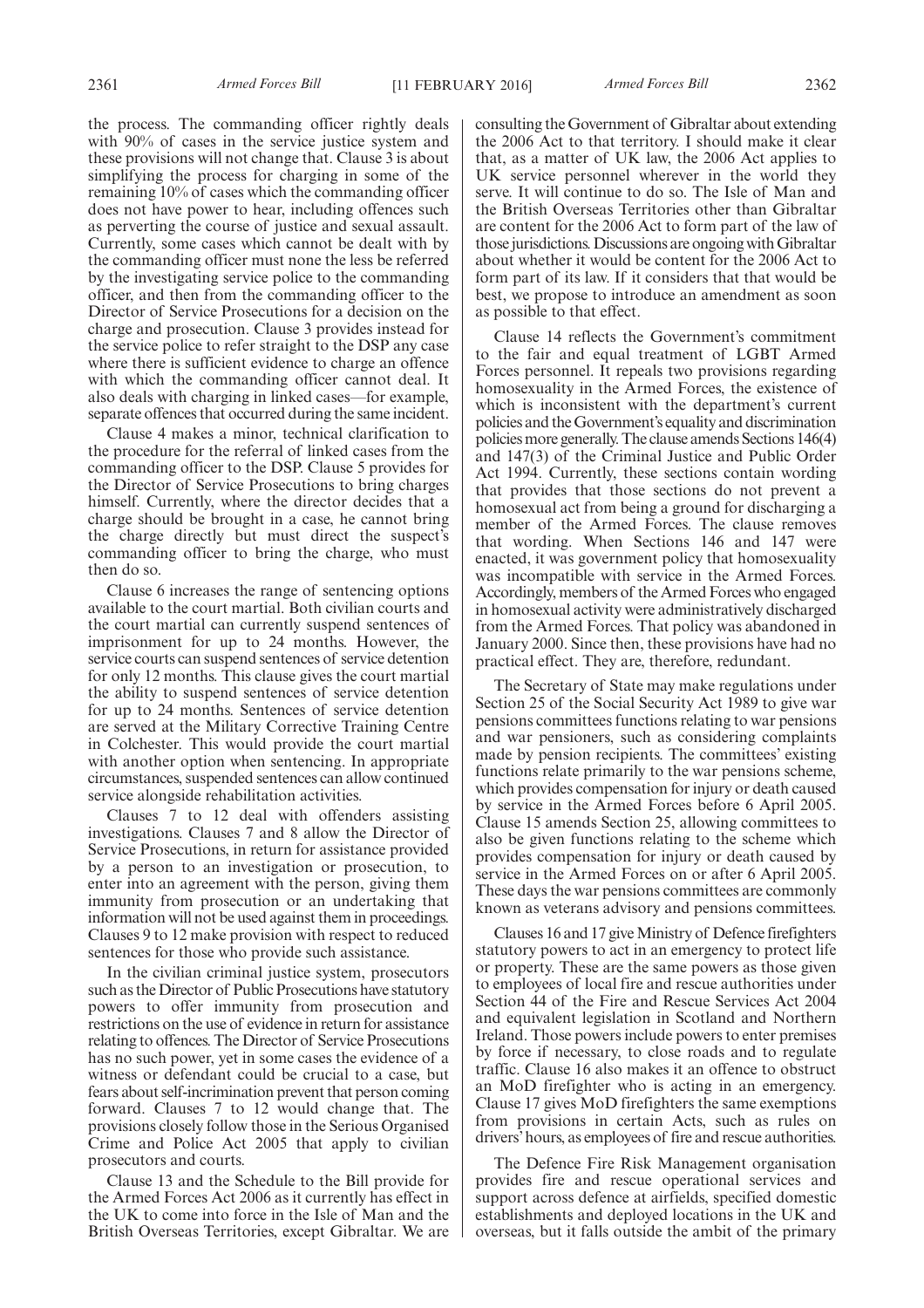#### [EARL HOWE]

legislation that governs local fire and rescue authorities in the UK. Clauses 16 and 17 make simple, sensible changes to give MoD firefighters the same protections in law as their civilian counterparts. The Defence Fire Risk Management Organisation has more than 2,000 personnel operating more than 70 fire stations. Its firefighters fall into one of three categories: defence fire and rescue service civilian firefighters employed by the MoD; RAF and Royal Navy service personnel; and firefighters employed by a defence contractor. These firefighters currently have no specific statutory powers to act in an emergency to prevent or deal with fires, to protect life or to preserve property. The changes made by Clauses 16 and 17 will enable defence firefighters to carry out their duties in the same way as firefighters employed by civilian fire and rescue authorities.

That is what the Bill is about. As I said earlier, it is modest but none the less important. The number of expert speakers we look forward to hearing from during this debate is a reflection of that, as is the prospect of no fewer than three maiden speeches, from my noble friends Lady Pidding and Lord Shinkwin and the noble Lord, Lord Murphy of Torfaen. I pay tribute to our Armed Forces. We ask a lot of our men and women, whether serving in far-flung places or supporting UK flood relief operations. We are immensely proud of their work, their courage and their dedication and we take pride in the first-class reputation of our Armed Forces. Their success is underpinned by a fair and modern service justice system. I believe that we share a common purpose to keep it that way.

I have mentioned that we may bring forward a government amendment in relation to Gibraltar. If we do—if Gibraltar considers it best that we provide for the 2006 Act and the Bill to extend there—I will ensure that noble Lords are given this in good time. I look forward to the detailed scrutiny we shall undoubtedly give the Bill in Committee, and commend it to the House.

#### *11.54 am*

**Lord West of Spithead (Lab):** My Lords, military justice has come a very long way since the days—as happened to me many years ago at my captain's table, waiting to dispense justice—when I heard my regulating petty officer order, "Wheel the guilty bastard in".

In general, the Bill is uncontentious. Indeed, I think it resolves a number of anomalies. I know that my noble friend Lord Touhig has a number of areas which he might like to see expanded or tightened up and he will talk to those later. There are, however, two issues which I wish to raise and I have given the noble Earl prior notice of my concerns. I thank him for the briefing he gave to all of us on the Bill beforehand.

The first regards the issue of mesothelioma. After considerable pressure from the noble Lord, Lord Alton, and my Labour colleagues, the Government have taken action and announced that veterans exposed to asbestos during their military service and diagnosed with mesothelioma on or after 16 December 2015 will receive compensation. That includes veterans exposed before 1987, ensuring equality with that compensation available to all civilians. The Government are to be congratulated on that. One has to remember that none

of us knew that it was dangerous. I can remember having snowball fights with asbestos in the boiler room of HMS "Albion" because we did not know that it was so dangerous.

But the announcement ignores a small number of sufferers who do not meet the qualifying dates. I know that the noble Earl—the Minister—is unhappy with what seems to go against the spirit of the Armed Forces covenant. Action needs to be taken quickly because people are dying as we speak. An article in this morning's *Independent* puts it very succinctly: mesothelioma patients survive typically for one year following their diagnosis, so about 25% of those diagnosed will die every three months.

The Government need to act with alacrity and contact the afflicted veterans and their widows and families. Compensation should be available following the precedent of the mineworkers' scheme for chest diseases. More than three months ago, the Prime Minister at PMQs undertook to look at this matter. I ask the Minister: can we now resolve this issue once and for all? I believe that it is the right thing to do.

My next concern stems from the Supreme Court's decision of 2013 in the case of Smith and others v the Ministry of Defence, in which, by a majority of four to three, the court concluded that a claim should go to trial so that a judge could decide on the evidence whether it was covered by the doctrine of combat immunity or could give rise to a claim based on the Human Rights Act. The judgment has, not surprisingly, raised considerable concern in the military and the noble and gallant Lord, Lord Craig of Radley, asked in a Question on 25 June 2013 for reassurance about the relationship between human rights legislation and military law in war. The noble Lord, Lord Astor of Hever—the government Minister at the time—did not give the cast-iron reassurance that one would have expected.

The noble Lord, Lord Faulks, in the Armed Forces legal challenge Motion of 7 November 2013, said that he was driven to agree with the noble and learned Lord, Lord Mance, who gave a minority judgment in Smith. The noble and learned Lord, Lord Mance, said that the approach taken by the majority,

"will in my view make extensive litigation almost inevitable after, as well as quite possibly during and even before, any active service operations undertaken by the British Army. It is likely to lead to the judicialisation of war, in sharp contrast with Stark J's dictum in Shaw Savill (1940) that 'war cannot be controlled or conducted by judicial tribunals'".

The noble and learned Lord, Lord Mance, added:

"To offer as a panacea ... that courts should be very cautious about accepting such claims is to acknowledge the problem, but to offer no real solution".

The noble Lord, Lord Faulks, stated:

"I have real difficulty in understanding what Article 2, the 'Right to Life', really means in the context of armed conflict. There is something strangely poignant when the mother of a soldier says to the press, after the decision in Smith, 'Now all those soldiers have the right to life'. Perhaps that is the effect on the public's mind of the decision".—[*Official Report*, 7/11/13; cols. 393-94.]

I have to say that I share the views of both the noble and learned Lord and the noble Lord.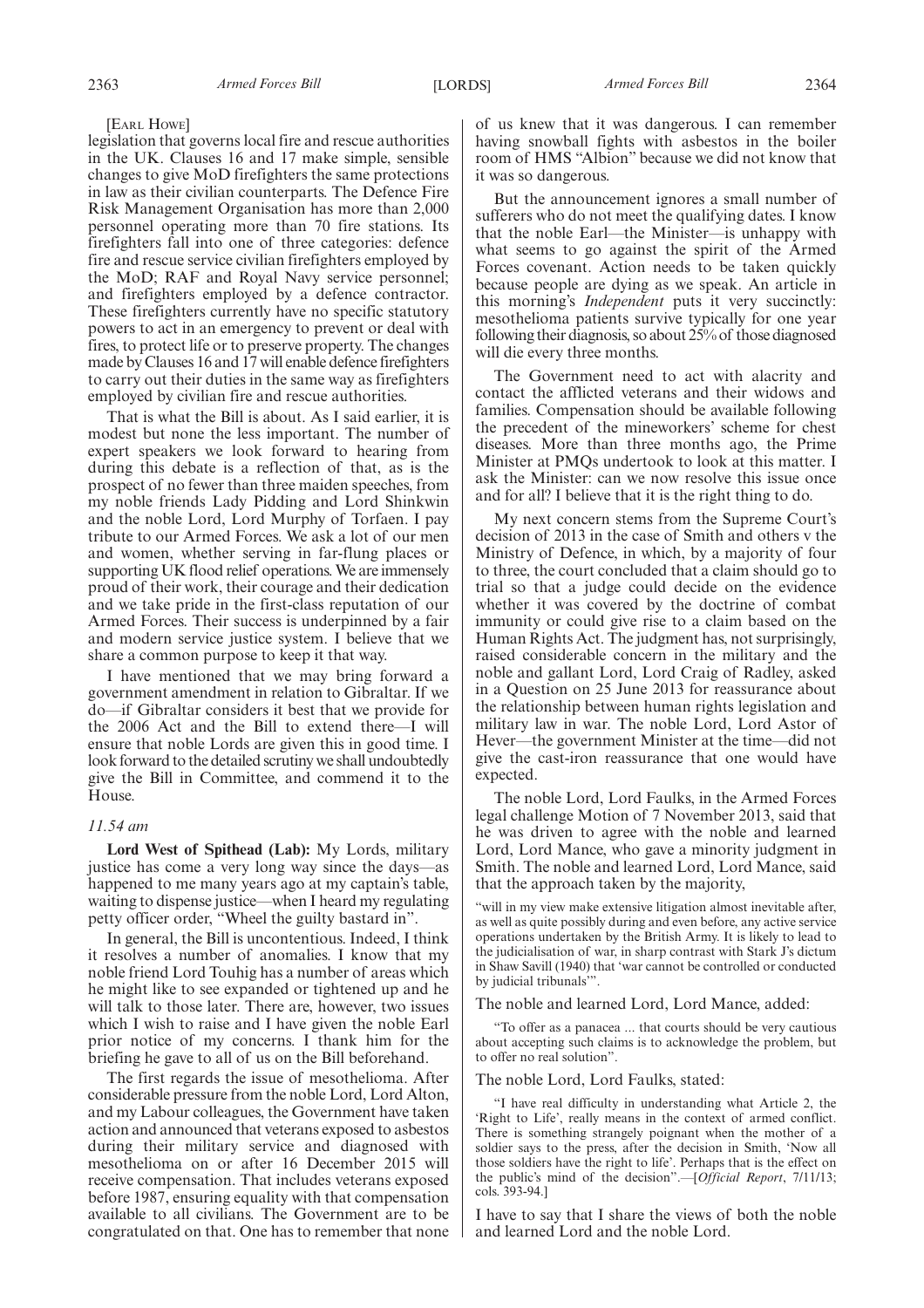Thirty-four years ago this May, my ship was bombed and sunk during the amphibious landings in the Falkland Islands. I knew that my anti-aircraft armament was insufficient to counter air attacks so close against land. But it is the duty of military men to fight the war they are in with the equipment they have. The Smith judgment could see me taken to court for taking the correct military decision. This cannot be right.

It is total nonsense that one can use human rights legislation to drag military leaders through the courts for decisions made in war. In combat, men kill and are killed on a regular basis fighting for their country. Civilian norms cannot possibly apply. Yet there is a growing tendency, particularly in the European courts, to make judgments as if events on the battlefield were taking place in the halcyon days of peace.

It is not just the pernicious effect on the individual. In 2013, the Policy Exchange think tank produced a study entitled *The Fog of Law*, which showed clearly that such legal mission creep could paralyse the effectiveness of the military. In simple terms, our military will cease being able to win wars for us.

If health and safety at work were always to prevail, our military would be unable to fight. In combat, a sailor, soldier or airman might be ordered to take action that could result in virtually certain death. On the battlefield the right to life is not certain. I remain concerned about a possible wave of litigation and the impact it could have on our people and our military effectiveness. Parliament should intervene, and I ask the Minister: what can be done to stop the pernicious effect of this judgment and the pressures from the European Court of Human Rights?

Perhaps something can be done in this Bill. The noble and learned Lord, Lord Mackay of Clashfern, intends to put down an amendment. He asked me to mention this. He will propose a clause that says something along the lines of, "The Human Rights Act 1998 will apply to a conflict operation in time of war only to the extent that is consistent with the provisions of the Geneva Convention". The amendment is with the Public Bills Office at the moment. I would support it. If it is not in the Bill, I ask the Minister where such legislation can be enacted. How do the Government intend to get us out of this mess?

#### *12.02 pm*

**Lord Thomas of Gresford (LD):** My Lords, I thank the Minister for his introduction to the Bill. I do not propose to follow the contribution of the noble Lord, Lord West of Spithead, very interesting though it was. I am sure we will have an opportunity to debate those issues at a later stage.

I wish to argue that the court-martial system, which is integral to service discipline, does not enjoy public confidence. There have been many reforms and in my view, speaking as a practitioner and as chairman of the Association of Military Court Advocates, this lack of confidence is unmerited and unjustified. But it exists and there are cases coming down the track which will test the system in the extreme.

Back in 1994, I was engaged in the defence of a lance-corporal, serving in Germany, on a murder charge. He was acquitted and returned to his regiment. George Galloway, then a Labour Member of Parliament for Glasgow, Hillhead, used parliamentary privilege to assert that a murderer had walked free and was still at large, serving in Her Majesty's Forces. He said:

"The military police, who were soldiers with armbands, and the military prosecutor, who was a soldier in a wig, bungled the case".—[*Official Report*, Commons, 28/3/95; col. 812]

When I appeared in a later court martial in Germany for a 17 year-old civilian son of a soldier, in another murder case, the staff sergeant who was the father of the victim in the previous case picketed the hearing with placards against the court-martial system. I have never heard of a Member of Parliament, nor even the press or public, attack a verdict of acquittal by a jury in a Crown Court in such terms. This did not even happen, for example, in the case I prosecuted in Cardiff during the miners' strike, when two miners were convicted of the murder of a taxi driver using a concrete block.

The conviction of the 17 year-old went to the House of Lords Judicial Committee, where it was upheld. The noble and learned Lord, Lord Hope, held that the procedure whereby a boy of 17 whose father had left the Army and who was brought from England to stand trial in Germany by court martial could not be considered an abuse of process because that was the process that Parliament had ordered. In 2007, some 10 years after that trial, the European Court of Human Rights had severe doubts on that score, but in any event, following the case of Findlay v United Kingdom, held that the 17 year-old's conviction had been in violation of Article 6—the right to a fair trial—by reason of the way that the court martial was constituted.

Parliament had already responded to the preliminary decision in Findlay in the Armed Forces Act 1996. The role of the convening officer was abolished and decisions to prosecute were removed from the chain of command and given to the independent service prosecuting authorities. This was in recognition of the need to remove the impression, however mistaken, that the chain of command could have undue influence over court-martial proceedings. The Armed Forces Discipline Act 2000, passed after the Human Rights Act had come into force, made further changes, taking away the CO's power to determine pre-trial custody and granting appeals against summary convictions.

My own contribution to reform at this stage—and this will appeal to the noble Lord, Lord West—was to table a Parliamentary Question as to why a defendant in a naval court martial was still being marched in at the point of a cutlass. The practice was abolished between my laying of the Question and the delivery of the Answer by the noble Lord, Lord Bach. In the time I have been involved in courts martial, the swords have gone, the stripping of the defendant of his belt and cap has gone, and the marching and the saluting have all disappeared. Importantly, the panel sits separately from the judge advocate. But public disquiet continued.

Noble Lords of an earlier generation will recall how Lord Campbell of Alloway campaigned on behalf of Trooper Williams, where the CO had dismissed charges of murder. But the Army Prosecuting Authority disagreed and passed the papers to the Attorney-General, who referred it to the CPS. The proceedings that followed at the Old Bailey were ultimately discontinued.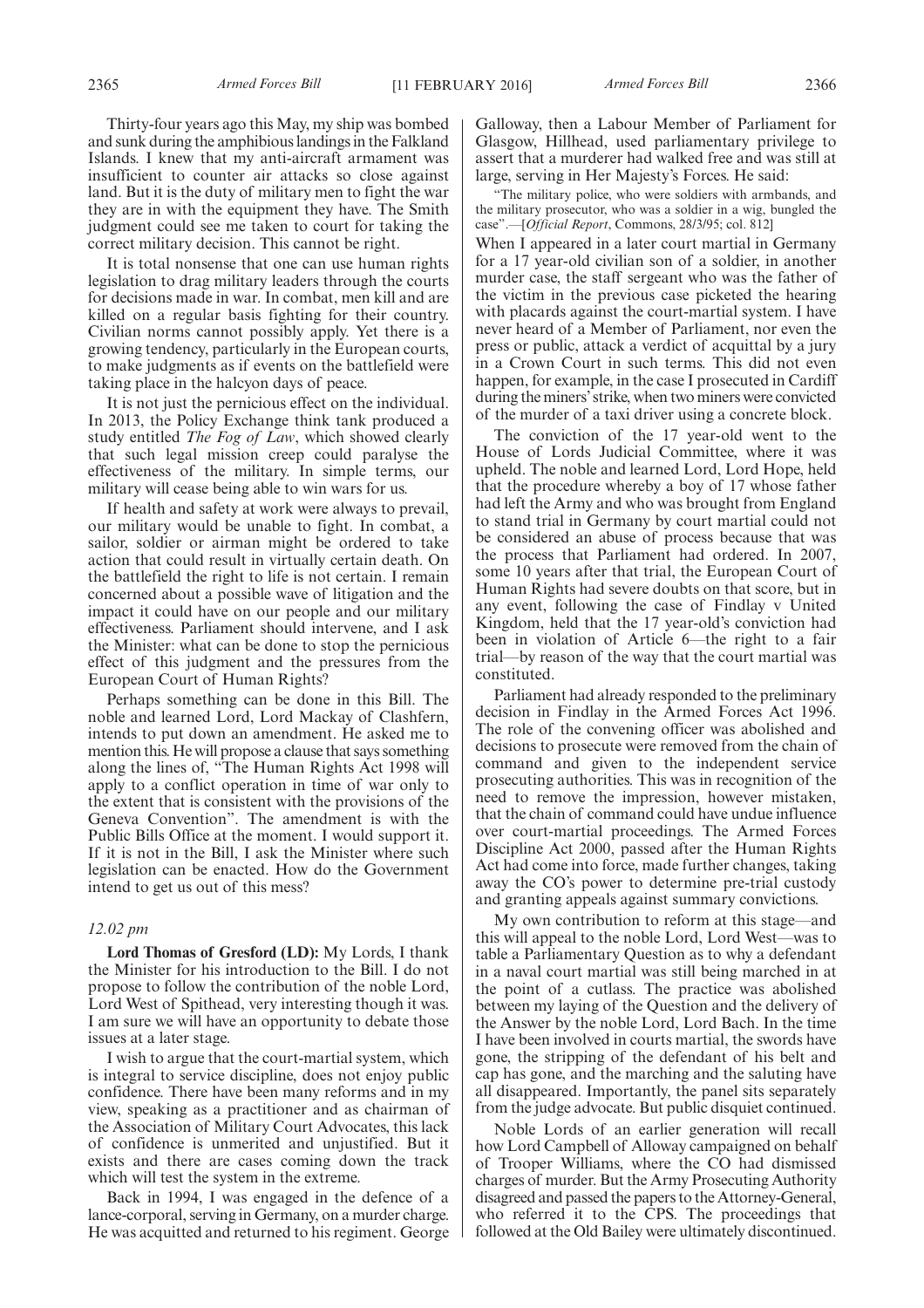[LORD THOMAS OF GRESFORD]

In 2005, charges of murder against seven members of the Paras were dismissed by the Judge Advocate-General, Judge Blackett, at a court martial at Colchester. There was disquiet that they had been charged at all. My own personal recollection was that I made a very unusual application in that case for an adjournment in order to get married in the Crypt of Parliament something that Judge Blackett always brings up with me.

However, major reforms happened in 2006. Courts martial ceased to be convened ad hoc and became a permanent standing court, with court centres at Colchester, Bulford and Catterick. Other reforms included the merger of the separate service prosecution authorities and the creation of the office of the Director of Service Prosecutions. The service was fortunate in both its first director, Bruce Houlder QC, an Old Bailey civilian practitioner, and its second and current director, Andrew Cayley CMG QC, who used to be a prosecutor at the International Criminal Court.

In 2006, Judge Blackett gave evidence to the Select Committee in the Commons, advising it that the courtmartial system should be brought into line with the Crown Court. Consequently, during the passage of that Armed Forces Bill, I moved amendments in this House to make provision in the court-martial rules that the court-martial panel should be drawn from all ranks and every branch of the armed services. They were to be selected by ballot from a pool constituted of people who were eligible to sit. The qualification was simply to be that the individual chosen was a serving member of the Armed Forces, subject to service law. It was not an outrageous suggestion, because that was the system adopted in the United States in 1952.

I also moved amendments that a person should not be charged with an offence against this section committed in the United Kingdom if the corresponding offence under the law of England and Wales was treason, murder, manslaughter or rape. Further, I proposed that the verdict of guilty should not be entered by a simple majority but by a majority of five out of seven, if seven were sitting, or four out of five, if five were sitting. None of these amendments was accepted and the consequence was that the opportunity was lost to approximate trials by court martial to the Crown Court system.

The Act did not come into effect until 2009 and, meanwhile, in September 2006, the court martial took place of seven members of the Queen's Lancashire Regiment at Bulford before a High Court judge, Mr Justice McKinnon. The charges against them failed. Four of the other ranks and the colonel were discharged by the judge because,

"there is no evidence against them as a result of a more or less obvious closing of ranks".

He said that there was a conspiracy of silence. Two other officers, one of whom I represented, were acquitted of negligently performing a duty by the panel after a full trial. However, this verdict was not accepted and your Lordships will recall that the Baha Mousa trial, or inquiry, was set up, which lasted three years and cost £13 million.

More recently, we have the concerns expressed over Deepcut. There was some evidence yesterday on the second inquest—which your Lordships will recall and which is published in today's papers—that the Deepcut barracks were,

"heavily sexualised, misogynistic and toxic".

Then there is the Anne-Marie Ellement case—two people have been charged so I will say no more about that. However, in the case of Sergeant Blackman, there has been great outside criticism and comment. The sentence was described as "ludicrous", by a prince of the blood royal, no doubt defeating a convention that has lasted since the days of Charles I. In this House, my noble friend Lord Burnett, who will no doubt speak more about it, described it on 15 September as,

"a terrible miscarriage of justice".—[*Official Report*, 15/9/15; col. GC 228]

Have your Lordships, if you think about it, ever heard of the verdict of a British jury in the ordinary Crown Court being described in such terms in this House? There is trouble brewing.

In January 2014 and September 2015, Public Interest Lawyers, headed by Phil Shiner, lodged complaints with the International Criminal Court. The extent of them, as described by the International Criminal Court, was that,

"UK Services personnel systematically abused hundreds of detainees in different UK-controlled facilities across the territory of Iraq over the whole period of their deployment from 2003 through 2008".

It includes 200 cases of unlawful killing. The prosecutor of the ICC set up a preliminary examination and reported last November that,

"The Office is currently engaged in processing and analysing the vast amount of material provided".

Your Lordships should appreciate that it would be a terrible insult and slight upon our system if the International Criminal Court were to declare that this country is incapable of dealing with war crimes within our own system.

However, the Iraq Historic Allegations Team, set up by the Ministry of Defence but independent of it, has itself investigated nearly 1,400 complaints of illtreatment, including torture and murder. I am reliably informed that more than 30 of those allegations have already gone to the Director of Service Prosecutions and that a large number of cases will, at the moment, be tried by court martial. If they are dealt with by court martial, we can expect—and await—unrestrained comment and criticism of the system in the press and the media, leading to public alarm and further undermining of the system.

I am concerned about the welfare of those who serve this country in the Armed Forces and whom we put in the line of fire, and about the reputation of the British Armed Forces. Consequently, I propose to return during consideration of the Bill to the amendments that I put forward in 2006 and, if they are not acceptable, to propose that serious offences of murder, manslaughter and rape, and serious sexual offences, should be tried in our ordinary Crown Courts and no longer by court martial—the system that is under attack. I repeat that, as a practitioner, I have confidence in that system and in the judges and advocates who appear in it, but I fear that unless something drastic is done, its reputation will be destroyed.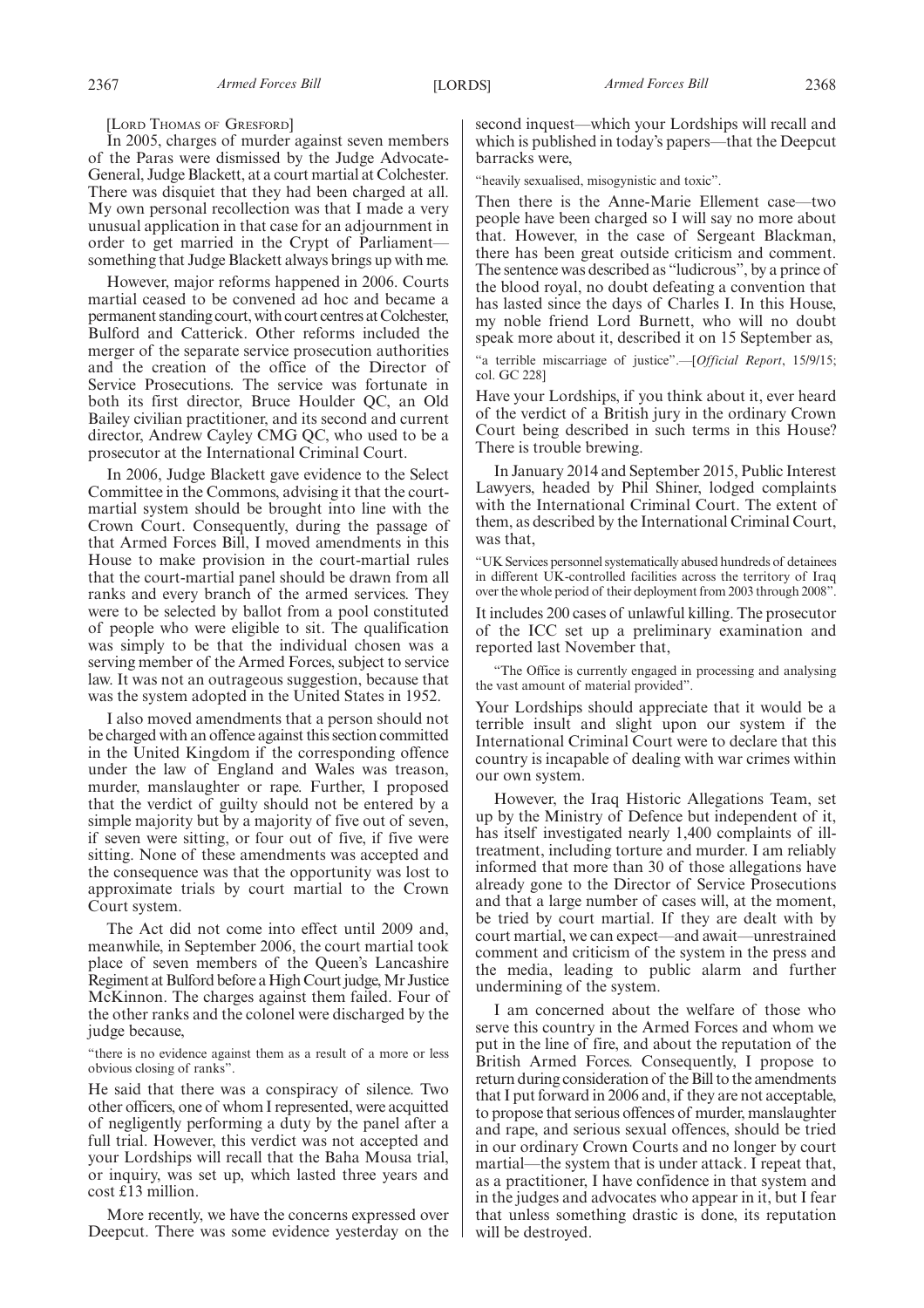#### *12.16 pm*

**Lord Craig of Radley (CB):** My Lords, the main purpose of the Bill has been fully outlined by the Minister. It is well understood that the Bill is an essential prerequisite for maintaining Armed Forces at the disposal of the Government of the day. However, this Bill follows the practice of the 2011 renewal of the new-look 2006 Act, and indeed of the quinquennial renewals of the single service Acts of the 1950s, before their displacement by the tri-service 2006 Act.

The Bill is, in effect, a Marshalled List of amendments to the 2006 Act and, on occasion, amendments to the amendments introduced by the 2011 Act. I complained five years ago, as we dealt with the 2011 Bill, that this did not make it that easy to understand and follow what the House was being invited to enact. Whether this endless approach of "marshalled amendments" to the 2006 Act is to proceed unchanged every five years into the distant future needs to be considered. For those steeped in legislative minutiae—the Bill team and the parliamentary counsel—it no doubt seems tidy and straightforward. But for the rest of us, whether versed in the ways of the military or not, I do not consider it to be that satisfactory.

As the noble Earl, Lord Howe, stressed, the Bill is of profound constitutional importance. It has to be right. When considering defence requirements we think of new equipment coming into service five, 10 and 15 years hence, and of the size and shape of the Armed Forces being varied over decades, but none of that is viable or in any way realistic without the timely passage of the Bill before us. If it were not to be passed, the Government would not have disciplined Armed Forces at their disposal to man all that equipment or to fight their wars. I hope that the Lib Dem Benches, with their recent predilection for unmandated and vainglorious challenges to the convention norms of your Lordships' House, will not be tempted to try to hold the Government to account by refusing to pass the Bill after scrutiny.

I, for one, would prefer the Government to have tabled a Bill that incorporates their amendments to the earlier legislation—in other words, to produce the Bill in a format that can be read without repeated cross-referencing. Would it be that much more difficult for the Minister to guide the House through this rewrite of the 2006 Act, drawing attention to the changes and improvements to the earlier Acts that it incorporates? Is the approach merely a matter of convention? Perhaps the Minister can advise the House.

I have no particular points to raise on the list of marshalled amendments contained in the Bill, but there is for me a glaring omission in what lies before the House, to which the noble Lord, Lord West, has just drawn its attention. It totally lacks any approach to the difficulties that have arisen from the application of human rights legislation to activities during or close to combat, or to the increasingly vexatious problem of prolonged and historic litigation affecting or potentially affecting the operations of the Armed Forces and the lives of veterans long discharged.

Noble Lords will recall the growing media coverage of the latter issue in recent weeks. Defence Ministers have been reported as expressing anger and outrage. Indeed the Prime Minister himself has expressed his concerns, and presumably told the MoD to get a grip. In June and November 2013, when debating issues arising from the Supreme Court judgment on two particular cases which the noble Lord, Lord West, has just mentioned, I urged the Government then to be more proactive, although I accepted that precise steps would need to follow resolution of the particular cases before the courts.

Indeed, in a debate that November led by the noble Lord, Lord Faulks, I encouraged the Government to consider legislation to rule out from legal challenge under human rights legislation the behaviour of service personnel in the heat of battle or on dangerous patrols and similar operational activities. The European Convention on Human Rights was surely a safeguard for peacetime behaviour. I said that there was every likelihood that the situation would deteriorate further and that it would be a failure of moral courage and leadership not to tackle it. I also said that I hoped that the Armed Forces Bill due in 2016 could be a vehicle for legislating to ease these problems.

Nearly three years after the Supreme Court finding, and a protracted period for active consideration and staffing, there is nothing about this in the Bill—no sign of a proactive response. I remind the Minister what his party's manifesto said, which he repeated in the Queen's Speech debate only last May:

"We will ensure our Armed Forces overseas are not subject to persistent human rights claims that undermine their ability to do their job".

The possibility of using a new Bill of Rights has been floated, but that Bill has yet to see the light of day. The Government should be ashamed of their lack of real progress.

What do I propose? There are two issues to consider. The first is the application of human rights law in conflict situations. I hope that the Minister will be able to report that, even at this late stage, the Government are preparing to consider adding to the Bill before us and honouring his party's manifesto commitment. Surely that is a reasonable request.

The second issue, which would seem to cry out for a proactive government response, is the industrial-scale growth in cases alleging maltreatment, or worse, of enemy combatants by our own forces. Numerous recent cases going back not just years but decades are costing large sums and causing great stress and anxiety for those involved. Yet after prolonged and tendentious investigations, few or no plausible cases for full trial, let alone conviction, have yet been found. Surely the opportunity presented by having an Armed Forces Bill before Parliament must be used to introduce legal safeguards. The first step should be to introduce a statutory time limit for new cases against personnel on live operations.

It seems objectionable and unrealistic to attempt to bring something to trial, let alone have a hearing, when it depends on recall by witnesses and the accused of traumatic events of many years or even decades ago. I speak from personal experience. In 1991, the IRA launched a missile from a van parked in the road outside Banqueting House. The War Cabinet, of which I was a member, was in session in Downing Street.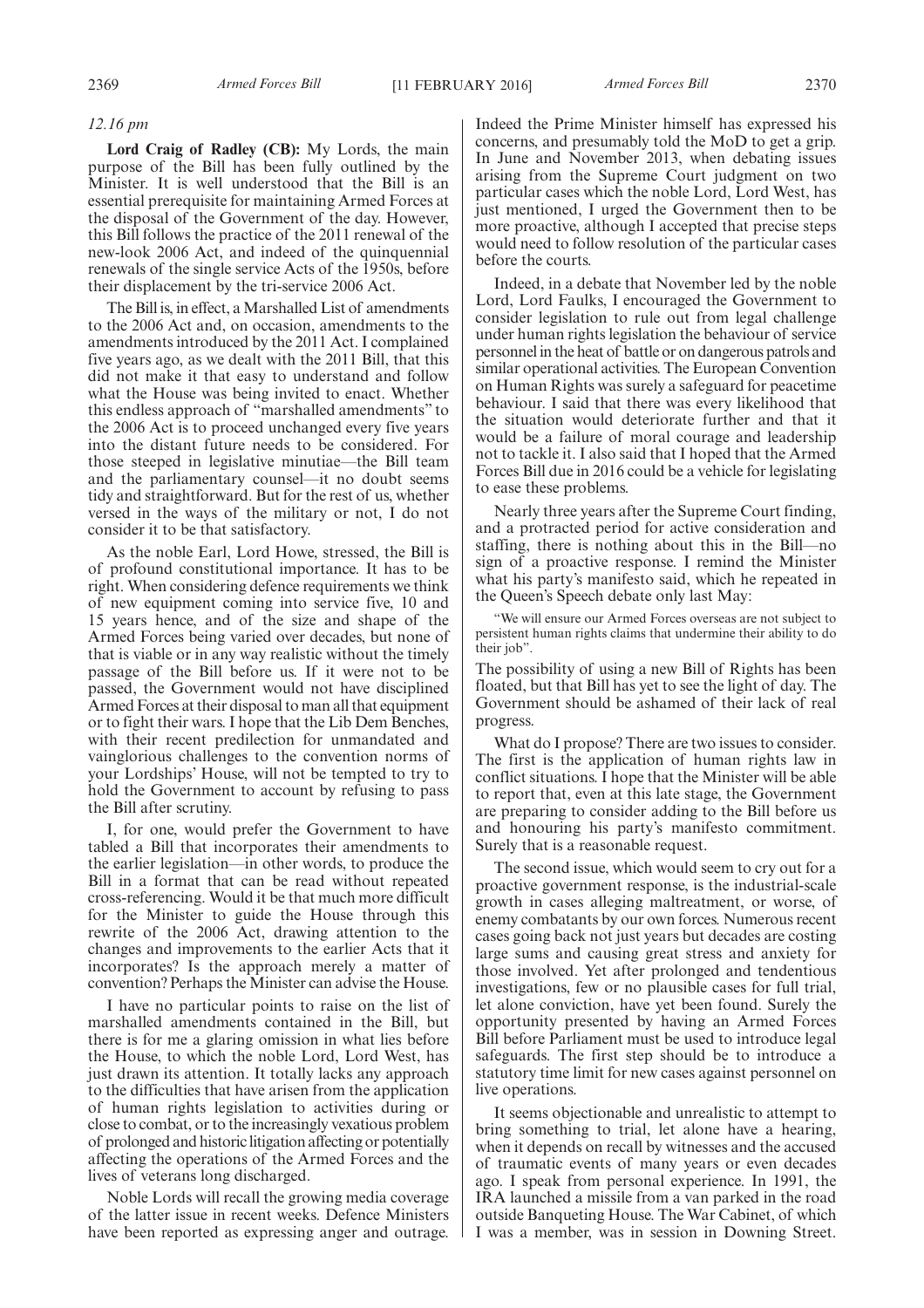#### [LORD CRAIG OF RADLEY]

Fortunately, the missile blew up in the garden outside, severely rattling the windows and, to varying degrees, those of us sitting around the Cabinet table. But vivid as such an event was at the time, 25 years later I doubt whether the recollections of those of us who were there would produce a common, accurate description of what occurred in that room on that day.

Is it not time to introduce a statute of limitation specific to military activity before these no-win no-fee charlatan lawyers start roaming the streets of Buenos Aires in search of some so-called victims of abuse by the Armed Forces on the Falkland Islands in 1982, or in Iraq and Kuwait in 1991? I recognise this to be a big ask, since there is no general statutory limit in the UK for criminal cases. Nevertheless, the Armed Forces can be and are treated differently in law. I hope that one or more of my noble and learned colleagues might assist me in drafting a probing amendment or two to allow the Government to set out their thinking on these vexed topics.

#### *12.26 pm*

**The Lord Bishop of Portsmouth:** My Lords, by happy coincidence, this debate takes place almost exactly on the anniversary of the signing of the Armed Forces corporate covenant by the right reverend Primates the Archbishops of Canterbury and York. There has been excellent work with the Minister in developing the impact of that covenant, and it is a pleasure to mark that anniversary today and anticipate the maiden speeches this afternoon.

This Bill properly clarifies the obligations and responsibilities of those serving in the Armed Forces and strengthens provision for maintaining good order and handling any instances of indiscipline with proper regard for justice. These provisions and the contributions that we have heard already remind us, although they are often technical, that individuals in our Armed Forces serve, and occasionally offend, in situations of stress and danger. The House will not be surprised therefore if I briefly draw attention to the importance—and I hope the Minister in summing up can confirm this—that we should all give to the areas of pastoral and family support for those who volunteer to serve us and the nation in this way in the Armed Forces, even when their behaviour falls below highest standards.

My concern relates to the ministry of chaplains in the Army, Air Force and Navy. Many of you will be aware of the pressures on these pastoral and support ministries, which are valued by service men and women because they are offered, and offered to all, regardless of faith or none, outside the chain of command, including and when under charge. This is a high-value/ low-cost provision, and it is not always clear, to me at least, that the Treasury as well as the Ministry of Defence understands that. Rumours about a likely fall in chaplaincy numbers, about a new pay scale, which I imagine means a lower pay scale, and the potential de-enriching of the senior post holders, are worrying for the range and effectiveness of the ministry offered to all service men and women, a ministry that is so highly valued. What is rumoured and feared has implications; reduced numbers mean thinner provision; reduced pay risks problems of recruitment and retention; and reduced seniority suggests lower importance for chaplaincy.

Discipline is better enhanced and implemented when there is high morale and access to excellent pastoral support. I trust that in supporting this Bill we can be clear that the wider circumstances, the morale and the support of those who serve us is important alongside the proper legal process.

#### *12.30 pm*

**Lord Lyell (Con):** My Lords, I thank the Minister for his very clear exposition of the Bill. I have spent a mere 43 years as a member of your Lordships' defence group, so I have had the good luck to have fairly close contact with many members of the Armed Forces in many areas and have been able to see many of the problems that have arisen and are dealt with in the Bill.

I am delighted that my noble friend Lord Attlee is right in front of me because a number of years ago we were the only members of your Lordships' defence group who went to Kosovo. We were introduced to the commander of the entire Finnish detachment. Colonel Lahdenperä saluted me and said, "My Lords, we are but conscripts". He was lucky. I retaliated with an instant volley: "You're speaking to one". That stopped him a bit. Fifty-eight years ago, I was a young officer. Part of my training for the first month of my career was to attend commanding officer's orders with the father of my noble friend Lord Cathcart—indeed, the late Lord Cathcart was my commanding officer—to see exactly what took place. I seem to recall that the offences were always charged under the Army Act 1955. Things have moved on considerably.

We have had a clear exposition—and we will have more from your Lordships and the Minister—from the noble Lord, Lord Thomas of Gresford, who set out exactly the kind of work he does. We are very grateful to him, and I suspect many members of the Armed Forces are also very pleased that he can carry out that kind of duty.

I took a look at the Bill and at the speakers list. There are a number—a handful or more—of what I call noble and gallant Lords, really senior officers with enormous experience. I had a mere 19 months of experience as a young soldier. It should have been 24 months, but I broke my leg, so my time was shortened by five months. As a simple trained accountant, I looked at the Bill. Clause 2 deals with the commanding officer's power to require alcohol and drugs tests. From my military career and everything that I have seen, I can understand that alcohol is present. I am sure the British Army and all the services are more than able to cope with any minor problems in discipline or other behaviour that might arise from alcohol. Drugs are referred to in the Bill, and that can mean all kinds of substances. The effects of those substances might carry on and delay. Even so, I feel entirely confident—indeed, the Minister will be confident—that these problems can and will be resolved in the Bill and elsewhere.

I had a look at what I call the geography. In the Bill, your Lordships will find many references to the Isle of Man and the British Overseas Territories. I am a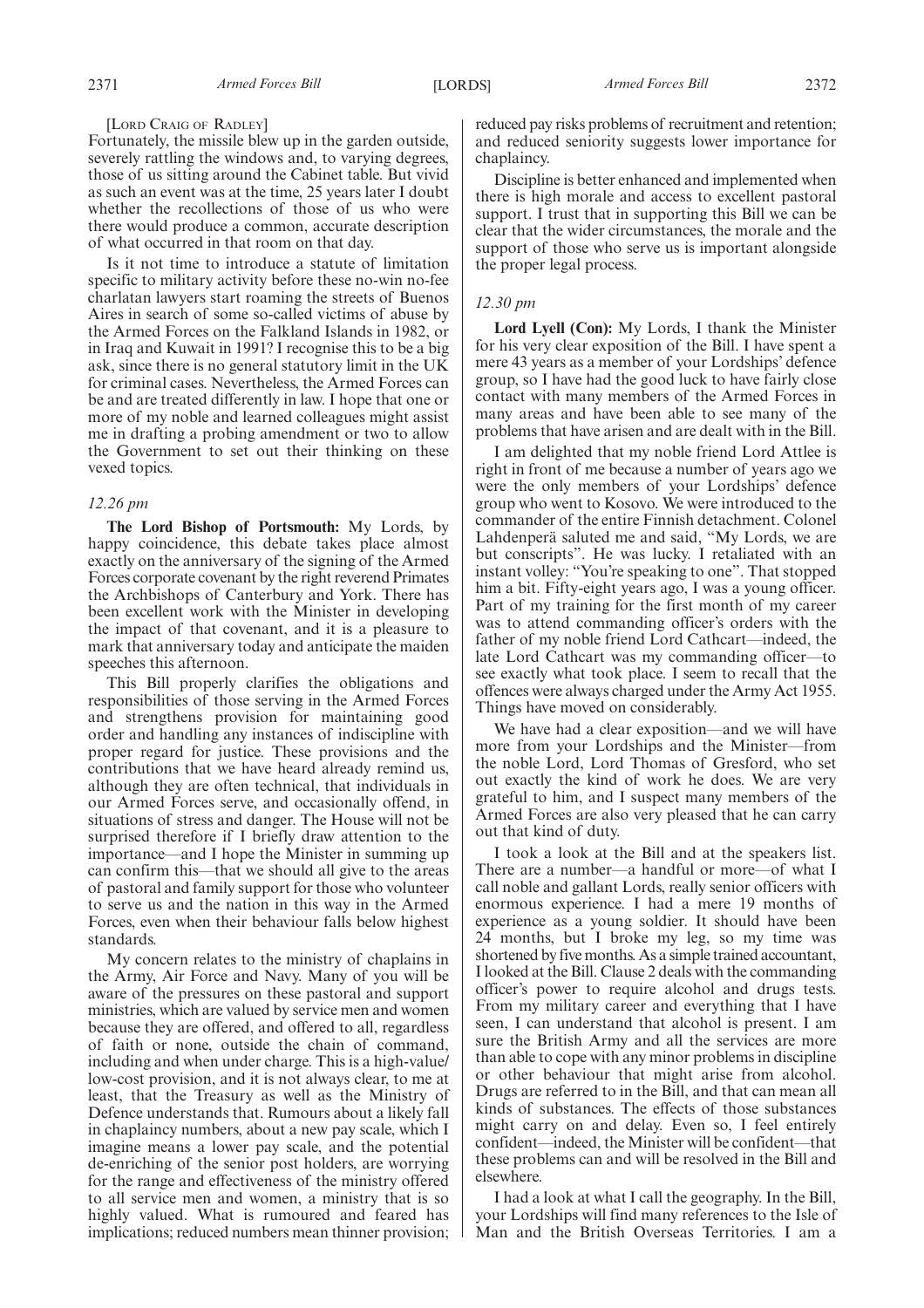curious soul, and I wondered what the requirement is for this Bill to have a particular application in the Isle of Man. The Minister gave a good description of the overseas territories, but what really touched my curiosity was the considerable amount of space and detail that has been allocated to Gibraltar. I received notes on what took place in another place. The Minister there said that if an amendment was required dealing with Gibraltar, it would be dealt with in another place—which is here. Your Lordships will have heard my noble friend say that some amendment might be required. Could he possibly write to me, without boring your Lordships today, on the particular problems associated with discipline in Gibraltar? He spelled out fairly clearly that the Bill will apply to British servicemen wherever they serve anywhere on the globe, but I am curious why Gibraltar and other overseas territories, let alone the Isle of Man, are singled out for detail in the Bill.

The other aspect of the Bill that tickled my curiosity was the two clauses dealing with Ministry of Defence firefighters in an emergency. I love to point out that I am a mere country dweller in the glens of Angus in Scotland. At least three times in the past 10 years we have had serious accidents, twice with aircraft crashing, once, alas, with fatal results although another time, luckily, it was not too serious, and there have been other cases in my neck of the woods. If a plane happened to crash on one of the glen roads in Angus or in the hills behind my house, what would happen? I presume that the first people on the scene would be civil firefighters. The police would also be there so that members of the public would find someone in a chequered cap and know that he or she would be able to direct events. There might even be civil fireman from the Tayside fire brigade; I would not know.

However, if Ministry of Defence firefighters attended, it mildly worries me how a member of the public such as myself would know who they were or what powers they had. If they had precisely the same powers that any other police officer or firefighter would have, then I am totally content. Still, I am perhaps curious rather than worried, and maybe my noble friend will be able to reassure me in writing just what are the additional powers referred to in these two clauses, above what is already in law in Scotland or elsewhere in the United Kingdom. If he can assure me of that, I shall be more than content to support the Bill and, above all, to listen to the wise and excellent words of the noble and gallant Lords who follow me, let alone the three maiden speakers taking part today. I salute all of them.

#### *12.37 pm*

**Baroness Taylor of Bolton (Lab):** My Lords, I support the Bill and will ask the Minister to consider one issue that he has not touched upon today. Before that, I will say how much I look forward to the three maiden speeches that we are to hear, particularly that of my noble friend Lord Murphy of Torfaen, whom I know well from our work in another place. He has a distinguished career. He was chair of the Intelligence and Security Committee, as I was, but he also served as Secretary of State for Northern Ireland. I think that we are all aware of his thoughtful and measured comments on most issues, and  $\overline{I}$  am sure that we will hear them today. He has another side that I should perhaps mention. Anybody who has ever been abroad with him will know that he is an absolute shopaholic, and maybe we will see that side come out on some occasions as well.

As I say, I welcome the Bill, as I know will my noble friend on the Front Bench. I am sure that he will continue his style of yesterday and support the Government when they get things right as well as nudging them along in other places. Like my noble friend, I was a Minister in the MoD. Unlike him, I did not have responsibility for veteran affairs or indeed service personnel, although I was always aware of the work that he and fellow Ministers did, and the significant progress that they made, in terms of the care and welfare of our armed service men and women. Significant progress was made in terms of pay, in investing heavily in accommodation, which had been very much neglected for many years, and in helping injured veterans. Improved awareness of these issues during that time laid the foundation for the Armed Forces covenant.

Progress was also made in the 2006 Act, which the Minister referred to, in terms of trying to get clarification on a whole number of issues. I take the point that my noble friend Lord West and indeed the noble and gallant Lord, Lord Craig, made, that there may still be some difficult areas, particularly for personnel who serve on active duty. We need to consider exactly how we can make progress and get the right balance in that area.

As the Minister said, many provisions in the Bill are not controversial, although obviously they will have to be looked at in further detail in Committee, because that is its purpose, and we have to make sure that the detail matches the overall objectives of the Bill.

I will raise one issue that was raised briefly in another place, and on which the Government could make progress without too much difficulty. Obviously, many changes in recent years have affected service personnel. We have seen a reduction in numbers and an increased reliance on reservists and the extra roles that they are supposed to undertake on the front line. But we have also seen some welcome progress, such as the fact that women may now occupy many roles on active service, which is very important and useful and which has been of benefit to our armed services and to the country as a whole. There is still some way to go but progress has been made.

I want to raise with the Minister the report that was carried out by the MoD last year about sexual harassment in the armed services. Obviously, sexual harassment is not just about women, but the report showed that it is a particular problem for women in the armed services, and it came up with some rather worrying statistics. The report recorded that 39% of servicewomen in the Army who had been asked about the issue said that they had received unwelcome comments and attempts to talk about sexual matters, 12% of women in the Armed Forces said that they had experienced unwanted attempts to touch and 10% had experienced attempts to have a sexual relationship. That is clearly not a good situation. There were statistics for men as well, which were also worrying, even though the problem did not seem to be so significant. It was a great breakthrough for the MoD to carry out such a survey and I congratulate those who were involved in doing that.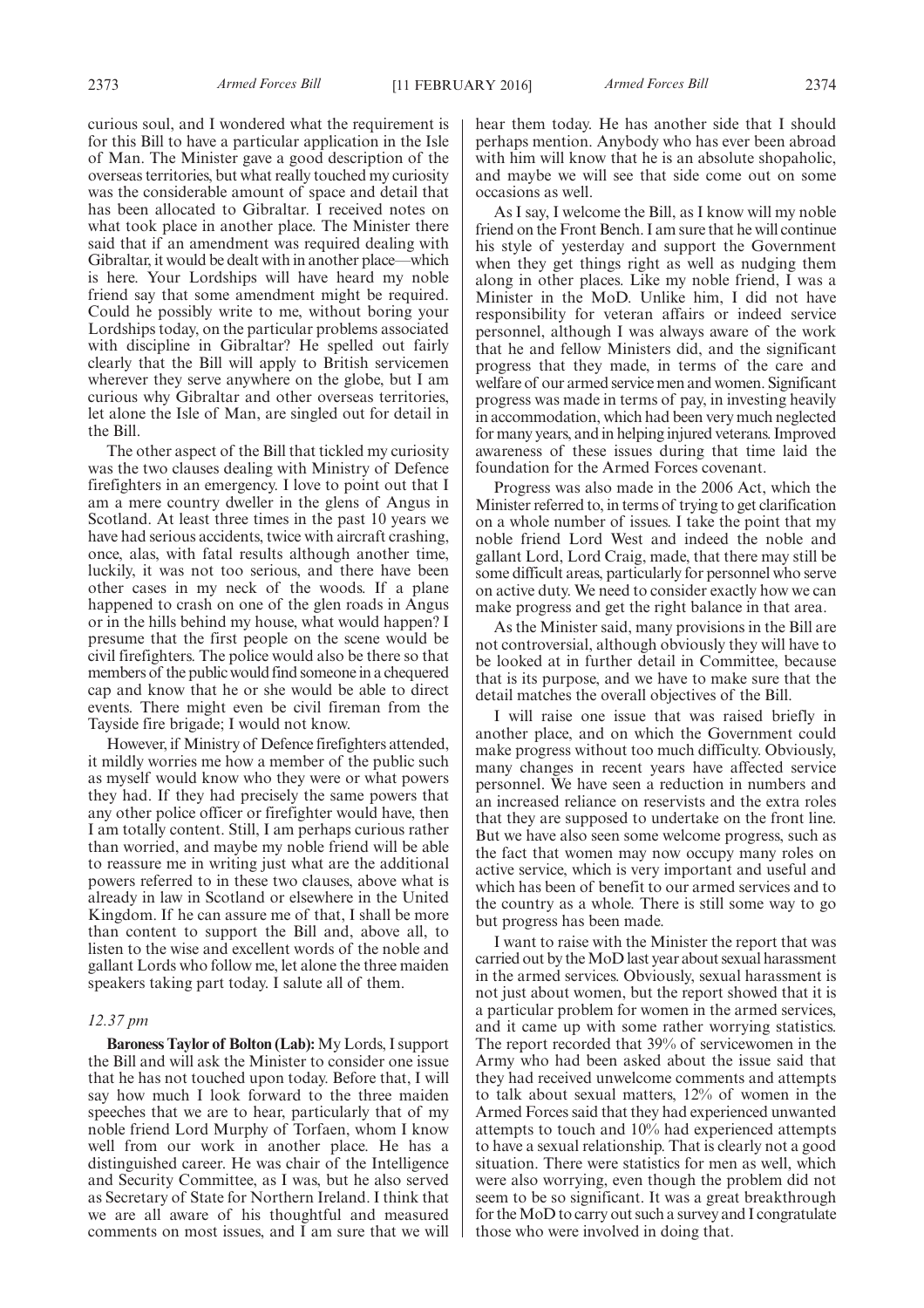[BARONESS TAYLOR OF BOLTON]

I recognise that legislation alone and any amendment to the Bill will not simply solve the problem. Increased awareness that behaviour of this kind is not to be tolerated will help. But if there were a requirement to publish statistics on sexual assault and rape, this kind of measuring and monitoring of the problem would help to get us nearer to the zero-tolerance situation that should be the case. I therefore hope that the Minister will consider changing his approach to the Bill. We have to change the culture but if we could have a requirement to monitor the situation, it would help very significantly. I therefore hope that when we come to Committee, the Minister will look favourably on attempts to raise this problem and get it into perspective, and to consider ways we might try to use that report and information to make the situation better in future.

I will say something about one more issue, which is the point raised by my noble friend Lord West on mesothelioma. He was absolutely right to stress the urgency of this issue. I was able to assist our late colleague Lord Lofthouse when he campaigned for miners suffering from pneumoconiosis and the compensation scheme got into difficulties because of the impact of lawyers who tried to jump on the bandwagon of those making claims. That took place over a long period because it was a much slower illness. Mesothelioma is a very rapid illness and is absolutely devastating. Many people have waited a very long time for compensation, which really should be paid on an equitable basis compared with compensation for civilians. I hope that the Minister will look at that issue as well.

#### *12.45 pm*

**Baroness Pidding (Con) (Maiden Speech):** My Lords, it is an honour to follow the noble Baroness, Lady Taylor of Bolton. It was only a few weeks ago that I was standing in front of an amazingly talented group of schoolchildren in Gerrards Cross in my home county of Buckinghamshire. I was giving my critique of their public speaking ability as a judge in a Rotary Youth Speaks competition. Now the time has come for me to stand in front of your Lordships and deliver my maiden speech, and I hope that noble Lords will be as kind and encouraging to me as I sought to be to those schoolchildren.

It is a tremendous honour to stand here today in your Lordships' House. For me, this is a steep learning curve, but the severity of that curve is eased by the tremendous support that I have received. Much is said about the warmth and helpfulness of the staff here, and I would like to add my personal thanks to all of them: the doorkeepers, the clerks and those who are hidden from view—all those who make the working of this House a little less formidable to a newcomer like me—and of course the wonderful restaurant and bar staff, who ensure that we do not go hungry or become dehydrated.

I am grateful, too, for the generosity of spirit of noble Lords on all sides of the House in making me feel so welcome and always being there with gentle encouragement and guidance, ensuring that I do not make a huge faux pas or, if I do, that I am swiftly but kindly corrected so that I do not do it again.

My heartfelt thanks go to my noble friends Lady Shephard of Northwold and Lord Bates for helping to navigate me through my day of introduction. Both have provided me with wise counsel and I know that they will continue to do so.

I have spent 30 years working as a volunteer for the Conservative Party, from the Young Conservatives through to holding the most senior roles for a volunteer the elected office of chairman of the National Conservative Convention and deputy chairman of the Conservative Party Board. I pay tribute to our volunteers, who work tirelessly for all political parties. It often seems like a thankless task: out there whatever the weather, knocking on door after door, stuffing envelopes, delivering endless bundles of leaflets and sitting in draughty village halls for meeting after meeting, desperate to secure that elusive vote. And to what end? The reward: to be invited to attend more meetings or buy some more raffle tickets? No. The reason we do it is that we care passionately about our country and about making it a better place. We might not agree on the vision of this better place but I am certain that we all agree that the democratic process that we have in this country is something that we all are very proud of.

In the year leading up to the general election, I travelled to all parts of the United Kingdom, campaigning in more than 70 constituencies. I have never sought to be a parliamentarian. My role was always that of a volunteer, doing what I could to get others elected. So it is with a huge sense of pride that I now look down the corridor to the other place and see so many friends and colleagues elected. But here I am now, a parliamentarian myself. It is a huge honour and with it comes great responsibility.

It is a particular privilege to be able to make my maiden speech in support of the Bill before the House today. The Government have made meeting the needs of the Armed Forces one of their highest priorities. This is only right: when men and women risk their lives in our defence, they should expect nothing less. The military covenant is our side of that bargain, and I am proud of the Government's record when it comes to the interests of service personnel and their families. We are helping them to buy their own homes, improving facilities for injured veterans and greatly broadening mental health provision across the Armed Forces, an area that was too often neglected in the past.

We have taken steps to make sure that British soldiers are no longer sent into danger without proper equipment. Over the next 10 years, the Government will spend £178 billion on defence equipment and support, and we have brought in private sector expertise in order to reduce both waste and delay in the procurement process. Not only are we making sure that our troops have up-to-date kit, but their organisation too is being adapted to the needs of modern warfare. The Government's proposal to establish two new 5,000-strong strike forces, ready to deploy at a moment's notice, recognises the changing nature of the threats facing our country today.

The United Kingdom remains committed to maintaining NATO's target of spending 2% of GDP on defence, and to updating our continuous at-sea nuclear deterrent. We have been the cornerstone of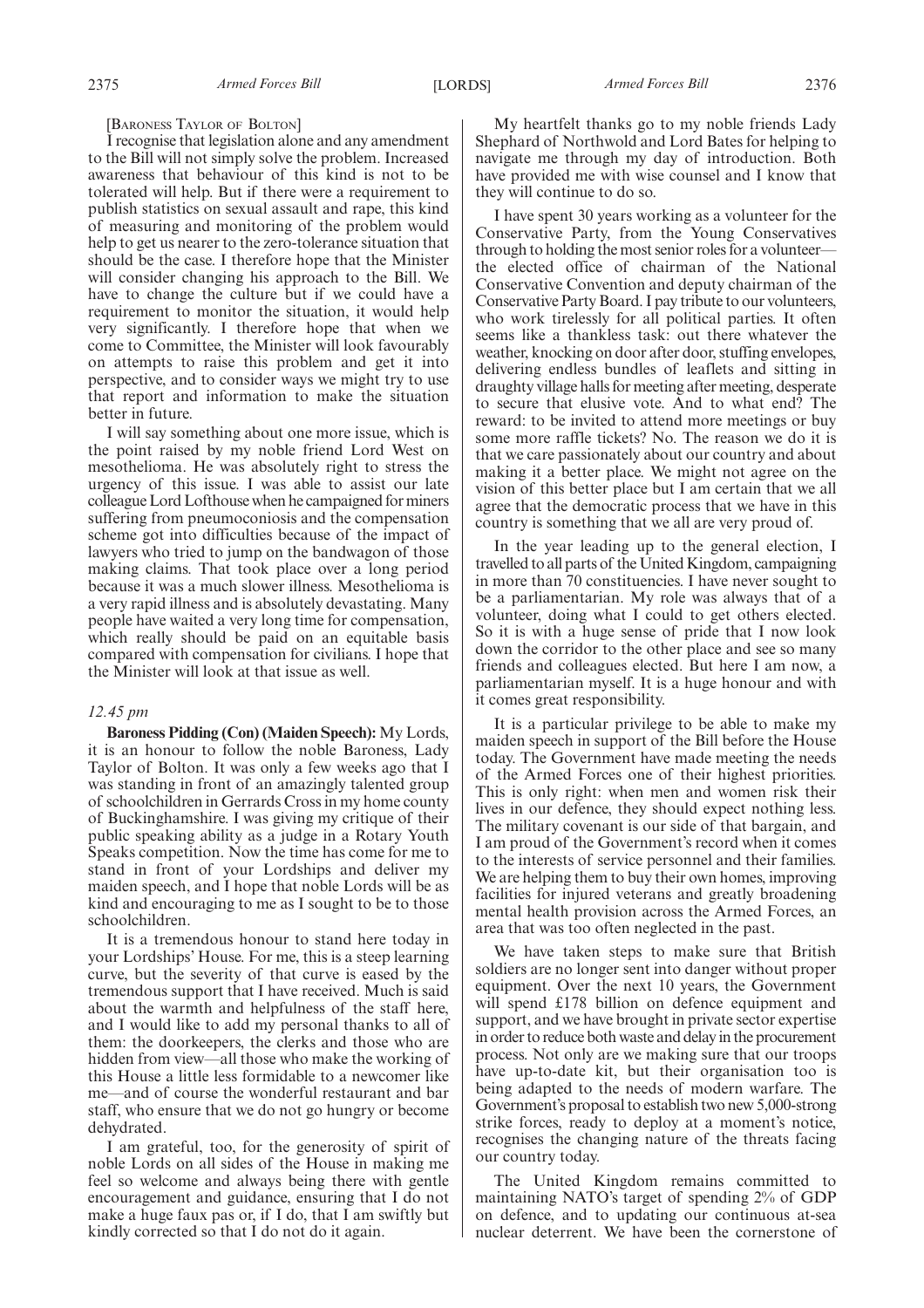this alliance since its foundation, and these investments signal our determination to pursue an active, global role for Great Britain in the 21st century.

Under this Conservative Government, we have two clear objectives: to maintain an up-to-date fighting force with the equipment and support necessary to defend our country's interests all over the world; and to guarantee that the men and women who serve so bravely receive the rewards and respect that they deserve. Our Government will continue not only to respect and honour the dedication and bravery of our Armed Forces but also to value them. I will lend all the support that I can to that.

#### *12.52 pm*

**Lord Boyce (CB):** My Lords, it is a great pleasure to follow on from the maiden speech of the noble Baroness, Lady Pidding. With over 30 years of voluntary political service behind her, I am quite sure that she is a welcome addition to the House with such experience. I am sure we all agree that her maiden speech was delivered with a nice touch, and I am quite certain she can return to judging elocution and speech competitions with great and totally deserved confidence. Also, her apposite and most supportive comments about our Armed Forces were very welcome and, given my background, I was very pleased to hear them. In all, it was a speech that offered a nice and pleasant foretaste of interventions to come.

Like the noble Baroness, I pay tribute to the men and women of our Armed Forces and their families who support them. Without the families, our servicemen and servicewomen could not do so well the job that they do.

I had the pleasure, if that is the right word, to be involved in a small way in the 2006 and 2011 Armed Forces Bills when they processed through this House. As was referred to by the Minister, it is good to see that this Bill is of significantly less complexity than the other two, especially the 2006 bumper Bill. Indeed, the fact that there are relatively few matters to address on this occasion, and most of them largely uncontentious and of a tidying-up nature, speaks well of the work that was done five and 10 years ago. I am particularly pleased that there is nothing before us which obviously threatens the service ethos or the command chain and the crucial role that they both have in fighting effectiveness—a point that is all too often forgotten by some. I trust that it will stay that way through Committee stage.

Having said that, I do have some comments. I want to follow up on and empathise with the comments of the noble Lord, Lord West, about mesothelioma. I note that the ongoing work on compensation for veterans suffering from this awful sickness was mentioned in the other place with respect to this Bill. Although it is pleasing to note that progress has been made on this, with a recent settlement announced by the Armed Forces Minister, the relatively small group of veterans who remain excluded because they fall the wrong side of the date lines set last year is regrettable. It seems manifestly unfair and runs counter to the tenets of the Armed Forces covenant. Perhaps the Minister will comment on why this should not find space in the Bill.

Secondly, I, too, wish to raise the subject of "lawfare", as it sometimes known, and I make no apology for repeating what my noble and gallant friend Lord Craig of Radley said in his excellent speech. Absent from this Bill is any mention of lawfare or the increasing legal encirclement of our Armed Forces. For example, the Minister will be aware of the growing concern within the Armed Forces regarding Crown immunity, or lack of it, in warfare situations—a concern fuelled by the large number of cases being investigated of alleged inappropriate behaviour in the field in Iraq or Afghanistan, or accusations of the use of allegedly inappropriate equipment which overlook the precept in war that you have to fight with what you have got. There can be no better warning of where we have got to on this than the fact that some insurance companies are now touting insurance to commanding officers against the possibility of their being involved in litigation at some stage.

I realise that the Minister will say that commanding officers or people in command will be looked after by the MoD, but the point is that there is a perception in the public that military leaders down to junior level could be in the dock arising from actions and decisions within the Geneva Convention that have been taken in the heat of battle. All this is in danger of leading to a worrying risk averseness that will imperil operational effectiveness. Therefore I ask the Minister to say why the subject should not be addressed in this Bill. If it is not going to be addressed in this Bill, how are the Government going to reassure our service men and women on this point?

Finally, I understand that there are some other improvements to the service justice system which have not been included in the Bill—such as, for example, a provision to enable civilian courts to transfer suitable cases involving service personnel to courts martial; and, on courts martial, to address a concern about the ability of a board to find a person guilty in a serious case by a simple majority, by changing that to a qualified majority or one dissenting vote to come more in line with civilian practice.

I suspect that I am not going to agree with everything that the noble Lord, Lord Thomas of Gresford, will say in Committee, but on those particular subjects I think we probably are in agreement. So I ask the Minister to explain why such improvements have been omitted from the Bill and to assure the House that they will not be left out until the next quinquennial review.

#### *12.57 pm*

**Lord Campbell of Pittenweem (LD):** My Lords, I congratulate the noble Earl on the lucid way in which he introduced this legislation. It is perhaps rather more complex than it appears at first sight and we look forward to his explanations when we reach both the Committee and Report stages.

I associate myself with the remarks made by the noble Lord, Lord West of Spithead. I yield to no one in my support of the Human Rights Act, nor indeed of the importance of human rights as the underpinning of a democratic state such as ours. However, I have grave reservations about the decision that was taken by the Supreme Court on a very narrow majority.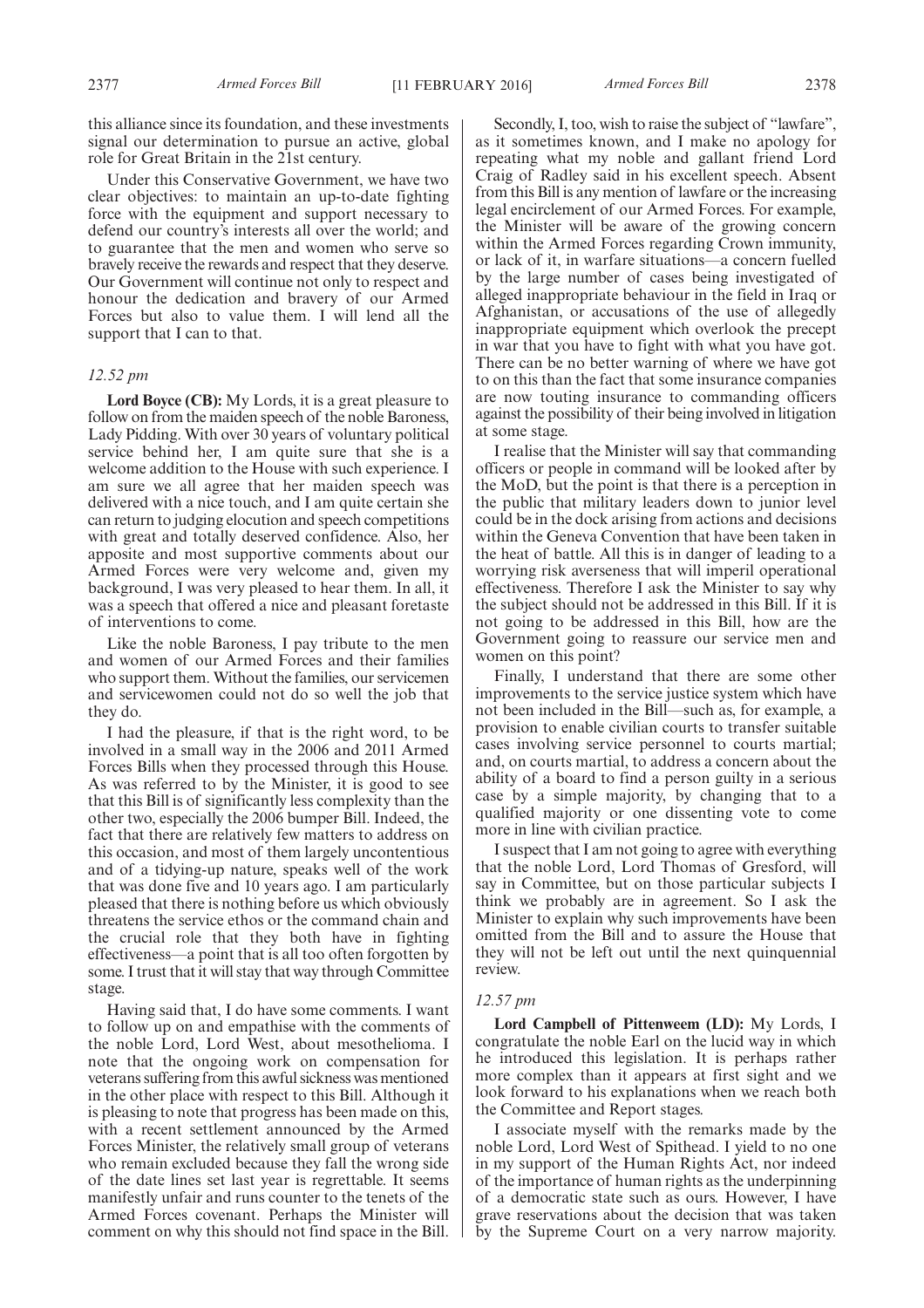#### [LORD CAMPBELL OF PITTENWEEM]

I have heard it suggested informally, and possibly mischievously, that if a similar case were to go before the same court today a different result might well be achieved. None the less, the fact is that there now exists, as a result of that decision and of the way in which it has been commented upon since, a considerable doubt about the protection available to our Armed services when engaged in conflict. That doubt ought to be resolved. That is why when the noble Lord says that he will support an amendment—which, we understand, may be proposed by the noble and learned Lord, Lord Mackay of Clashfern—I will certainly support both the noble Lord and the noble and learned Lord when an amendment to that effect is put forward. It is a duty and responsibility of Parliament to resolve an issue that is clearly causing such uncertainty in the minds of those whom we expect to be responsible for our safety to the extent that they are willing to give their lives, if necessary.

I am unaware of any other country that engaged either in the second Gulf War, or, indeed, in Afghanistan, that has conducted such a lengthy and detailed postmortem of the actions of those whom we sent to fight there. That of itself would not be an obstacle to us doing what is right, but it is certainly worth reminding ourselves that we may be imposing a standard on our Armed Forces far in excess of that being imposed by our allies on theirs.

As one who has recently run the gauntlet of a maiden speech, I hope that the noble Baroness, Lady Pidding, will not think it presumptuous of me to say that she spoke with such confidence and distinction that she can be guaranteed to be heard with great interest and attention when she speaks again in your Lordships' House. She struck more than a chord with me about the vital importance in the political process of the raffle at the end of the coffee morning, or the wine and cheese party, which was once defined to me as the kind of party in which you hope that the wine is a little older than the cheese.

I speak with some diffidence on these topics, having listened to the noble and gallant Lords, Lord Craig and Lord Boyce, because they come to this with a depth of experience and understanding that no one who has not been engaged as they have can really expect to achieve. My observations are based on what I have seen from outside. My diffidence is also to a large extent compounded by the excellent contribution of my noble friend Lord Thomas of Gresford. My professional experience of courts martial is both dated and minimal, but he has raised a number of issues that will require careful consideration during the progress of the Bill in your Lordships' House.

I will talk about two issues, one of which has not been mentioned, perhaps because it was not controversial in the House of Commons, nor does it appear to be controversial here: the repeal of the provisions of Sections 146(4) and 147(3) of the Criminal Justice and Public Order Act. I speak to some extent from my experience as a Member of Parliament with a large military airbase in my constituency, based on the number of occasions on which I was consulted by servicemen and servicewomen about the possible consequences for them were there to be any question

of homosexual behaviour on their part. It is right to remind ourselves that it was not long ago that even suspicion of such behaviour, irrespective of rank, achievement or service, could have brought an untimely end to a career, with consequences that were sometimes brutal and inevitably long-lasting.

Nor do I believe that the services benefited, because good men and women were lost and others cowed and frightened. Indeed, the military police assumed the character of a committee for the suppression of vice in a fundamentalist country. Telephones were tapped, friendships obsessively scrutinised and personal behaviour subjected to intense scrutiny. This repeal is probably the last legislative change necessary to reflect the change first in domestic attitudes and now in the military. We should accept and be glad that it has now come to pass because it reflects a proper balance between domestic law and law relating to the military, and the values of society as a whole.

The second issue is one on which I am slightly inhibited, but I believe that it is right to draw attention to the fresh inquest now opened into the death of Private Cheryl James. I am rightly constrained in what I may say because these proceedings are actively sub judice, but I feel able to raise a number of points of general interest. The Bill is substantially about discipline, but by implication it is about morale as well. I always believed that these were two sides of the same coin: poor discipline damages morale and poor morale most certainly damages discipline. That is particularly the case when the services deal with young and inexperienced members. Services take in young men and women of varying levels of maturity. The objective is to turn them into mature adults with a specific and, in some ways, unique set of skills. With that objective goes an obligation to recognise that, in many cases, so far as may be necessary, the services will act in loco parentis. I hope that the inquest will pursue some of these issues.

I finish by saying this, and I put it in abstract. If any serviceman or servicewoman, of any rank in any circumstance, were to be cajoled, intimidated, pressurised or otherwise to have sexual relations with another member of the Armed Forces of whatever rank, that would be a gross breach of the moral obligation owed to those who offer themselves to protect us with their lives as necessary. It is one which I hope would engage universal condemnation.

#### *1.06 pm*

**Baroness Hodgson of Abinger (Con):** My Lords, I begin by congratulating my noble friend Lady Pidding on her excellent maiden speech. I look forward to hearing the other maiden speeches from the noble Lord, Lord Murphy, and my noble friend Lord Shinkwin shortly.

Not having a military background, it is with a sense of humility that I contribute to the debate. I welcome the Bill, which recognises the integral role that our Armed Forces play in British life and the extraordinary service that they give to this country. The first duty of any Government is the defence of the realm. At a time of unpredictable threats and dangerous levels of instability the Bill needs to ensure that we maintain our world-class Armed Forces for the long-term security of our country.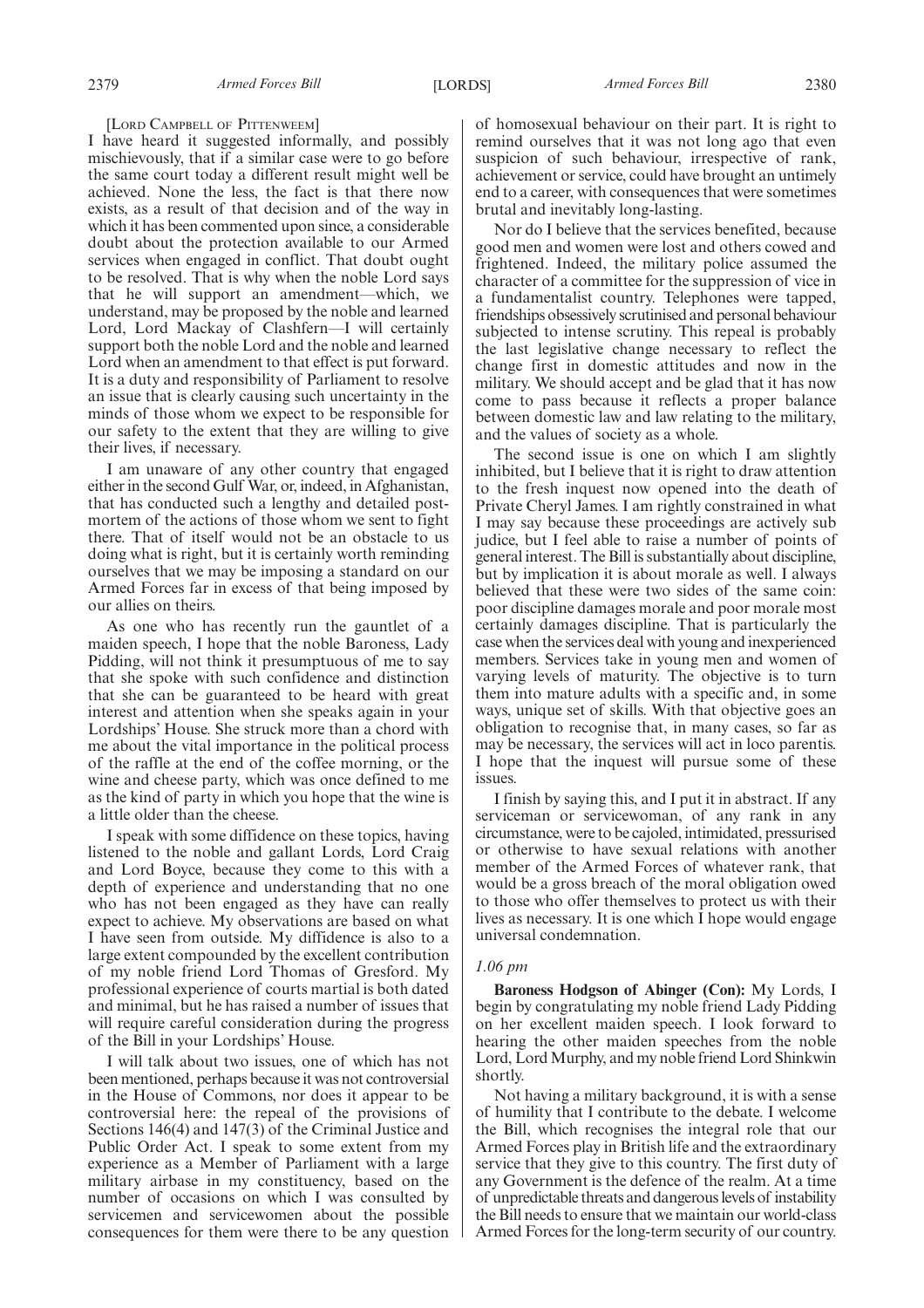It is impossible for those of us who have never served our country to fully understand the sacrifice that those in the military make. It is therefore imperative that the Bill also seeks to ensure the well-being of these brave men and women.

As we have already heard, warfare has changed drastically in recent years. It is no longer fought on battlefields but in communities, with terrorism and cyberwarfare now posing significant threats. Asymmetric warfare and counterinsurgency require new and different approaches. Intelligence and cyber play an ever more important part. Highly trained rapid reaction forces that can deploy at very short notice are essential, with Special Forces performing a critical role.

The 2010 strategic defence and security review imposed a programme of significant cuts. This led to feelings of insecurity in parts of our forces, and, I understand, some haemorrhaging of high-quality people. Good leadership is paramount to the military, and attracting and retaining the best is of extreme importance. Are we managing to retain those high-quality warrant officers, captains and brigadiers, the middle-ranking officers who will become tomorrow's senior leadership? New types of warfare need people with new and different skills to ensure that operations are not impacted. Do we have enough critical specialists? Are some areas suffering diminution of numbers, or having challenges recruiting sufficient specialists? If so, how is this being addressed?

Our Armed Forces covenant is an important national contract to address duty of care to our Armed Forces and their families, with a duty to report on the covenant being a centrepiece of the Armed Forces Act 2011. However, I have heard that there is a perception by some on the ground that the covenant is somewhat tokenistic.

As I have previously asked with concern in your Lordships' House, while the covenant contains very noble principles, does the lack of penalties for failure to fulfil it make it somewhat toothless? In particular, I know there are concerns about how effectively local authorities are delivering on their responsibilities through community covenant partnerships. This includes affording members of the Armed Forces priority with housing needs and helping them integrate back into local life post-discharge. Has there been any audit of the delivery of the covenant by local authorities?

Of significant concern is that last year's Armed Forces continuous attitude survey, known as AFCAS, found that almost half of service personnel actually know nothing about the covenant. Surely, a fundamental element of the covenant should be that personnel feel it is impacting upon their lives. If this is clearly failing, should we not seek to amend it or its delivery?

Being in the military is a vocation often lasting many years; therefore we also have a duty of care to the families, considering the toll on their lives while their fathers, mothers, husbands and wives are serving. Have we, as a nation, done enough to ensure that our duty of care is being delivered? It is concerning that 59% of respondents to last year's AFCAS felt that their family life was disadvantaged through their service. This is by far the largest area of perceived disadvantage and goes hand in hand with the finding that the impact of service on personal and family life is by far the biggest factor influencing decisions to leave the Forces. So it is important that families are considered and listened to and that housing is of good quality and properly maintained. Living in housing that is damp, with peeling paint and malfunctioning plumbing, is unacceptable in this day and age.

The standards of healthcare we commit to our service personnel is one of the key pillars of the Armed Forces covenant. There has been much concern in recent years, as we have heard, about mental health. The proportion of service personnel who suffer mental health problems is broadly similar to that of the general population, slightly higher amongst those in combat roles. The concepts of being a soldier at war and seeking support for psychological distress are somewhat at odds with each other. In some cases, this prevents those who need help the most from seeking it, leaving them to suffer in silence. The fact is that they endure unique conditions and excessive levels of risk that the rest of us cannot understand. Of particular concern are reservists who return to normal life after deployment and may feel very isolated and unsupported.

It is every bit as important that personnel continue to receive support when they cease serving and become veterans. The onset of post-traumatic stress disorder is often delayed for many years. The charity Combat Stress still reports an average of 13 years between service discharge and veterans seeking help. While it is reassuring that a key goal of the military covenant is that veterans,

"should be able to access mental health professionals who have an understanding of Armed Forces culture",

how does this happen? NHS doctors may be unable to relate to the effects of combat roles.

Combat Stress receives around 2,500 new referrals every year, resulting in approximately 6,000 veterans being treated by the charity at any one time. Last year the number of veterans seeking its help increased by 28%. I was recently told by Combat Stress that the majority of veterans under its care self-refer; thus it would appear that many veterans are put off from using NHS services to address their problems, instead turning to the voluntary sector.

It is encouraging that the stigma surrounding military mental health has decreased substantially in recent years, meaning that those younger veterans who served in Iraq and Afghanistan are coming forward for treatment much sooner. I appreciate that the Government have already recognised this issue. By embedding the Armed Forces covenant into the new NHS constitution in England last year, members of the Armed Forces community will, in principle, receive the same standard of, and access to, healthcare as all other British citizens. However, more needs to be done, particularly for older veterans and reservists.

Our military personnel make great sacrifices to serve their country and put themselves in the way of danger. Above all, it is paramount that they feel valued. Do we really do this? Do we thank them enough and acknowledge what they have given when they leave? We have outstanding men and women serving. We need to ensure that they are recognised for all that they do. These are the people who will keep this country safe and we owe them a huge debt.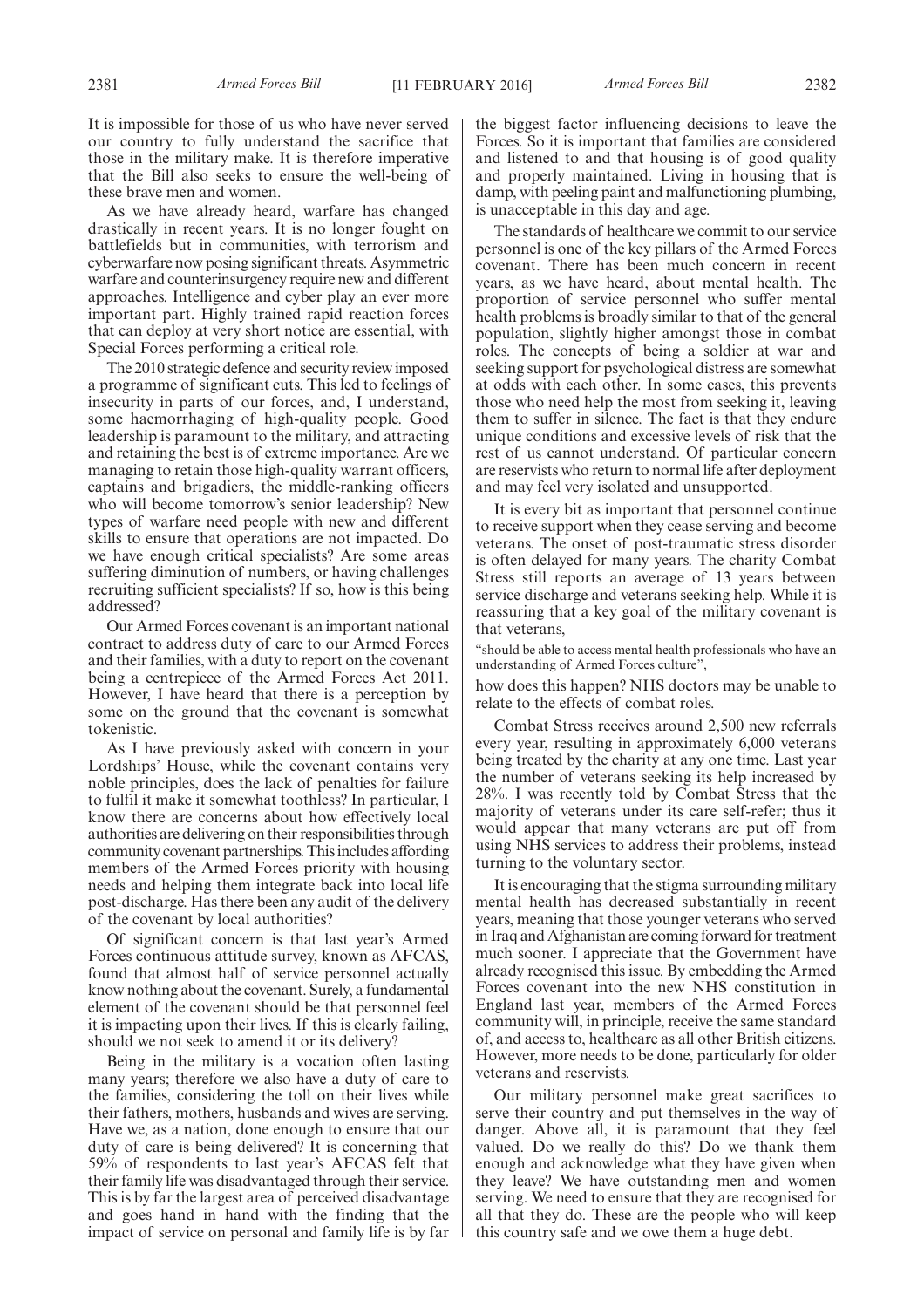#### *1.15 pm*

**Lord Murphy of Torfaen (Lab) (Maiden Speech):** My Lords, for the last two and a half months I have had the privilege of chairing the Joint Committee on the Investigatory Powers Bill. It reported four and a half hours ago and it has meant, as my noble friend Lord Hart will tell us, a great deal of work. This has meant that I have been unable to make a maiden speech. I am delighted to do so this afternoon and I thank my noble friend Lady Taylor for her very kind words an hour or so ago. Like the noble Baroness, Lady Pidding, in her very fine speech, I make reference to the courtesy and helpfulness that I have received from Members on all sides of the House over the last couple of months and from the officers and staff of the House of Lords. It is a very different place from the House of Commons, but it is certainly a friendly place—more friendly, in fact, than parts of the other House.

I also thank my two supporters on introduction. My noble friend Lord Touhig, who coincidentally is winding up for my party in today's debate, has been a noble friend of mine—although not always noble—for 66 years. I thank him for what he has done for me over all those decades. My other supporter, my noble friend Lord McFall, is a great and long-standing friend who served in the House of Commons with me for nearly a quarter of a century.

I made my other maiden speech 29 and a half years ago. I spoke then, as is inevitably the case, about my own constituency of Torfaen in the eastern valley of Gwent in southWales, which is a very diverse constituency. It includes the industrial heritage town of Blaenavon, the great valley town of Pontypool and the new town of Cwmbran, but it also includes my home town, and that of my noble friend Lord Touhig, the small village of Abersychan. That small village has produced seven Members of Parliament since the Second World War, including my very fine successor, Nicklaus Thomas-Symonds, the great and fine biographer of the grandfather of the noble Earl, Lord Attlee, and of Aneurin Bevan. Of those seven Members of Parliament, four became Members of your Lordships' House: myself and my noble friend Lord Touhig as well as Lord Jenkins of Hillhead and Lord Granville-West, who was one of the very first life Peers. In addition, of course, Lord Chalfont, of Llantarnam, came from the eastern valley of Gwent as well.

I am very happy to support the Bill. I do not have the expertise or experience of many of those who have spoken already and, indeed, will speak after me. A long time ago, in the late 1990s, I was the shadow Defence Minister responsible for personnel matters in the Armed Forces and it is so interesting to hear from the Minister and others how the world has changed in those 20 years. The Bill is worthy of support because it recognises that important change. I also served as the Secretary of State for Wales and, of course, for Northern Ireland. When I held that post the great value of our Armed Forces was so obvious to behold. I worked with them at all levels and the dangers that they faced and the work they did for our country was immeasurable.

I will also say that I have enormous admiration for the Armed Forces throughout our country. I am told that every parliamentary constituency has within it at least 20,000 people who, in some way or another, are linked to our Armed Forces. They are either members of the Armed Forces themselves or relatives; they may work in the defence industry or whatever. That is almost a third of the average electorate, certainly of a Welsh constituency, and any political party which decides to ignore that reality does so at its peril. Any political party which does not have a credible defence policy does so at its peril. I will not digress any further, other than to say than I am old enough to remember the general election of 1983, when my party suffered an enormous defeat partly because it did not have a credible defence policy.

I return in my maiden speech—I beg the indulgence of your Lordships—to the substance of the debate: the Armed Forces Bill itself. I will refer briefly to Clause 15 on the veterans and pensions committee, which will have an enhanced statutory remit, and to which the Minister has already referred. I think all of us would agree that veterans—by whom we mean young and old veterans—play a wonderful role in our national life and our communities. Certainly, in my former constituency, the Royal British Legion—I know that we will hear more on that later—the Cwmbran and District Ex-Servicemen's Association and the Royal Regiment of Wales Association, of which I am president and declare an interest, all play a pivotal role in the life of my valley. That shows how important veterans are to our national life and to our local life as well.

Every January, in my home village of Llantarnam which is also the home village of my noble friend Lord Touhig—a military parade is held, and a service in the graveyard of the parish church. Buried there is Private John Williams, who won the Victoria Cross at the great battle of Rorke's Drift in the Zulu wars in 1879. That was a long time ago, noble Lords may think. But it was not; my father knew a survivor of that great battle. My family proudly became members of the South Wales Borderers, who fought at Rorke's Drift in 1879. That small personal story with which I have regaled your Lordships is replicated throughout the whole of our country—and rightly so. This debate has given me the opportunity to pay tribute to all those who serve, and have served, in our Armed Forces. It gives the opportunity to your Lordships' House to do exactly the same.

#### *1.22 pm*

**Lord Empey (UUP):** My Lords, it is a great pleasure for me to follow the very eloquent maiden speech of the noble Lord, Lord Murphy of Torfaen. His status as a former Cabinet Minister is demonstrated by the fact that he has two very distinguished Members of your Lordships' House as his senior supporters on either side of him. One could assume that they are there to support the noble Lord. However, there is perhaps another interpretation—that they are there to control him.

I was privileged to work with the noble Lord, Lord Murphy, during the Northern Ireland peace process for many years in his different roles. He started off as Minister of State at the Northern Ireland Office during the negotiations. At half-past three in the morning, when we were in the midst of very difficult and complicated discussions, he still retained that pleasant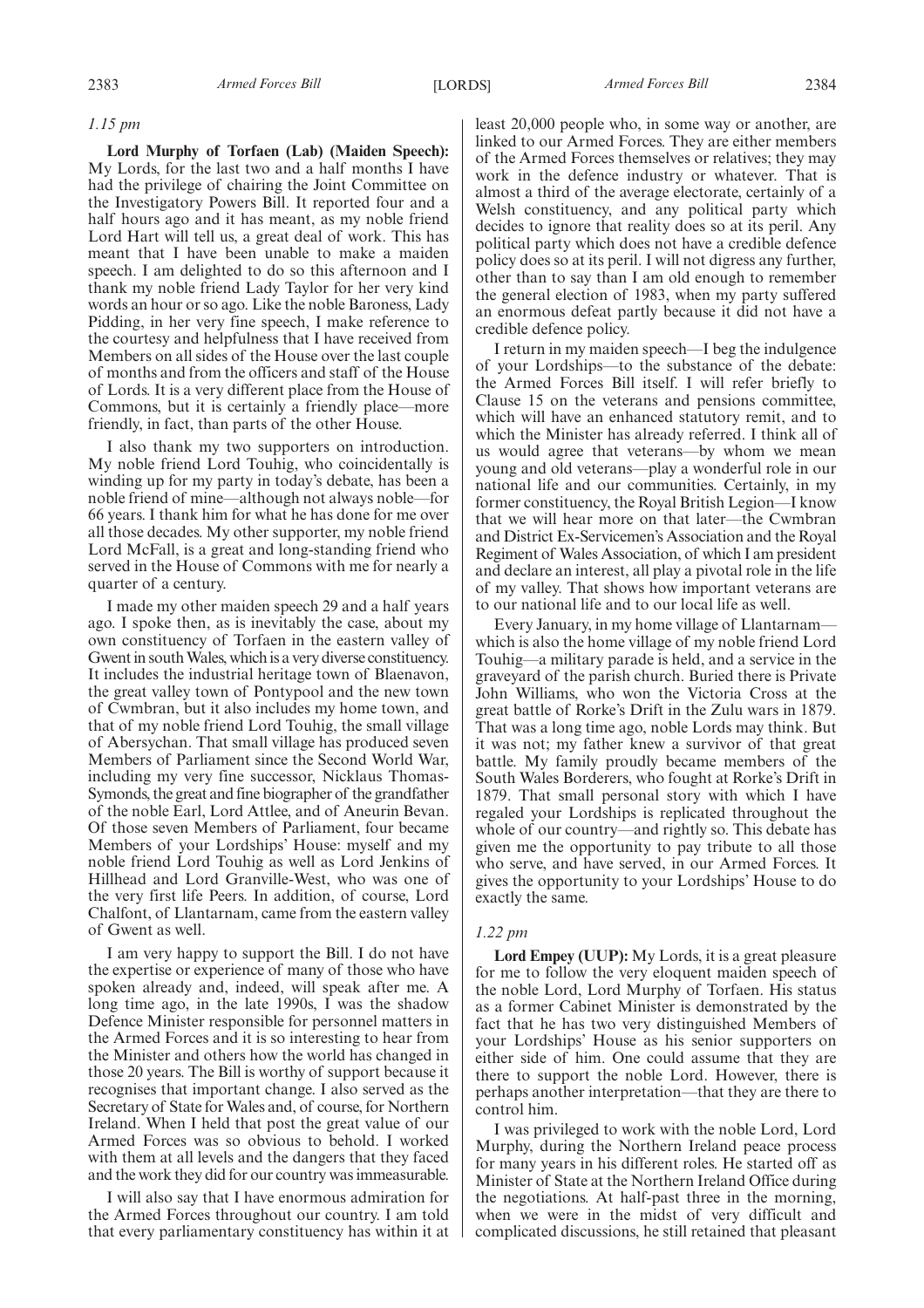approach to people in very difficult circumstances. He did not lose his temper or become aggressive and was always able to calm the troubled waters. He moved on to greater distinction and became Secretary of State, having, I think, served as Secretary of State for Wales before and after that appointment, a distinction which he shares with his noble friend Lord Hain. This House greatly appreciates the presence of this great parliamentarian who has served the people of Wales with distinction for many decades. I have no doubt that we will all be enriched by his presence in your Lordships' House in the coming years. He is extremely welcome. I also take this opportunity to congratulate the noble Baroness, Lady Pidding, on a very finely delivered address. That indicates that we now have two additional Members of our House who will serve Parliament very well.

A number of noble Lords have referred to the military covenant. During the passage of the previous Armed Forces Bill, amendments were passed to require regional Administrations to report annually to the Secretary of State for Defence on what they had done to implement the covenant. This was important because defence is a national issue; it will never become a devolved issue. It was important that the same level of service should be delivered in every part of the United Kingdom and that service personnel in any part of the United Kingdom should receive a level of service that was roughly equivalent. As many of the services are delivered by devolved functions, it was essential that that report be produced.

It is an absolute disgrace that when the first report was delivered to Parliament, the contribution from the Northern Ireland Executive consisted of no comment—no report—yet a very large number of people are dependent on services being delivered in that area. During the passage of the Bill, we warned that that sort of thing would happen. Although the military covenant continues to be delivered, that is largely because the relevant departments happen to be populated by Ministers who are sympathetic to it. However, that is not a permanent state of affairs and will change with time. I fear that this House will have to come back to this issue and it will be much more difficult to deal with at that time than it was during the passage of the previous Armed Forces Bill.

I turn to mesothelioma. No Member of this House has done more on that issue than the noble Lord, Lord Alton, who I am pleased to see in his place. Noble Lords will note that my colleagues in the other place tabled an amendment on Report which they subsequently withdrew after debate and assurances from the Minister. We have heard a number of noble Lords and noble and gallant Lords say today that a small number of people will still be excluded from the relevant provision. Let us not go through this again. Some people have been excluded for years and years. We know what the issue is. We know what the outcome of that is. Why do we not fix it once and for all and make sure that no one is excluded? We are not talking about a huge number of people, but a matter of natural justice is involved. I sincerely hope that in Committee the Minister will reassure us that all the personnel who are potential victims will be dealt with.

My next point concerns a matter to which many noble Lords have referred in this debate—namely, the ludicrous position in which we find ourselves as a nation whereby we are torturing ourselves and our Armed Forces through the litigation circus that is going on. Can one imagine what the legal consequences today would be of the bombardment of the Normandy beaches? We would be accused of blowing up French civilian property and injuring civilians. The captain who ordered the shelling would be charged with all sorts of things. The situation has run completely out of control. Ministers of the Crown have stood up in the other place and made speeches berating the fact that lawyers are chasing around looking for cases and pursuing members of the armed services. However, Parliament has voted money which means that they are being paid to do that. Opportunities for them to do that have been provided by Parliament. At the same time, many of the legal costs are far greater than the compensation received by many of the victims. Ministers know that and openly say so, but what solutions are coming forward? I say that no solutions are coming forward for the simple reason that this Parliament does not quite get what it means to sign a treaty. We are bound by all these treaties and we have signed far too many. They have led us to war and after war and we still face difficulties. I do not wish to see the United Kingdom armed services out of legal control; that would be totally wrong. Standards must be high and we must set examples, but that goes back to training. It also goes back, as many noble Lords have mentioned, to the legal framework within which the armed services operate.

We have taken this a stage too far. Take an example from Northern Ireland, where we have cases that are four decades old. We have a situation where there are still 30 detectives doing nothing but looking at the Saville case. What message are we sending to service personnel? They have saved hundreds and thousands of lives and come back from the battlefield broken in mind, body and spirit. Indeed, the person who now occupies the seat I held in the Northern Ireland Assembly lost both his legs in Afghanistan and suffered severe damage to his sight. What are we saying to those people when they are being chased after for years? I believe in the European Convention on Human Rights but courts there have interpreted it in ways that were never envisaged. It is not possible for such interpretations to sit right with a battlefield situation.

Nothing has come forward to fix this, because we are signed up to treaties—I do not think the Government know how to fix it. I hope the Minister will prove me and other noble Lords wrong. I do not know what the precise legal solution is but I know we need one. It will not be feasible to ask young people to go to war without one. Why do we send them to war if we are not prepared to carry through the logical consequences of doing so? We cannot authorise people to risk their lives and do what damage they can to the enemy and not follow that through. When they tell us that what they did is not their responsibility because this or that sergeant or captain ordered certain actions on the battlefield we cannot withdraw, wring our hands, and say that is terrible. The Armed Forces should not be left in this limbo: clarification is needed. We do not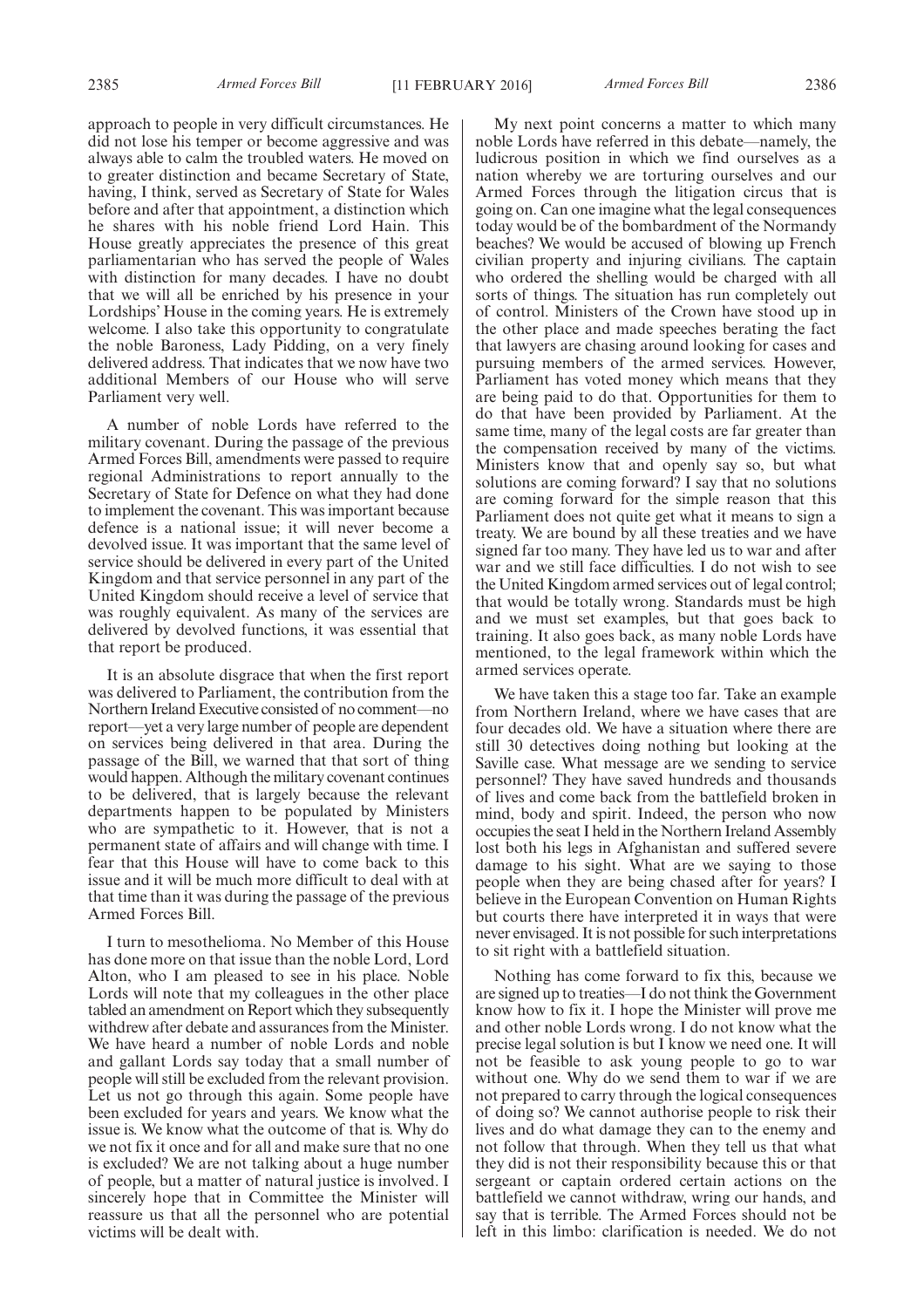#### [LORD EMPEY]

know when we might push them into battle once again. The world has never been more uncertain: dictators are acquiring huge amounts of weaponry; we have threats to the east and in the Far East; the Middle East is a mess. Any of these theatres could lead to conflict at any time and we have still not fixed this problem. With amendments, this legislation could be a vehicle for doing so.

Will the Minister address the question of mesothelioma and ensure that no one is left behind? The noble Lord, Lord West, talked about making snowballs with the asbestos in his vessel. That was a pastime in Harland and Wolff shipyard for years. Workers used to come home with white around their shoulders because they were covered in it. When I was Minister for Enterprise I set aside £180 million up until 2050 for cases we believed had yet to come forward. That is how long we are talking about. It is not simply the individuals who were there at the time who are at risk. They brought the material into their homes—their families may have done their washing and their children played around it. A new generation has this condition and, as the noble Lord, Lord Alton, knows, little or no research into treatment is going on anywhere in the world. I sincerely hope this is one thing this legislation will fix once and for all.

#### *1.34 pm*

**Lord Shinkwin (Con) (Maiden Speech):** My Lords, I feel privileged to give my maiden speech, in this Second Reading debate on the Armed Forces Bill, on an issue dear to my heart. I know, both from what we have already heard today and from my experience of campaigning with many of your Lordships, that it is an issue of real importance to your Lordships as well that we honour the Armed Forces covenant. This Bill gives each of us an opportunity to renew our personal commitment to honouring that covenant—the sacred bond of trust between the people of this United Kingdom and those who put their lives on the line to defend the democratic freedoms we all too often take for granted.

I mention privilege for several reasons. Some people dismiss your Lordships' House as a place of privilege, outdated and irrelevant. All I can say is that that is not my experience. When I think of privilege, I reflect on having witnessed your Lordships' House in action long before I became a Member of it, and seeing a body which I respect precisely because it is relevant, engaged with the issues of the day and making a material difference to people's lives.

When I was head of public affairs at the organisation which the noble Lord, Lord Murphy of Torfaen, was so kind to mention, I recall that I always stressed to the members of the team that I was honoured to manage that we should measure our performance in tangible outcomes of direct benefit to the Armed Forces family. The work of this House passes that test. At the legion, it was my privilege to work on several covenant issues with many of your Lordships, including the noble Lord, Lord Ramsbotham, the noble and gallant Lord, Lord Craig, the noble Baroness, Lady Fookes, and the noble Baroness, Lady Finlay, whom I was honoured to have introduce me to your Lordships'

House, together with my old university tutor, the noble Lord, Lord Norton of Louth. This work ensured not only that the principles of the Armed Forces covenant were enshrined in law but also the survival of the position of chief coroner, in the face of an understandable and continued drive to reduce the deficit.

I met with the chief coroner shortly before my introduction. We discussed his work, and we looked at the results. It is obvious to me that he is making a considerable, positive impact, especially for bereaved Armed Forces families, for whom experiencing the pain and grief that go with a military inquest is such a regular experience. It is also obvious to me that he is only able to make that difference because of your Lordships' House.

In concert with Members of the other place—including Andrew Percy, Philip Hollobone, Rob Flello, the right honourable Jim Murphy and Greg Mulholland, to name but a few—it was your Lordships' House which persuaded the coalition Government, to their credit, to take the position of chief coroner out of the Public Bodies Bill and thereby protect it from abolition. That would never have happened without the concerted efforts of your Lordships' House—surely an example of the tangible and enduring difference this House is making to people's lives.

Each of us has made our own journey to this House; mine has been less spectacular than most but perhaps more extraordinary than some. Twenty years ago almost to the day, I began a rather less enjoyable part of my journey here when I was taken down to an operating theatre for life-saving neurosurgery. The 12-hour operation was so dangerous and complex that my remarkable surgeon, Miss Anne Moore, could not give me odds on my survival. So if sometimes I appear dazed to any of your Lordships or the doorkeepers, clerks and other staff, who have all been so kind to me, there is a good reason: it is because I am. I doubt I will ever get over the shock of going from near death to learning to speak again over a period of several years and now to speaking in your Lordships' House, and being able to thank your Lordships directly for the help you have given me and, through the work of charities such as the Royal British Legion and INQUEST, in which I was privileged to play a part, the whole Armed Forces family.

My journey here may have involved a rather unpredictable route, but the ultimate destination is all the more wonderful for that. In fact, a hugely traumatic and painful experience has been transformed into an immense honour and blessing. For that, I thank my family, my friends, the God who never left me, no matter how bad things got, and I also thank the most influential woman ever created, His Holy Mother, whose feast day as Our Lady of Lourdes is celebrated today.

In conclusion, there can be no responsibility greater than providing for the defence of the realm, no duty or indeed privilege more significant than honouring the covenant we make with those in the Armed Forces who sacrifice everything for us. I look forward to working in your Lordships' House to ensure that this and future Armed Forces legislation builds on the important steps that the Government and Parliament together have already taken to honour that covenant.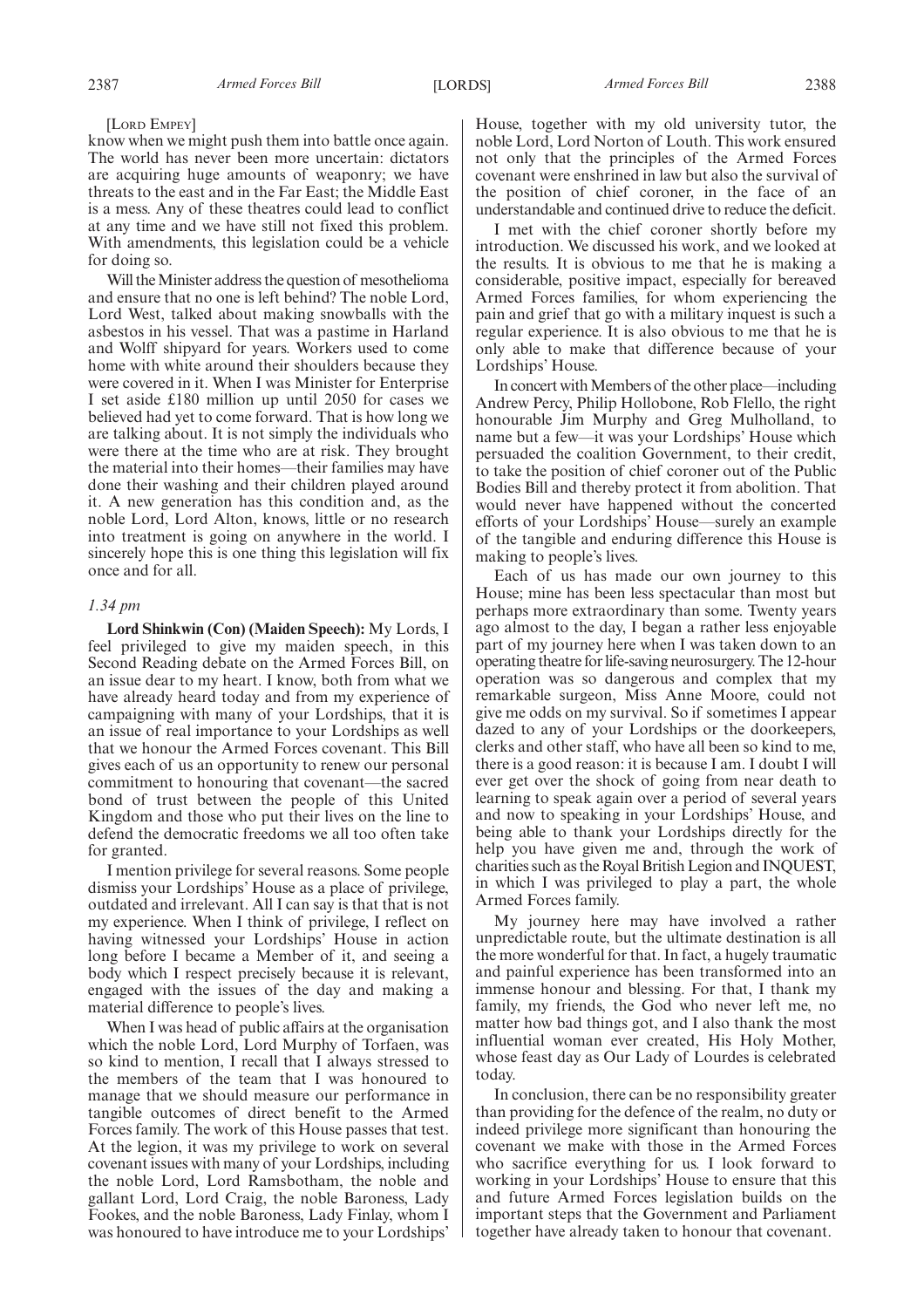#### *1.43 pm*

**Lord Ramsbotham (CB):** My Lords, it is a great pleasure and privilege to be the first to thank the noble Lord, Lord Shinkwin, and to congratulate him on his outstanding maiden speech. It is very appropriate that he should have made it during the processing of the Armed Forces Bill because of the many years of outstanding service that he gave to the Royal British Legion. As he mentioned, I have particular reason to be grateful to him for his tireless and comprehensive briefing of those of us who were fighting for the retention of the post of chief coroner because, as he said, that retention has been responsible for an improvement in the conduct of military inquests. As the noble Lord has proved today, he has a deep understanding of veteran affairs, from which I am sure the whole House will benefit in future, as will the veterans whom he has served so well.

As the Minister said in his introduction, this is a very modest Bill and I propose to concentrate on three subjects that I hoped it would contain and on which I would be grateful for the Minister's comments. The first concerns the Armed Forces covenant, which was made statutory in the 2011 Act. History suggests that now that our Armed Forces are no longer on active service in Iraq and Afghanistan, they will fade from the public eye, which will result in the plight of veterans, particularly gravely injured veterans, becoming less and less a matter of immediate public concern.

When the covenant was first proposed, I wrote twice to the Prime Minister, as well as repeating the plea that I made to him during the processing of the Act; namely, that the Minister for Veteran Affairs be removed from the Ministry of Defence and placed in the Cabinet Office. My reasoning for that was that no junior Minister operating from the MoD silo, responsible for the day-to-day affairs of those currently serving in the Armed Forces, cuts any clout in ministries such as the Department of Health, the Department for Work and Pensions, the Department for Communities and Local Government, the Home Office and the Ministry of Justice, which have day-to-day responsibility for matters affecting veterans. However, if the Minister operated from the Cabinet Office, where the Armed Forces Covenant Committee is based, he or she could speak to them with the authority of that office, and oversee the focus on veteran affairs.

I appealed also that the statutory annual statement on the covenant required of the Secretary of State for Defence should include statements from all ministries involved in veteran affairs, listing what they had done for veterans during that year. I wrote to the noble Lord, Lord Astor of Hever, when he was the MoD Minister in this House, hoping that this annual statement would be made verbally in both Houses so that Members could have an annual opportunity to check on progress by asking specific questions. My motive for that was and remains my fear that unless there is a regular opportunity to ensure that momentum is being maintained, undertakings, however well intentioned when made, risk being dropped and forgotten. I have two areas of particular concern.

First, there is no doubt that in future years an increasing number of veterans will suffer from mental health problems, including PTSD. For example, it is most important that anyone involved in an IED incident should have that fact recorded on their medical documents because history proves that theymay well suffer flashbacks, which doctors can deal with appropriately if they know what a person has been through. Like the noble Baroness, Lady Hodgson of Abinger, I am not convinced that all that could be done to ensure that veterans' mental health problems are being looked after in the same way as physical health problems is being done, and would like an annual opportunity to keep pressure on the authorities responsible for provision and improvement.

Secondly, too many veterans come into the hands of the criminal justice system, unfortunately. Times without number since I first became aware of the problem in 1996, I have appealed, first to the Home Office and then to the Ministry of Justice, for someone to be made responsible and accountable for veteran affairs in prisons. But that plea includes both police and probation, and there have been calls for the establishment of special veteran courts, as exist in America.

There have been numerous studies and reports on veterans in the criminal justice system by bodies such as the Centre for Mental Health, the Howard League for Penal Reform and, most recently, a commission sponsored by Lord Ashcroft, of which I was a commissioner. But despite the report of our commission receiving an official response from the previous Secretary of State for Justice, nothing has happened. We called for everyone entering the criminal justice system, initially via the police but later prison or probation, to be asked whether they had served in the Armed Forces so that appropriate action could be taken to help them both while serving their sentence and, most particularly, on release. Admittedly a number make bogus claims to have served, but the validity of such claims can soon be checked, as was proved by the police in Kent. What I am concerned about is the treatment of the depressingly large number of genuine veterans who are sentenced to either imprisonment or supervision in the community, with whose rehabilitation service charities and other ex-service organisations could be involved, if only they were alerted. This is, again, something that Parliament could and should chase up, which is why I appeal to the Minister that the annual statement on the Armed Forces covenant should be made verbally, by statute.

My second concern may seem like a small matter, but I think that it has a wider significance. At present, Her Majesty's Chief Inspector of Prisons for England and Wales formally inspects—as he does every other prison—the Military Corrective Training Centre in Colchester every five years, but by invitation only. At a recent seminar, attended by the Secretary of State for Justice, the recently retired chief inspector said publicly that the MCTC was the best prison in the country, and a living example of how prisons should be run. This is partly due to the experience of its staff, no one being allowed to join the Military Provost Staff Corps until they have proved themselves to be capable soldiers. The remit of the Chief Inspector of Prisons includes both police and court cells but, now that the MPSC is to be responsible for running regional detention centres, which will replace the old regimental guard rooms, I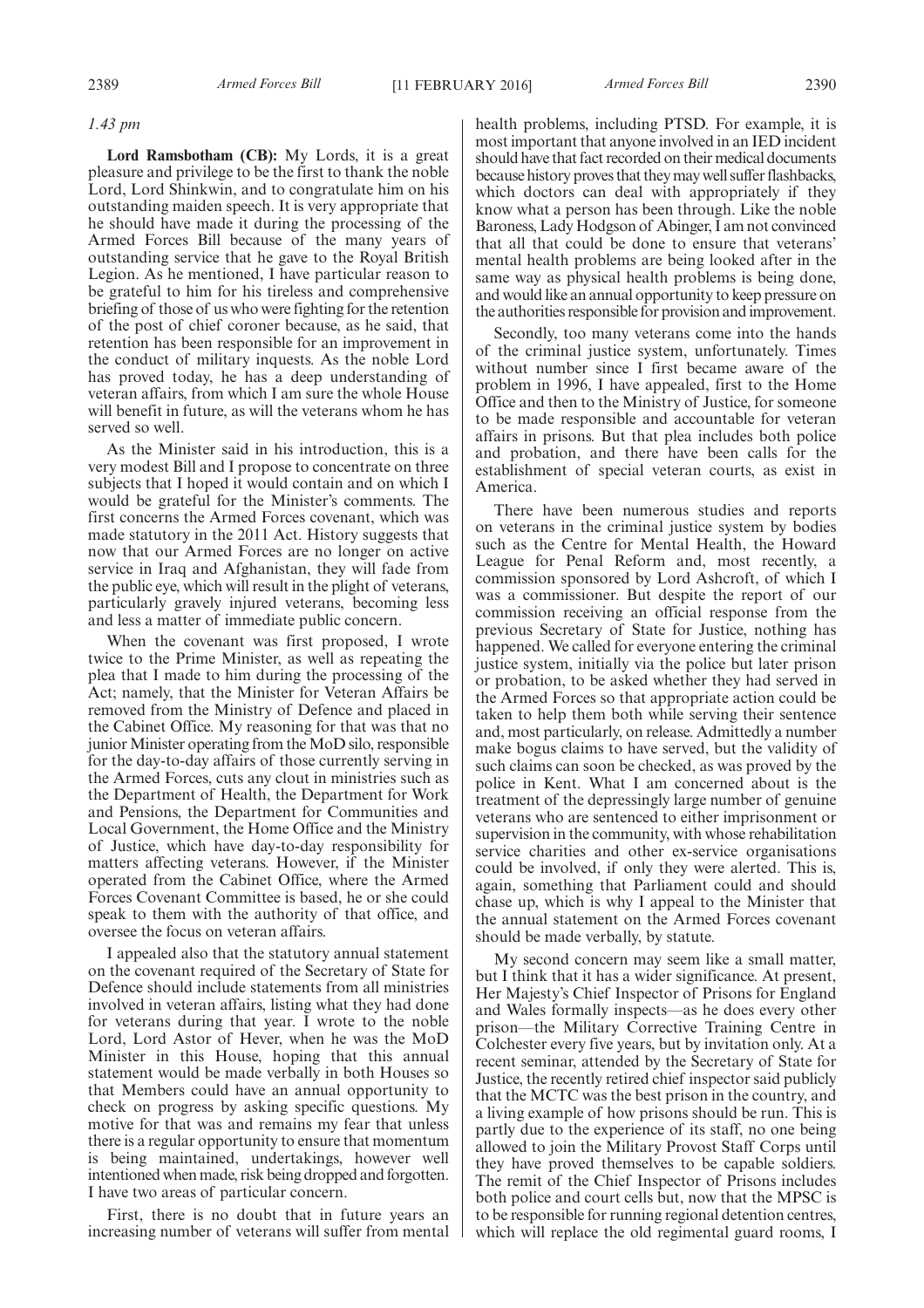believe that they too should be added to his list. Therefore I appeal to the Minister that this requirement should be made statutory in this Bill.

It is not as easy to be so specific about my third concern. Many other noble and noble and gallant Lords have already referred to the clash between human rights legislation and those involved in armed conflict. I personally despise the actions of British lawyers who have gone out to Iraq and Afghanistan touting for business that seeks to undermine the credibility and reputation of their Armed Forces. I agree with all those who have called for this to be urgently looked at, and I shall inform the Minister of one experience when I was Adjutant-General. The Second Permanent Under-Secretary came to the three officers who were responsible for personnel in their services and told them that they had to work out how industrial tribunals would be included in service discipline chains. When we asked whether such industrial tribunals came before or after the Queen, we were told that that was totally irrelevant because the Bill including this requirement had already had its First Reading in the House. We had not seen the Bill and when we sent for it we found that there were such ridiculous things in it as, if a person were ordered by his employer into a place of danger, he could seek an industrial tribunal. I wondered whether the OC B Company could take his commanding officer to an industrial tribunal if he were told to capture a hill. We discovered that this followed an instruction from Brussels—at least that was what was alleged. When we asked what our NATO allies—the Germans, French and Italians—had done about it, they said that their Governments had sought dispensation from this ruling. Our Government had not.

To what has already been said to the Minister, I add my hope that the assault on the clash between human rights legislation and those involved in armed conflict will not be conducted in isolation just in this country but will include our NATO allies, all of which have armed forces involved in the same dilemma. I hope very much that, rather than the modest Bill that the Minister has announced, the opportunity can be taken to include in it the very real action that is needed to solve what my noble and gallant friend Lord Boyce described as the lawfare question, which is one that I know worries the minds of every serving member of the Armed Forces at present.

#### *1.54 pm*

**Baroness Scott of Bybrook (Con):** My Lords, I welcome and support this Bill and I also warmly congratulate my noble friends Lady Pidding and Lord Shinkwin and the noble Lord, Lord Murphy, on their excellent, very different and very personal maiden speeches. I enjoyed all three, and I thank them.

If you look after the families, you look after the soldiers—these are not my words but those of the noble Lord, Lord Richards, who knows much more about the military than I do. Although this Bill focuses on disciplinary and other matters, I urge the Minister to continue to look at the wider context of the military and their families as a whole. Earlier this week I was pleased to attend the launch of the Homes for Heroes foundation, which is looking to break down the barriers faced by forces personnel and their families in owning secure, accessible homes, if that is what they aspire to do. It is also looking at and challenging the rented sector, when our soldiers leave the military. There are still a number of local authorities inadvertently not following the covenant in determining their housing allocation policies. I urge the Government to ensure that the covenant is adhered to, across all government departments and across local government. These are early days for the foundation; I wish it well and look forward to seeing the results of its work.

I have now had time to see the strategy for forces families, as mentioned in the strategic defence and security review. While I am a little disappointed that the strategy did not consult more widely with forces families, or with public services as part of the delivery network, the important matter now is the creation of a strong action plan and the delivery of the aims of that review.

Alongside secure housing, good education and health provision for the military and their families is soldiers' transition into civilian employment. It is extremely important for the stability of forces families that they receive the necessary training and support as they leave the Army to ensure that they can get into secure employment.

In Wiltshire, we have 15,000 troops—the number will rise by another 4,000 by 2020—and the employment of these soldiers as they leave the Army is of high importance to our county. It is also important to the economy of the county. The Swindon and Wiltshire city deal and the Higher Futures programme, will broker higher education training courses, created with a number of local businesses, to convert the military training already received by our forces to qualifications required by the private sector, thus enabling our military leavers to reach their full potential in civilian life. The enterprise network provides sensitive, supportive advice to forces spouses or military leavers who wish to start their own businesses, and our university technical college in Salisbury utilises great support from the local 1st Artillery Brigade and Headquarters South West to help our young people to develop their leadership skills. We run transition fairs annually with the Army, bringing together the businesses, the soldiers, and our support services.

I know that this does not fit entirely with the Bill, but I wish to reiterate: if you look after the families, you look after the soldiers. I believe that our Army is a better Army when our soldiers know that their families are secure and that they have a secure future.

#### *1.59 pm*

**Lord Judd (Lab):** My Lords, I am genuinely glad to follow the noble Baroness, Lady Scott, as much of what she said I could not have said better myself. I feel this strongly because no matter how sophisticated the technology at your disposal or how advanced your strategic thinking, in the end that is no better than the people putting it into practice. Those people need to be confident that their families are secure and well-cared for, and that they will have a future place in society when they have left the forces. I might take issue with her on only one small point: I do not know why she referred to preparing them, when their service is completed,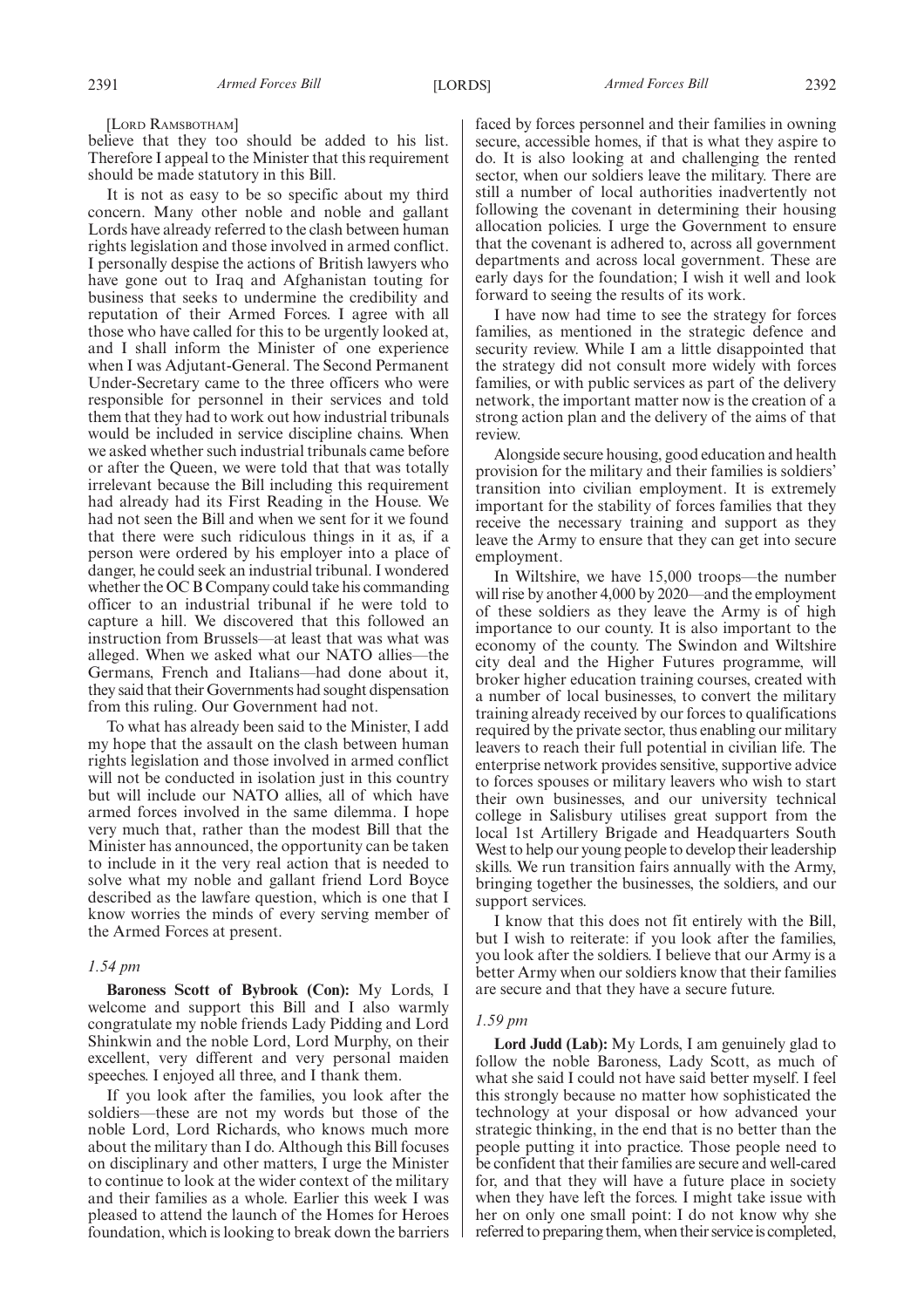for their contribution to the private sector. I think that their contribution is equally needed in the public sector. I have often reflected on how much the public sector could benefit from some of the best elements—their experience and values—in the people who have served.

I, too, warmly thank theMinister for having introduced the Bill so thoroughly and well. I am sure that the whole House appreciated that. There is much in the Bill for which he will find support in all parts of the House. Anything that I will say is just about some things which I hoped that the Bill could perhaps have touched on, and not unrelated to what the noble Baroness, Lady Scott, has just been saying.

My first job in government, way back in the mid-1970s, was to be Minister for the Navy. In those days, we had Service Ministers. I am not sure that I am altogether relaxed that that tradition has gone because it was important to have Ministers who, in the deliberations of government, identified themselves with a particular service fulfilling its part in what was needed. I certainly learned a great deal in that job. I always looked forward just as much to my discussions with the various admirals with leading responsibility as to my discussions below decks with senior ratings and others. This again relates to the point which the noble Baroness, Lady Scott, was just making. It was often when among the senior ratings that I thought, "Are we doing enough, not just to ensure that these senior ratings, who are absolutely crucial to the successful operation of the fleet, are getting the certainty of a valid career when they complete their service but to enable society to understand what a terrific contribution people who have carried that sort of front-line management responsibility have to make to society?". I was disturbed to find how often people who had carried tremendous responsibility to good effect were ending up as car-park attendants and all the rest. These considerations seem essential to the morale and effectiveness of our armed services. I would be surprised if the noble Earl, Lord Howe, did not 100% agree.

Having referred incidentally to how I looked forward to my discussions with admirals every week, I always had particular and keen anticipation for my weekly seminar with the Chief of Naval Staff. When I hear my noble friend Lord West in action, I always think that it would have been jolly good if he had been there discussing the things on which he speaks so strongly and with so much conviction. We might have had some quite lively discussions from time to time but they would have been greatly enjoyed.

We have heard remarkable maiden speeches today, which speak well for the future of the House, but I want to pick out two or three key points. First, we need to recognise the immense demands made on our service personnel in their work. To be effective servicemen they have, above all, to be effective fighters but nowadays they have incredible other responsibilities. I heard it put very well by somebody who had served in the Balkans. He said that they would suddenly find themselves having to be diplomats, negotiating their way through a situation. They may be under order in a convoy to get humanitarian relief supplies to a community when they come up against women lying down in front of them in the road, trying to impede their progress. They cannot run over those women, so they find themselves having to negotiate with them to get through that block and be able to proceed with their task.

Our personnel may also find themselves confronted with appalling floods—and my goodness, up in Cumbria I have seen the evidence of servicemen making a profound contribution. With the floods six years ago, let alone more recently, the contribution made by the RAF in the appalling situation in Cockermouth was extraordinary. We got through that awful episode with only one death, which was sad and felt by the whole community, when a brave policeman tried to divert traffic from a bridge, which he saw was about to collapse, and ended up drowned. The fact that the community itself got through without the loss of life owed a tremendous amount to the RAF, as it did to all the others who intervened, so there is a great range.

There is also a great demand on our personnel psychologically. Think of the servicemen operating drones: do not believe that there is no psychological strain in that situation. I saw it years ago when I was in the operations room of a new frigate. After my visit, I remember talking to a petty officer. He said, "Minister, did you see those ratings on those instruments?". I said yes. He said, "Did you realise that the safety and survival of this ship, let alone its fighting effectiveness, depends on each one of those ratings and the instrument on which they are working?" They had to be able to interpret, and rapidly communicate, the significance of what they saw on their screens for the safety and fighting efficiency of the ship. That is terrific but it demands a great deal of certainty about the training and educational values of the men doing the work. It is no good relying on rules. I remember a Brigadier saying to me when I was the Navy Minister, "I can walk around with a copy of the Queen's Regulations under my arm and it is useless. I would be lost". It is leadership, the ethos and the whole value system of the service that ensures good performance. It should not be, "What is this rule telling me to do in this situation?", but, "What is the right thing to do?".

This relates to the searching discussion that there has been in the debate today about human rights and operations in the field. I care desperately about human rights. If we are not standing up for human rights, what the hell are we doing as a country? But of course there are tensions and what really matters are the ethos, spirit and leadership which run through the three services in this respect. It is really about instinctive decency and humanity, from which the rest follows. We need to be clear that these are fully felt and understood, which brings us back of course to education. It is not just a matter of going through some educational classes; it is about getting to the point at which you understand why these things matter, so that you do not have to think about them specifically in an individual situation just like that but have it deep in your psyche that that is what you are working for and what matters. This becomes terribly important in the age in which we are living, because one of the biggest battles we are involved in is the battle for hearts and minds, and ensuring that what we do and how we do it can be seen as an example all the time of a better society and of one worth living in. That makes tremendous demands on the services, and we must remember that all the time, including as we examine the Bill.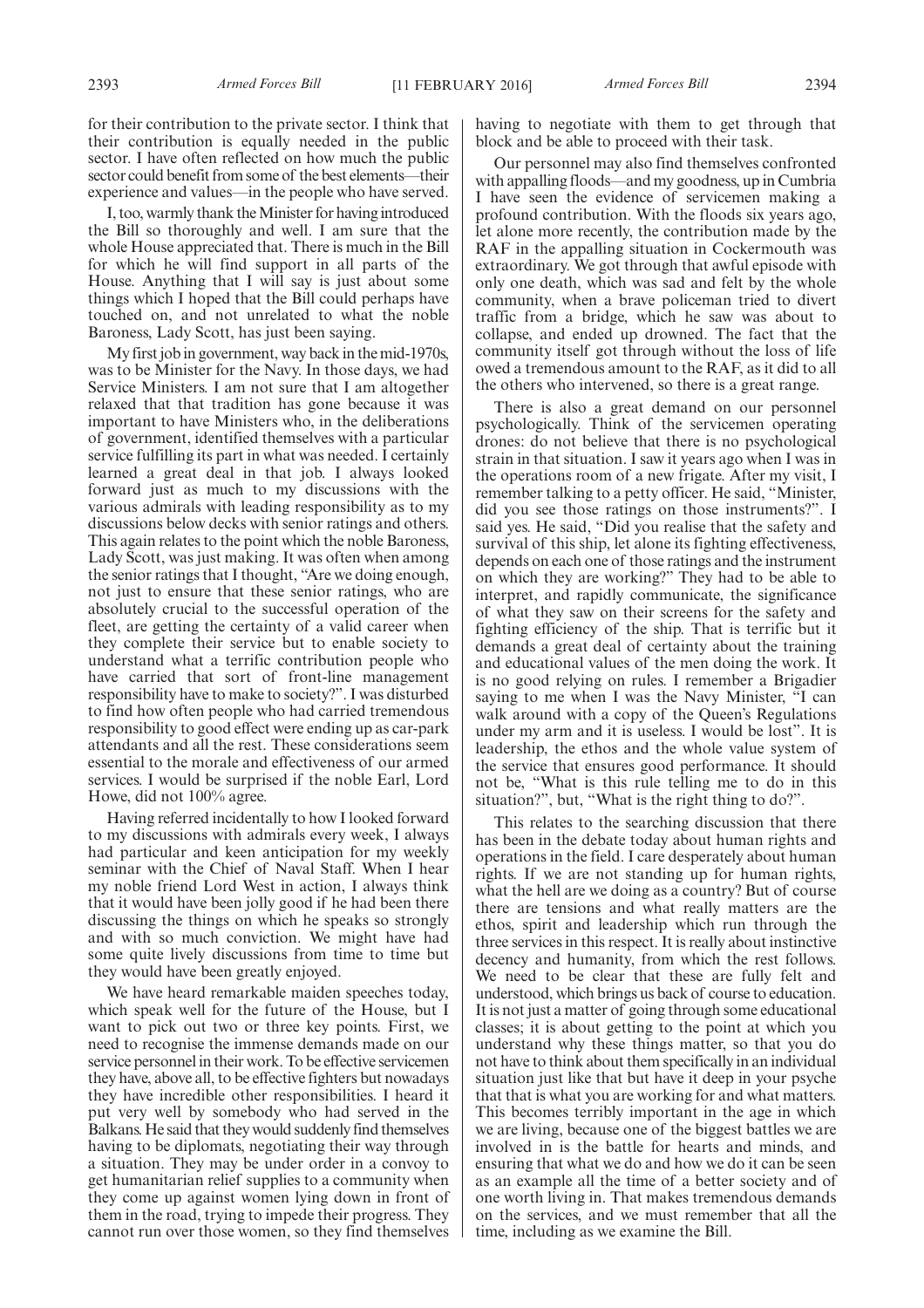[LORD JUDD]

I have been in some very helpful correspondence with the noble Earl already on one point. I thank him for that and wonder whether it would be possible to put it in the Library, because it is quite important that the things that the noble Earl has said in correspondence with me are available more widely. The point concerns the minimum recruitment age. There is quite a lot of concern among responsible people in society that 16 is too young in the context of the things I have been talking about. I have an open mind on this issue, but it is one we ought to be looking at very carefully, because the minimum requirements at 16 are pretty modest, to say the least. Sometimes it is hard to establish that even they are being as well applied as they might be. We need to have people of real educational attainment coming into our services to have effective services, and there is an issue to be examined here. There is also evidence of a good deal of public concern about this: one of the Joseph Rowntree trusts commissioned a very responsible public opinion poll on the issue, which found that 78% of the public thought that the minimum recruitment age should be 18. From that standpoint, these are issues that we ought to be looking at.

I am also worried about the future for these youngsters who come in at 16 with minimal qualifications. They miss out on all the educational provision that is being put in place, not least by the present Government. When they come out of the services, they are going to be at a disadvantage because they did not have that, unless we are making very specific arrangements to ensure that they get support and help in acquiring the kind of education or training that would be available in civilian life. All I am asking for at this juncture is an undertaking from the noble Earl that these matters are fully recognised within the Ministry of Defence and are being taken as seriously as they should be. I am quite certain that he personally will share my concerns, but it seems to me that we need to look at this issue and make sure that there are measures in the Bill which would help in this respect.

I thank the noble Earl for having introduced the Bill so well and conclude by simply saying that I do not think this House can put on record strongly enough our appreciation and respect for service men and women and all they do on our behalf, as well as for the risks they take, the pressures on their families and the rest. It is incredible. They are so often overstretched and do not have all the equipment they need, which raises the bigger issues lying behind this legislation, which are of course our measurement of the threat, our destination in defence policy and the best way of meeting that threat, which is the fundamental question. The issues that arise in the context of this Bill then become crucial in making sure that the personnel aspects are fully covered.

#### *2.15 pm*

**Lord Burnett (LD):** My Lords, it is a great pleasure to follow the noble Lord, Lord Judd, who was a distinguished Navy Minister, and I join with him in paying tribute to the members of our Armed Forces and their families. They always exceed the high expectations we have of them. In addition, it is a pleasure to say that we have had three outstanding maiden speeches today. No one could fail to be moved by the speech of the noble Lord, Lord Shinkwin.

In a debate on 15 September last year, to which my noble friend Lord Thomas of Gresford has referred, I said some words about the existing courts martial regime and some of its failings. This Second Reading debate on the Armed Forces Bill is an opportunity to elaborate on the criticisms I made in the earlier debate and to make one or two other points.

The Armed Forces Bill provides the system of command, discipline and justice for the Armed Forces. It covers the renewal of the powers of courts martial and, where there are failings in the courts martial system, now is the time to highlight those failings and to endeavour to remedy them. My first point is that there has been considerable criticism of the fact that, in a court martial, a simple majority can convict a defendant. My noble friend Lord Thomas of Gresford, who has considerable experience in these matters, has been a long-standing critic of this iniquitous rule. The Judge Advocate-General himself has been critical.

In the case to which I referred on 15 September, involving Sergeant Al Blackman of 42 Commando Royal Marines, five panel members found the defendant guilty, while two found him not guilty. That ratio would not have been sufficient to convict in a civilian criminal court. It is outrageous that members of our Armed Forces serving in the most dangerous and demanding conditions—serving our country—should be treated less favourably than their civilian counterparts. One of the principal aims of the military covenant was to ensure that this did not happen and that members of our Armed Forces were not disadvantaged. A simple majority goes against the rules of natural justice, and amendments should be brought forward in Committee by the Government to bring the conviction ratio in line at the very least with the standard in civilian criminal cases.

My second point concerns the choice of individuals to serve on the panel. In civilian cases, the defendant can challenge members of the jury who, for one reason or another, are likely to be prejudicial. The ethos of a court martial is that you are supposed to be tried by your peers. In the case to which I have referred involving Sergeant Blackman, all of the panel, not just some of them, should have been drawn from individuals who had served through the horrors of the front line in Afghanistan or in similar combat conditions, who would have understood the effects that constant mortal danger, exhaustion and stress can have even on the strongest and best-trained individual—especially if that person had, over recent years, done six six-month tours on combat operations and witnessed the level of barbarism and brutality inflicted on his comrades by our enemies. As in civilian criminal cases, the court martial rules should be amended to allow a defendant the right to challenge individual panel members to ensure that he is truly tried by his peers.

Finally, like many others in this debate today, I should like to highlight the impact that human rights legislation is having on our Armed Forces. There are currently well over 1,000 public law claims filed against the Ministry of Defence in connection with British military action in Iraq. In addition, there are thousands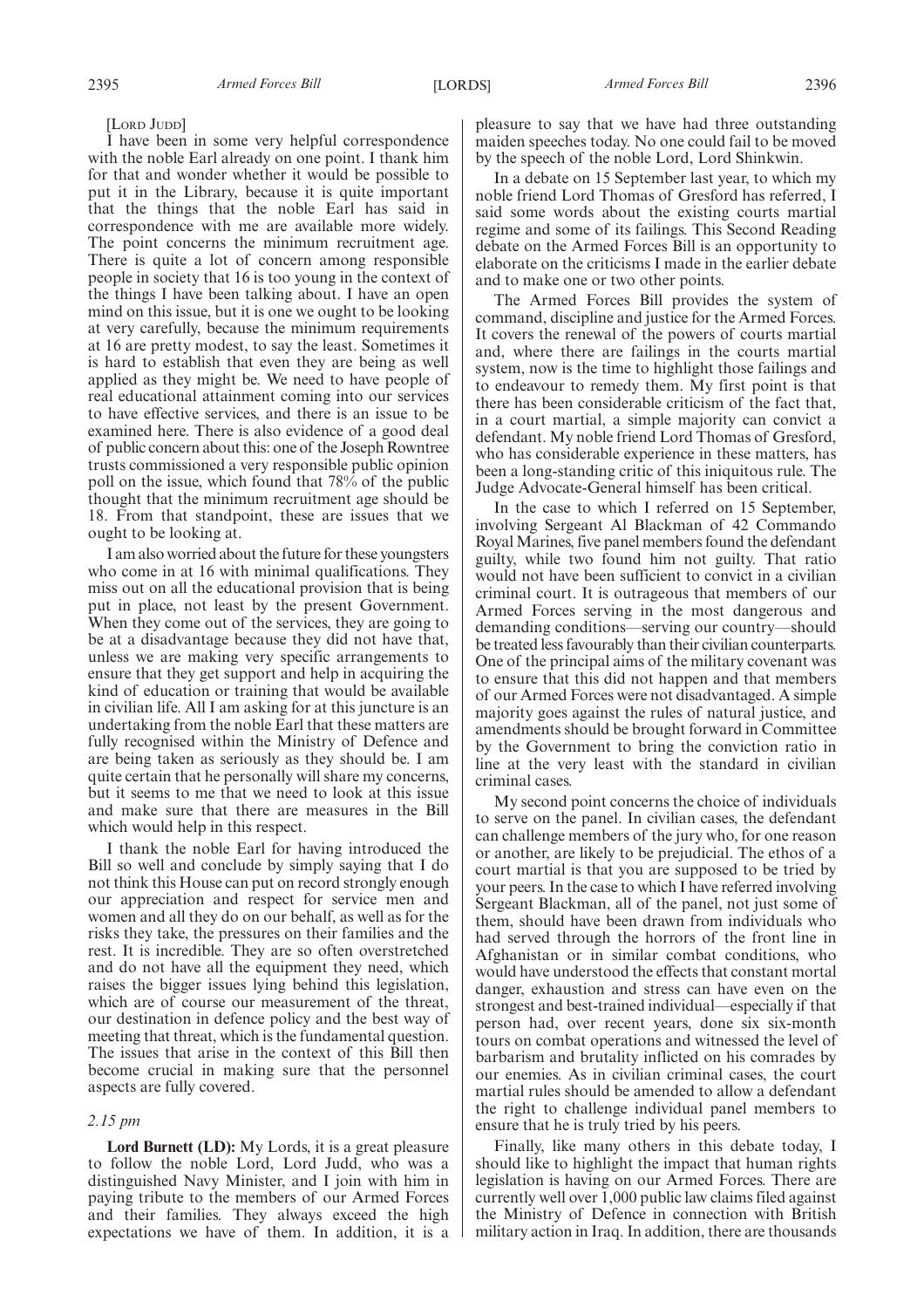of private law claims. These claims often relate to operations in which British Armed Forces were engaged decades ago. Our troops must at all times comply with the Geneva conventions, but we must ensure that we do not paralyse our Armed Forces with legal red tape and doubt. This leads to death and defeat.

In an excellent article in the *Times* on 30 March last year, Mr Tom Tugendhat, who has recently left the Armed Forces and who has considerable recent operational experience—I should add that he is now a Member of the other place representing Tonbridge and Malling—wrote:

"By applying human rights laws designed for the stable conditions of peaceful, postwar Europe to our forces operating in extremely violent and fast-moving combat situations, judges are damaging the fighting capability of the most accomplished military force in Europe. Victories abroad are being undermined by defeat after defeat before the benches of London and Strasbourg. … The Geneva Conventions allowed our troops to detain combatants or civilians if necessary — but our judges, and Strasbourg, couldn't see the difference between Helmand and Henley".

Those who drafted the European Convention on Human Rights did not intend the convention to apply outside the signatory states, and the Geneva conventions should take precedence in law.

There is power to derogate from the convention. I believe that the French Government contracted out of the convention in respect of their Armed Forces. I hope that the noble Earl will explain what steps the Government are taking to do the same.

#### *2.22 pm*

**Lord Brown of Eaton-under-Heywood (CB):** My Lords, I want to touch today on two matters: first, briefly, Clause 14, a provision which I particularly applaud, while adding, "High time". I recognise that in practical terms it changes nothing; it merely tidies up the position with regard to homosexuals as it has stood for the past 16 years. It finally crystallises in legislation the change of policy which was forced on the Government by the decision of the European Court of Human Rights in 1999 in Smith and Grady v the United Kingdom: that no longer are members of the Armed Forces engaged in homosexual activity to be administratively discharged from the Armed Forces.

For me, this has involved something of a nostalgic wander down memory lane. In 1995, I presided, at first instance, in the Divisional Court in the case of Smith, widely known as the "gays in the military" case. Of course, that was before the Human Rights Act and before, therefore, the United Kingdom was entitled to have regard to our convention obligations. Reluctantly, therefore, I was bound to reject the complainant's case, compellingly though it had been argued by Mr David Pannick, Queen's Counsel, as he then was. So, too, on appeal, presided over by the late and much missed Lord Bingham of Cornhill, the Court of Appeal similarly had to dismiss the claim.

I hope that it is not unforgivably vain to note in passing the opening line of my judgment:

"Lawrence of Arabia would not be welcome in today's Armed Forces",

and to record my statement in the judgment that:

and so it proved to be. Strasbourg's judgment, correcting what had plainly been the United Kingdom's stupidly mistaken earlier approach, should not be forgotten by those who seek any wholesale rejection of the convention.

The other matter that I want to touch on today arises not from what appears in the Bill but rather, as many others have noted, what is strikingly absent: anything directed towards solving the real problems resulting from the application of the convention to the operations of our armed services abroad. In this part of my speech—not, I hope, inconsistently—I shall perhaps be a little less respectful towards some of Strasbourg's jurisprudence.

There are a number of aspects of the problems arising from the convention as applied to our forces abroad, and I cannot pretend that, to some extent at least, they have not been compounded by what many think to be the unfortunate decision of the majority of the Supreme Court in 2013, in another case called Smith, in which, as has already been made plain, by a majority of four to three, the court refused to strike out claims by our service personnel in Iraq under both Article 2 of the convention and in common law negligence. The noble Lord, Lord West, and the noble and gallant Lords, Lord Craig and Lord Boyce, have already touched on that. The actual legal effect of the majority decision in that case has perhaps been a little misunderstood and exaggerated, but certainly theminority would have struck out those claims as unsustainable and objectionable in principle whatever their detailed facts. I have said before that, personally, I rather incline to that view myself.

I accept, too, that that decision and two other particular decisions of the Grand Chamber in Strasbourg, those in Al-Skeini and Al-Jeddah, in each of which the European Court reached a diametrically opposite conclusion from that earlier reached by us in the Appeal Committee of this House—I should perhaps declare that I was party to each of those—have all tended rather to undermine our military capability and to lead to our Armed Forces becoming hypercautious and risk-averse. The particular consequence of the Al-Jeddah decision in Strasbourg is that they have become unable to detain suspect foreign fighters whom we capture, however dangerous we judge them to be if left at large.

Those are the problems, and there is, alas, no single solution available to solve all of them. As for claims by foreign combatants and civilians, both personal injury claims and death claims, as well as—there are very many of these, too—claims for wrongful detention, the best solution now seems to me to be that in any future conflicts such as those in the past in Iraq and Afghanistan we should exercise our Article 15 power of derogation from the convention, leaving those operations abroad to be judged in accordance with international humanitarian law—that is, the Geneva Conventions—rather than the inappropriately restrictive constraints of the human rights convention which, as others have said, is designed essentially for peacetime conditions. Derogation makes it sound awfully simple. In fact, it is not—but now is not the time to explore all the difficulties.

As for claims against the Crown for death or injury suffered by our own Armed Forces, which is the particular

<sup>&</sup>quot;I for my part strongly suspect that so far as this country's international obligations are concerned, the days of this policy are numbered"—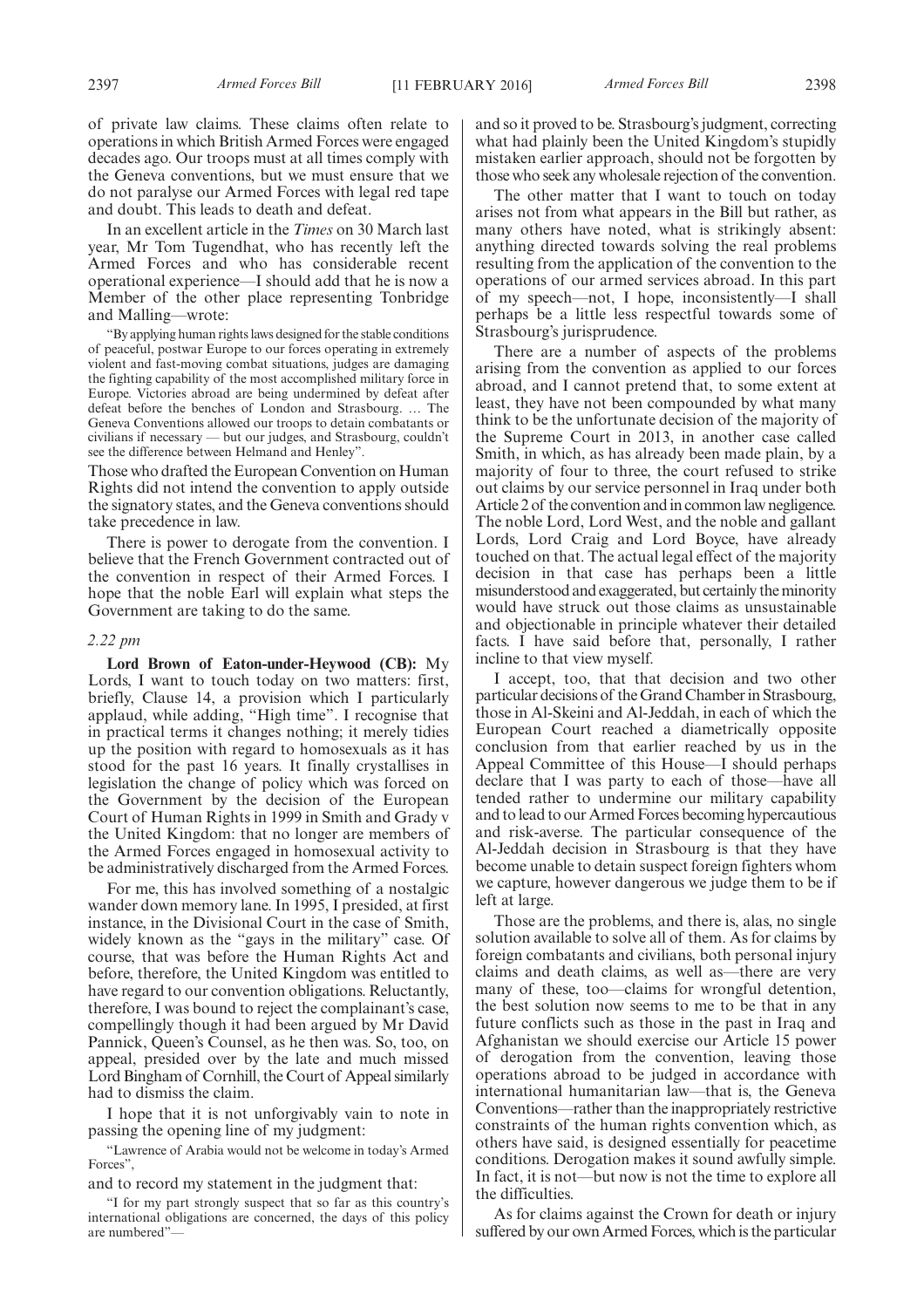[LORD BROWN OF EATON-UNDER-HEYWOOD]

problem confronting the Supreme Court in the Smith case, the solution has to be very different. Derogation simply does not have any application. In so far as such claims are brought in negligence in tort, I think that the only sensible way ahead is for a ministerial order now to be made under Section 2(2) of Crown Proceedings (Armed Forces) Act 1987—in effect reviving, in the case of,

"warlike operations … outside the United Kingdom",

the effect of Section 10 of the Crown Proceedings Act 1947, which had prevented claims for injury or death on military service, notwithstanding that the 1947 Act generally opened the way to tort actions against the Crown. Section 10 was repealed in 1987 really because personal injury damages by then had risen way beyond the level of benefits payable to those injured or killed in service. Although under the current Armed Forces pension scheme, which was revised in 2011 following the review by the noble and gallant Lord, Lord Boyce, the benefits now payable are improved, they still fall well short of tort compensation.

The noble Lord, Lord West, has already mentioned the excellent Policy Exchange publication, *The Fog of Law*—and Tom Tugendhat, just mentioned by the noble Lord, Lord Burnett, is one of the three authors of that publication. Later there was an equally powerful publication called *Clearing the Fog of Law*, which recognises—in my view, rightly—that as a matter of political reality, not to say fairness, it would be necessary as a condition of ending the right to sue for combat injuries, to award instead, in all such cases, without the need to prove fault, compensation representing the difference between the AFPS benefits and what would be awarded by way of tort damages. Obviously, this would result in more and larger payments than at present, but it would avoid all the problems of legal proceedings in the way of stress, delay and expense. Of course, it would also at a stroke eliminate the problem, presented by Smith—namely, that the risk of litigation itself causes a dangerously defensive approach to soldiering.

As to the other aspect of Smith, the possibility of claims under Article 2 of the convention, to reverse this it would be necessary to legislate, unless perhaps, as the noble Lord, Lord Campbell, tentatively suggested, a differently constituted Supreme Court could now be persuaded to depart from the majority view in Smith, which I believe could be done without any offence to our convention obligations. But if legislation is necessary, for want of any further such decision of the courts, it would have to prevent such claims for death or injury on active service. However, I repeat that I personally believe that such limited legislation would be consistent with our convention obligations and, indeed, even if challenged in Strasbourg, would be so found by the Strasbourg court.

As for the concerns expressed by the noble and gallant Lord, Lord Craig, about the ongoing inquiries into historic allegations of criminality on the part of our forces overseas, these are concerns that I share—and I would be entirely happy to engage with him or others in discussing the possibility of introducing some provision on time limitations or some other possible way of addressing those concerns.

Whether all the various problems raised around the House today should be addressed in this Bill or in another, I leave to others. Assuredly, however, they should not be left unaddressed for much longer.

#### *2.35 pm*

**Lord Freeman (Con):** My Lords, I add my congratulations to the three maiden speakers today. They were exemplary. I have some past experience; in the other place one of my tasks for the Conservative Government was to brief those who were making maiden speeches—to a slightly larger House, perhaps, and perhaps suffering greater nerves than those who made the three very professional speeches today. I address my two Conservative colleagues, who are most welcome, and I congratulate them on their most excellent speeches.

I want to make two brief observations and then ask a question of the Minister. My first observation is that the way in which your Lordships consider the legitimacy of Armed Forces operations is rather rigid, in the sense that we are now looking at provisions that were effectively put in place in 2006. After five years there was a review, but it was relatively perfunctory, and we are now looking forward to 2021. That seems to be slightly inflexible. There may be opportunities: for example, Orders in Council could be in due course tabled in your Lordships' House as a Motion, so there could be some discussion. Compared with the operations in the private sector and the business sector—issues affecting business are debated regularly in your Lordships' House—it seems to be a rather inflexible procedure. That is simply an observation.

My second observation concerns the liability of reserve forces for prosecution by Armed Forces authorities. I speak as the past president of the Reserve Forces Association. I thank the Minister for his briefing on the subject. A number of your Lordships met the Minister for a briefing on this Bill. The answers that the Minister very kindly gave at that briefing were, to my mind, very satisfactory, but there is some doubt, and I shall continue to monitor it. When Reserve Forces are off duty—they may be travelling to their depot, for example—there may be a period of time when they are not actually serving as Reserve Forces and their liability under military law is sometimes in doubt. But I thank the Minister for the briefing and do not intend to press him.

My question refers to the protection of our Armed Forces abroad, under the judicial proceedings that might occur in the country in which they have been operating. There has been some progress, and the Minister kindly brought your Lordships up to date on the subject. But I wonder whether he could bring us finally up to date as to the legitimate protection afforded to British forces who find themselves persecuted or possibly charged by overseas legal authorities for actions committed in the course of conflict. I am clear that the proceedings should be under UK or British auspices and back in this country.

#### *2.38 pm*

**Lord Young of Norwood Green (Lab):** My Lords, I thank the Minister for his comprehensive introduction and declare an interest as an ex-member of the Armed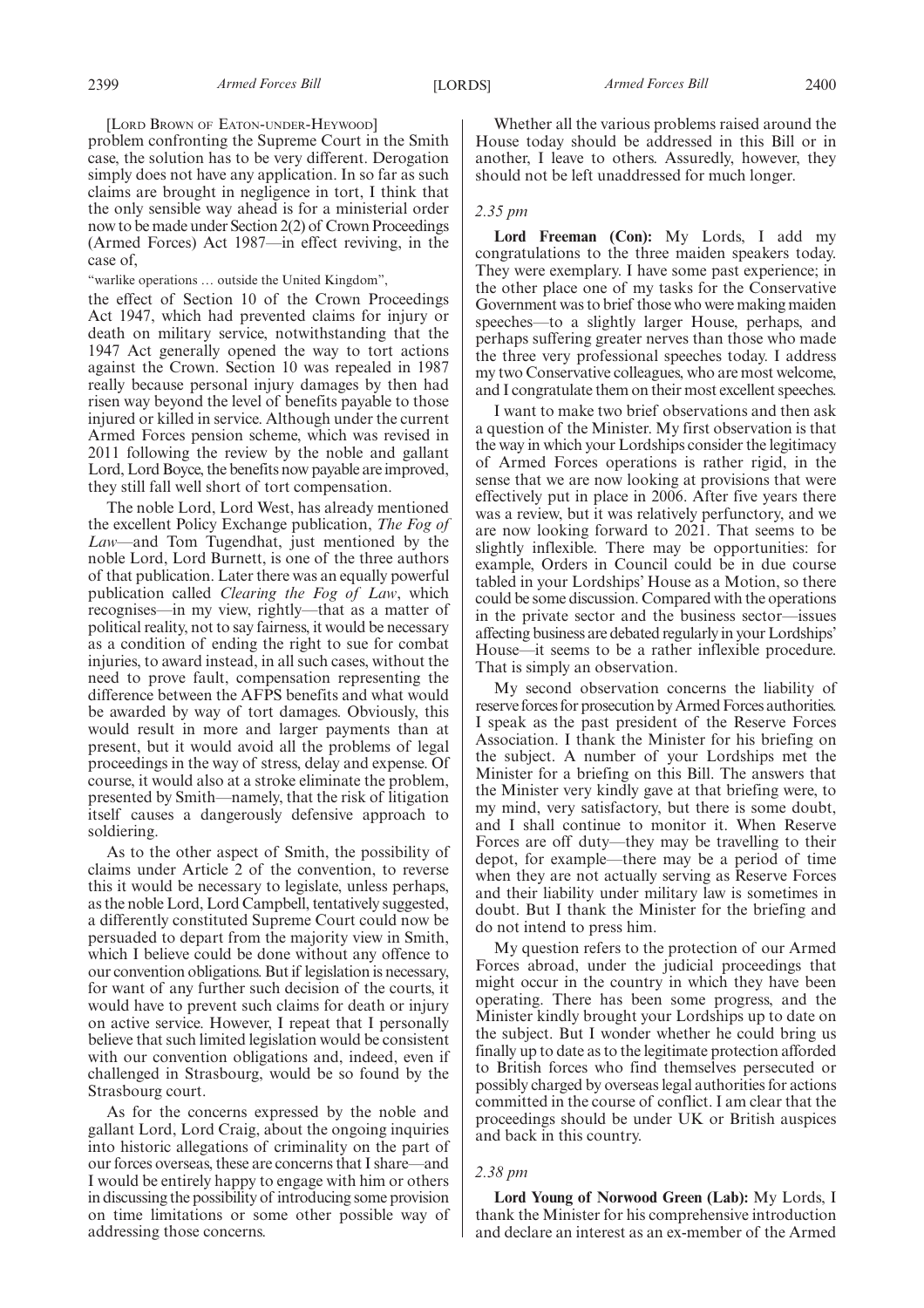Forces' Pay Review Body between 2004 and 2008. It gave me an interesting set of life experiences, including

a trip to Iraq and Afghanistan and right out to the front line, including a bit of light shelling at Basra air base, which is not to be forgotten. So I am well aware of the threats, risks and dangers that our Armed Forces face. The scenarios that they operate in vary, as the challenges vary; more recently, the Ebola experience was another example of them rising to the occasion.

I take this opportunity to congratulate the maiden speakers. Unfortunately I heard only the noble Baroness, Lady Pidding. I did not hear my noble friend. I apologise for that. I had other business that I was trying to deal with at the same time. But I am sure that they will make an important contribution to the House.

I have a couple of questions for the Minister. One has been comprehensively covered. Finer legal minds than mine have been at work on the issue. The legal actions that are taking place against past and present members of the Armed Forces are—I hesitate to use the word—obscene. The entry of the no-win no-fee brigade has created an unfortunate climate. This is not the first area where we have seen this happen. It has happened in a range of other areas, including PPI and whiplash claims. It will not be an easy problem to solve, as we have heard during today's debate, but the Bill gives us an opportunity to examine the legal challenges that face our Armed Forces and to ensure that there is fairness and that we can deal with situations where things manifestly go wrong.

I was interested in my noble friend Lady Taylor's contribution about the role of women and instances of sexual harassment. That is an important area. More evidence has recently emerged about the unfortunate incidents at Deepcut. My noble friend mentioned culture. Changing the culture of an organisation is the hardest challenge of all. It manifestly is changing, but whether it has changed enough is the question. What can we do to ensure that the current ethos in the Armed Forces reflects current standards of behaviour? Embedding that in the way that officers and troops behave and ensuring that the training reflects them is important.

I also welcome the clause dealing with homosexuality. It made me think about one other area on which I would welcome a comment from the Minister. Are the Armed Forces equipped to deal with the complexity of transgender situations, which are emerging more and more? It is not an easy issue, but it is one that will have to be addressed.

My noble friend Lord Judd made an interesting point about the recruitment of young people at the age of 16. One of the benefits of being on the Armed Forces' Pay Review Board is that you are taken around to meet the troops and are able to speak to them without officers present. Young people going into the Armed Forces at that age often find that it brings a structure and purpose into their lives that they have never experienced before. It makes a profound improvement. If that were all that it did, it would not be enough. Of course they have to be properly trained. The Armed Forces have excellent apprenticeship schemes. They need to ensure that they are part of that so that when they leave, instead of it being a negative, it would be a positive; we would be sending young people back into society much improved. The only other safeguard is that young people making a decision at that age need to have the right to change their mind. I feel it is necessary to make that contribution because I have met so many young people whose lives have been improved, and I wanted to end on a positive note. This has been a really interesting and fascinating debate with some profoundly important contributions. I look forward with interest to the Minister's reply.

#### *2.45 pm*

**Lord Bilimoria (CB):** My Lords, the Minister started this debate by saying that the Armed Forces Bill would renew the Armed Forces Act 2006, which provides the legal basis for the existence of the Armed Forces as disciplined bodies. I have just returned from addressing the 71st course at the Defence Services Staff College in Wellington in the Nilgiri hills in south India. I have known the institution since my childhood. When I was a little boy, my father was a major attending the course. When I was at boarding school in neighbouring Ooty, my uncle, Lieutenant-General Sethna, was commandant. Later, in the 1980s when I was at Cambridge, my father, Lieutenant-General Faridoon Bilimoria, was commandant. I returned there eight years ago to address the 63rd course in 2008. When I was there this week, I was taken by the immaculate condition of the staff college. It was the best I have ever seen it, under the leadership of its current commandant, the Guards officer Lieutenant-General SK Gadeock. He reminded me of the motto of the staff college—"To war with wisdom"—and the mascot of the staff college, its emblem, the owl. Of course, the owl stands for wisdom.

Are we being wise as a country when it comes to the law and the Armed Forces? The noble and learned Lord, Lord Brown, spoke of the fog of war, and we have been speaking about *The Fog of Law*. Penny Mordaunt, the Armed Forces Minister, has spoken openly about the spurious cases being brought by parasitical lawyers whose behaviour is the,

"enemy of justice and humanity".—[*Official Report*, Commons, 27/1/16; col. 203WH.]

We have heard of "lawfare". Legal firms have brought more than 1,500 allegations of abuse and killings against British troops in Iraq. Ms Mordaunt said that that they are bringing morally unjustifiable cases on an industrial scale. For instance, Public Interest Lawyers, founded by Phil Shiner, has brought a case against British troops even though it was accepted 11 years earlier that Danish troops were responsible and Danish forces had already accepted responsibility and paid compensation in 2003. Ms Mordaunt said that we will take action against any legal firms we find to have abused the system and made spurious and fabricated claims. Will the Minister say why this issue is not being addressed in the Bill? IHAT has a huge backlog. It spent £57 million to find evidence of wrongdoing in only one case. A team of more than 145 detectives and staff will not complete its work until 2019. We hear that further allegations may be brought against troops who have served in Afghanistan. According to Johnny Mercer, the situation is out of hand. No other country has legislation put to the Armed Forces in the way we are experiencing here.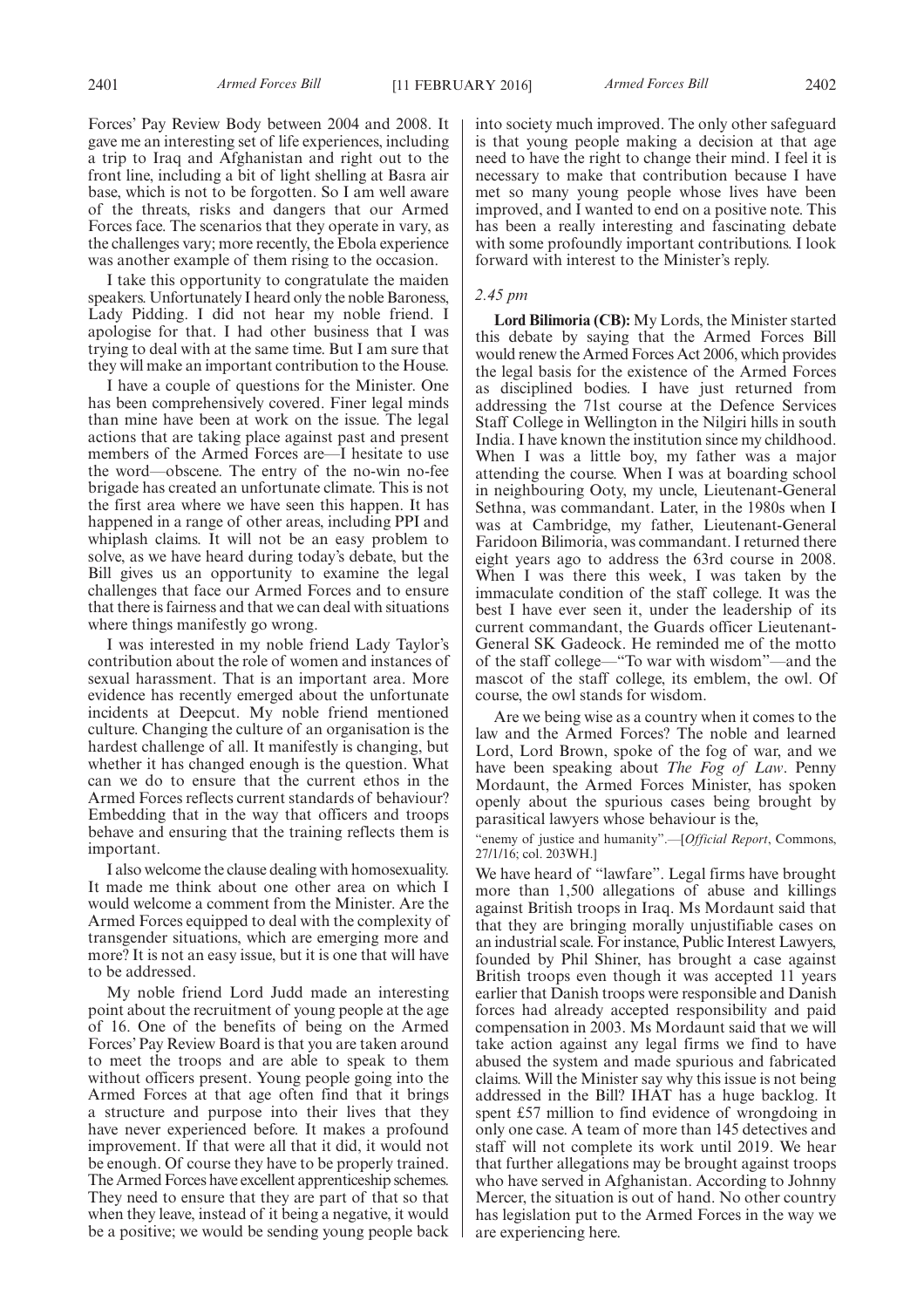[LORD BILIMORIA]

The Prime Minister wants to stamp out spurious legal claims against British troops returning from war and this awful no-win no-fee culture. The Defence Secretary has spoken of ambulance-chasing British law firms and said that there is a case for suspending European human rights laws when sending forces into action. Does the Minister agree? The Prime Minister has said that the National Security Council has been ordered to produce a comprehensive plan to stamp out this industry. Will the Minister update us on this? This is stopping the Armed Forces doing their job. How long will it take to finalise the proposed new British Bill of Rights which it is hoped will replace the Human Rights Act and make Britain's Supreme Court more powerful than the European court? In the mean time, as the noble Lord, Lord Burnett, said, does the Minister agree that we can derogate from the ECHR, as we did after 9/11, to protect ourselves from being sued if we are going to a theatre of operations where we think compensation could be applied? After all, France has opted out of certain elements of the ECHR in order to protect its military from the threat of litigation. Portugal, the Czech Republic and Spain have all derogated in the way that France has. Why can we not? Why should we not?

The noble and gallant Lord, Lord Boyce, spoke about fighting effectiveness and about lawfare. Surely the ECHR was designed for civilian situations to protect the public from the misuse of state powers. Instead it is being used to bring legal claims against the military during times of war. The Geneva protocols should apply in conflicts of war. Does the Minister not agree?

The Policy Exchange, talking about its report *The Fog of Law*, says that,

"human rights laws mean British troops operating in the heat of battle are now being held to the same standard as police officers patrolling the streets",

of London on a Saturday evening. This is completely out of proportion. In fact, Article 15 of the ECHR allows countries to derogate in times of war or other public emergency threatening the life of the nation.

My father commanded his battalion of the 2/5th Gurkhas in the liberation of Bangladesh in 1971. When they were about to take over a town, the brigade commander phoned my father and said, "I want that town taken by breakfast tomorrow morning". My father said, "No, sir, I will not obey your order. I will give you that town by lunch. If I take it by breakfast I will lose too many of my men". He did indeed take the town by lunch. Sadly, he still lost lots of his men. However, he made that decision in war.

I come to the question of adequate equipment. Since we are talking about the Gurkhas, whose 200th anniversary we celebrated last year, I say that my father's battalion won three Victoria Crosses in the Second World War. I am on, and for six years was proud to chair, the committee for the Memorial Gates on Constitution Hill. In the ceiling of the pavilion there are the names of the Gurkha Victoria Cross winners. How many of them had adequate equipment? Their adequate equipment entailed a kukri with which they would single-handedly combat troops with a cry of "Ayo Gorkhali"—"Here come the Gurkhas". Field-Marshal Manekshaw, another former commandant of the Defence Services Staff College in Wellington, famously associated with the Gurkhas, said that if a man says he is not afraid of dying, either he is lying or he is a Gurkha. This sort of bravery has no place for human rights lawyers.

Under the Geneva convention, lethal force is allowed as a matter of first resort against the enemy. Under the ECHR, lethal force should be used only as a last resort and only in exceptional circumstances. That is wholly inappropriate. The Minister said that the Bill is modest, and I am afraid I have to agree with him. It does not address a major issue. Last year was the 200th anniversary of the Battle of Waterloo. What was the motto of the Duke of Wellington, one of the most famous heroes in this country? "Fortune favours the brave."

In my talk to the Defence Services Staff College, which trains officers for armies, navies and air forces from all over the world, I spoke about the article *10 Things Entrepreneurs andMilitary Pilots Have in Common*, written by Ron Yekutiel. Two of those 10 things were "Be bold" and "Just get the job done". How can you just get the job done when you have the ECHR breathing down your neck and human rights lawyers ambulancechasing you? This year at Harvard Business School, which I have attended for 14 years, we talked about the difference between playing to lose and playing to win. I believe that the British Army is famous for playing to win.

The SDSR 2015 was very positive, after the very negative one in 2010. Defence spending will rise by 5% by 2020-21. We will restore our lost capability after a decade of no carriers and no maritime patrols. We have one of the five highest levels of defence expenditure in the world. We are one of less than a handful of countries that now adhere to our 2% of GDP spending NATO commitment.

We are not a superpower; there is only one superpower on this planet and that is the United States of America. However, we are not a regional power or local power. We are at the top table of the world in every sense—the UN Security Council, the G7, the G8, the G20, NATO and the European Union. We are a global power.

The House of Commons Defence Committee produced a report, *Flexible Response? An SDSR Checklist of Potential Threats and Vulnerabilities*. It identified the following threats:

"Cyber-attack and espionage … Growing instability in the Middle East and North Africa ... Increases in extremism, radicalisation and other enablers of terrorist activity … Non-state actors and hybrid warfare undermining the international rules-based order … Potential for conflict in the South and East China Seas … Potential for Russian aggression in Europe and the High North and possible dilution of the commitment to Article 5 … Economic dependence on unreliable partners … Inability to react to subconventional threats … Inadequate training opportunities for UK Armed Forces … Lack of numbers in UK Armed Forces and gaps in capabilities".

On that note, when I was in India this time with the Indian Army it reminded me of when my father commanded the largest corps in the Indian Army. That corps has a strength of 100,000. The army that he commanded was 350,000 strong. Our troops now number 80,000. Lastly, the committee identifies:

"Lack of expertise in Whitehall".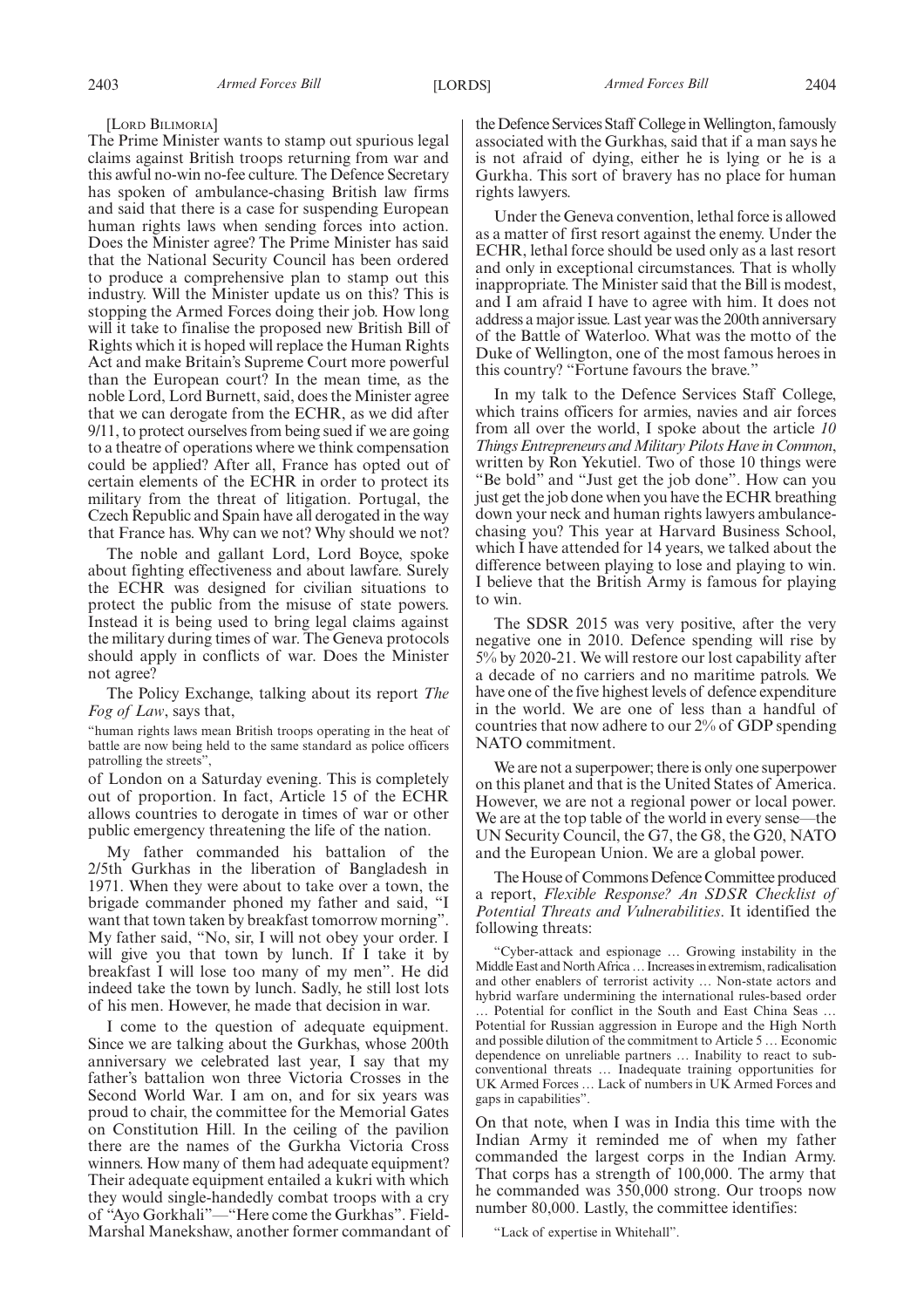The report concludes:

"The SDSR must demonstrate adequate awareness of them all, and configure the Armed Forces to provide the flexibility, versatility and ability to expand which are essential for the defence and security of the United Kingdom".

This is about the services. The motto of Sandhurst, where my grandfather was commissioned, is, "Serve to lead". The motto of the Indian military academy where my father was commissioned, if I may paraphrase it, is, "The honour, safety and welfare of your country come first, always and every time. The safety and welfare of the troops that you command come second, always and every time. Your own safety and welfare come last, always and every time".

We have had three varied and excellent maiden speeches today. The noble Lord, Lord Shinkwin, spoke movingly of the Armed Forces covenant. We now have an annual report prepared on the covenant. Let us remind ourselves of what this is all about. The Armed Forces covenant is an enduring covenant between the people of the United Kingdom, Her Majesty's Government and all those who have served the Armed Forces of the Crown and their families.

The first duty of government is the defence of the realm. Our Armed Forces fulfil that responsibility on behalf of the Government, sacrificing some civilian freedoms, facing danger and sometimes suffering serious injury or death as a result of their duty. In return, the whole nation has a moral obligation to the members of the naval service, the Army and the Royal Air Force. Together with their families, they deserve our respect, support and fair treatment. Recognising those who perform military duties unites the country and demonstrates the value of their contribution. This has no greater expression than in upholding this covenant. The covenant is at the heart of everything. We have to address the major lack in the Bill. I hope that we do.

#### *2.58 pm*

**Earl Attlee (Con):** My Lords, I am grateful to my noble friend the Minister for his explanation of the Bill and to our most excellent maiden speakers.

I believe that the constitutional arrangements whereby we expend the service discipline Act annually by order and five-yearly by Act of Parliament is the right arrangement. I remind the House that I have an interest as I am technically still a commissioned officer in the Reserves, but not for long, since I will have to hang my boots up on my 60th birthday. I have exercised summary jurisdiction under the Army Act 1955 and in my very early days I was on the receiving end of it, although in retrospect I realise that it was probably much more to do with accounting for a lost camp-bed than for anything I might have done wrong. In answer to my noble friend Lord Lyell, I was using the Army Act 1955 in 1998 and it was still being used until the 2006 Act came into force.

I do not have any problems with the provisions of the Bill, but I regard it as an opportunity to raise a number of G1, or rather J1, issues, and not just service discipline arrangements. The difficulty with defence legislation is that the needs of the majority in the Armed Forces have to be balanced with the rights of the individual. I agree with all that the noble Lord, Lord West, and other noble Lords have said about the Human Rights Act.

The noble Lord, Lord Judd, raised the issue of the age of recruitment. Perhaps the Minister could not just put the correspondence in the Library but share it with all of us who have taken part in the debate, as that would be very helpful.

The noble Baroness, Lady Taylor of Bolton, talked about the statistics regarding "inappropriate behaviour", if I may put it that way. I would be interested to see how those same questions and statistics compare with the experience in industry. It may be better or worse, but it would be useful to know what the difference is.

I will touch on "pay as you dine". A few years ago, junior service people were charged for their food, whether they took it or not. This caused some resentment, and prior to the 1997 Parliament new arrangements were studied and were later put into place. In Committee, I will table some purely probing amendments to explore how the system is currently working.

I was very surprised that no noble Lords raised the issue of women in the front line. We already have women serving courageously in the front line and in harm's way. They will engage the enemy as vigorously as their male colleagues. The issue is whether they should take on a role which is primarily to close with the enemy and kill him. Women are currently precluded from serving in the infantry or the Royal Armoured Corps operating armoured fighting vehicles. It is possible that, in respect of armoured fighting vehicles, women have advantages that outweigh the disadvantages. However, as regards the infantry, "closing with the enemy and killing him" is a brutal, bloody business. Physical strength is all-important. Since the average male is far stronger than almost all females, it follows that allowing women to serve in the infantry will reduce the combat effectiveness of the British Army and therefore I would strongly oppose it. There is of course an acid test for this issue. In the event of general war and conscription, would noble Lords be prepared to conscript women to serve in the front line? I very much doubt it.

We have talked a lot about the Government's policy for the reserves, and while I have my misgivings I have a helpful suggestion; I will read very carefully what my noble friend Lord Freeman said. I believe that we should blur the distinction between regular and reserve service. This may be particularly relevant to cyberreservists. Perhaps we should think of reserve service much more as being in Her Majesty's Armed Forces but on a zero-hours contract. Rather than have me blunder around in the dark, it would be helpful if the Minister could arrange for me to be properly briefed on the current legal situation as soon as possible.

We have heard much about the military covenant, one of the principles of which is that no one who serves should be disadvantaged by that service. Over the last year or so, we have seen a retired officer of stratospheric seniority, who will have held the highest security classification, and who is also a Member of your Lordships' House, having his public reputation traduced by a police investigation called Operation Midland. The public were told that the evidence was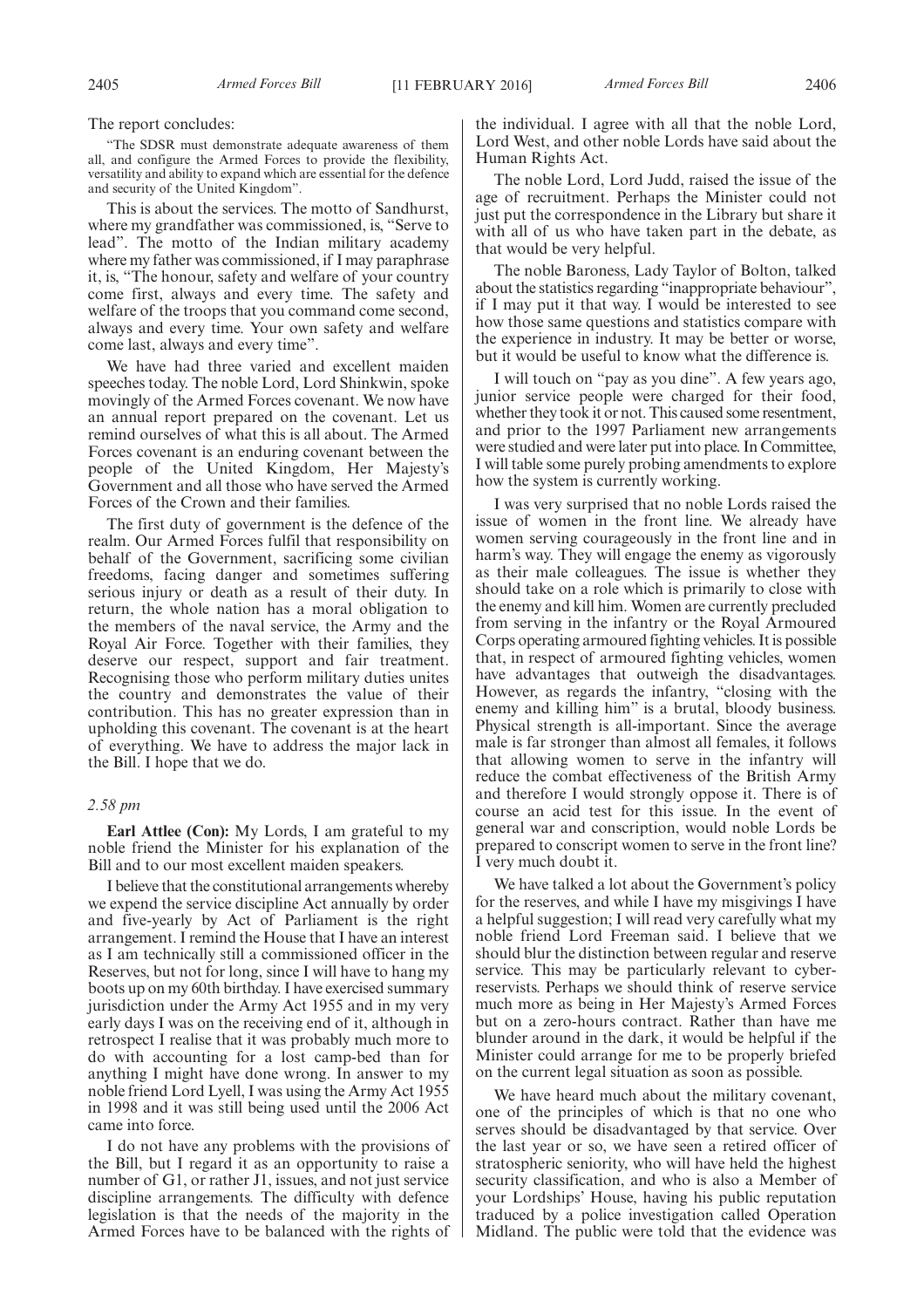[EARL ATTLEE]

"credible and true". As we know, parts of the operation were carried out in the full glare of publicity and not discreetly and sensitively. Of course, no one—but no one—is above the law and we need to give the police operational independence. However, I know that many noble Lords are deeply unhappy about this matter, which is fast moving, with developments even today. My main effort will have to wait for the next police and crime Bill, but I will table several amendments to address some of these concerns where they are relevant to the Armed Forces Bill. These might not necessarily be probing amendments, especially on Report.

I turn to the Blackman case. Several years ago, I told the House that service personnel deploying on operations have a secret dread fear, which is misconduct on operations. It is a sad fact that, if we are engaged in operations, sooner or later something will go wrong such as in this case. The House will recognise that the reason why we have a system of military discipline is so that our members of our Armed Forces, who are lawful combatants, will engage the enemy when required and, most importantly, they will adhere to the law of armed conflict and treat captured and injured enemies as they would want to be treated themselves. The fact that the enemy might not reciprocate is immaterial. We will not descend to the enemy's level.

For years and years, during my annual training on the law of armed conflict I watched a video which covered some of the crucial points. I expect that the noble Lord, Lord Burnett, has watched the very same video. Among the points were the duty to protect vulnerable non-combatants and cultural items and, most importantly, that wounded enemy get medical treatment according to clinical priorities and not according to whose side they are on. The video also made it clear that you cannot kill the enemy once he is wounded and no longer able to fight. There was absolutely no doubt on these points and the current training is even more detailed and carefully delivered.

The noble Lord, Lord Burnett, knows very well that I hold both him and the Royal Marines in the very highest regard. However, I have to part company with him on this issue. I am very sorry for Blackman and his family. When he comes out of prison I would support him in seeking good employment.

**Lord Burnett:** I am grateful to the noble Earl for giving way. The thrust of Sergeant Blackman's case is that he shot a man he thought was dead; we should all be careful about what we say about the case, because the papers are now with the Criminal Cases Review Commission, and we await what its judgment will be on the facts.

**Earl Attlee:** I am grateful for that. I was going to say that he is a good man but he has fouled up, and has been convicted in the courts of a serious military offence and has to be disciplined, however unpleasant that is for everyone.

The noble Lord called into question the court martial system and in particular the experience of the officers on the board. Those comments were rather adventurous. I have served on two or three court martials but only for much less serious matters, and certainly not involving the noble Lord, Lord Thomas of Gresford. I can assure the House that, in my experience, the mindset of the board is to acquit if at all possible. Your Lordships will recall that the court martial acquitted Marines B and C, and I am bound to say that I would have been surprised if a civilian court had done so.

The noble Lord implied that the officers on the board would have difficulty in understanding the operational conditions at the time of the incident. That is not a fair criticism but, in any case, how much more difficult would it be for a jury in the Old Bailey? The reality is that of course Crown Court juries are forever deciding cases where they have no experience of the relevant environments, such as drug dealing, gang culture and organised crime.

In the past, I have intervened in support of service personnel who have been prosecuted when I believed that something had gone wrong. The Trooper Williams case comes to mind. I am very sorry, but nothing has gone wrong with the system and my counsel to the Minister is to do nothing. I am sorry to disappoint the noble Lord, Lord Burnett, who, as I have said, I have high regard for. Fortunately, there is much common ground between us. I look forward to Committee.

#### *3.09 pm*

**Lord Walker of Gestingthorpe (CB):** My Lords, I ask the House's indulgence to say a few words in the gap. As one who has spent all my working life in the law except for two years' military service in Germany with the Royal Artillery, I share the concern and disgust expressed in many corners of the House at the sort of ambulance-chasing activities which have been referred to—the "lawfare" trouble that affects us all. But as one of the four in the majority in the Supreme Court in the Smith case, which has been mentioned a number of times, I feel bound to say a word or two. It would be quite wrong for me to attempt to debate the whole case at length and at this point in the debate, but I ask the House to bear in mind three quite simple points about the majority decision of the Supreme Court.

First, it was not a claim that sought to establish either criminal or civil liability against any individual, officer or soldier, or group of officers or soldiers; it was, as I shall explain, basically a case about a failure of procurement of equipment. Secondly, the Supreme Court did nothing to say that the claim was likely to succeed or to encourage it; it simply refused to strike out the case as completely hopeless. Thirdly and most importantly, the reason that it was not a case that alleged a breach of a duty of care by any particular officer or soldier or collection of officers or soldiers was that it was basically about two particular failures of procurement of equipment.

One of the claims was based on an attack by a Challenger tank attached to an infantry unit at Basra against another Challenger tank some way away attached to a different infantry unit. The case was that the problem of a tank attacking a friendly tank could have been avoided by equipment which is referred to as, I think, friend or foe equipment and which, we were told, is fitted to American and French tanks but has never been fitted to tanks in the British Army. If it had been, it would have ensured that that incident did not happen.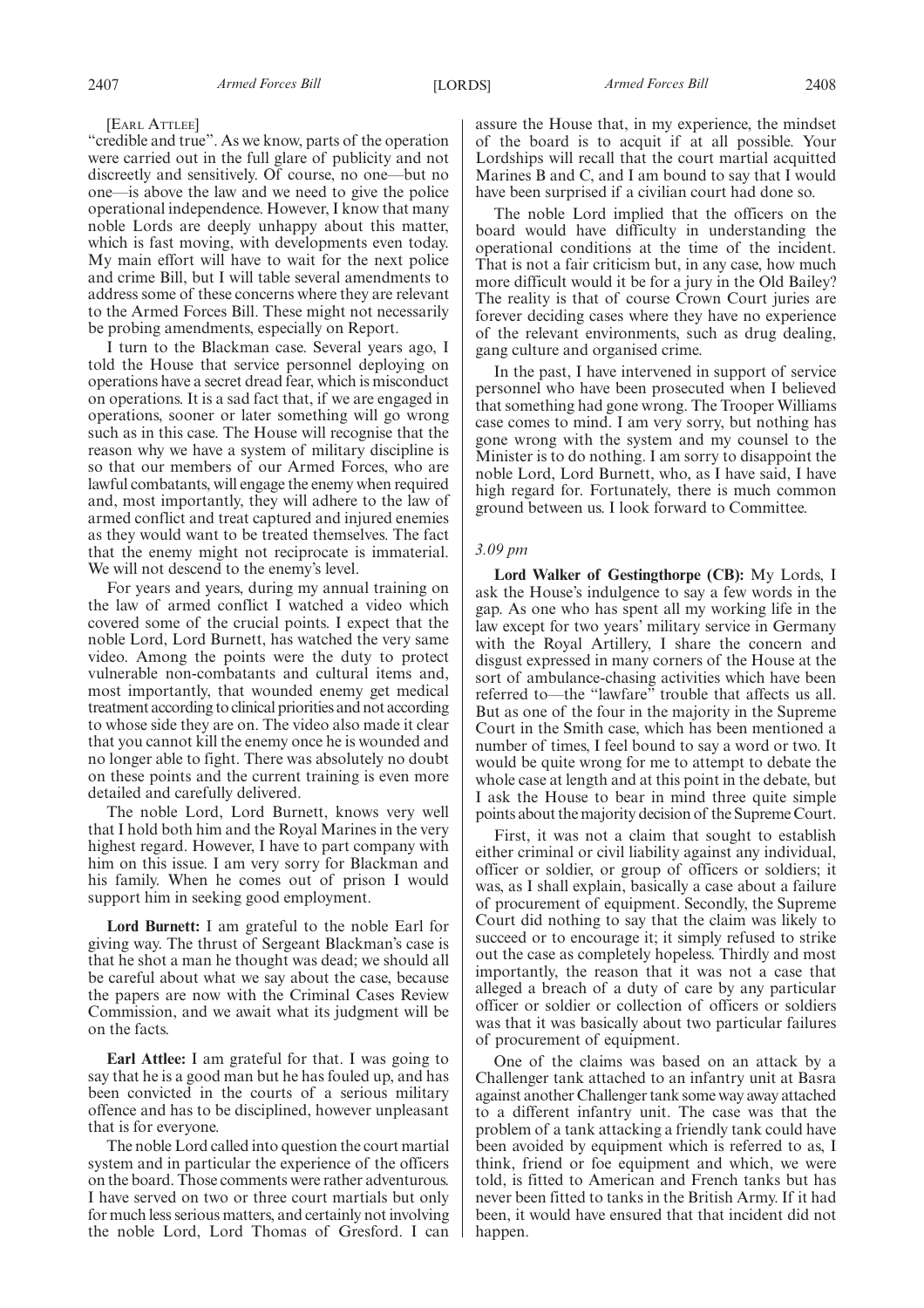The other claim was based on the failure over many years to produce a light armoured personnel carrier—it is the sort of thing that seems to happen all the time between the MoD and the suppliers; there is a constant wish to improve the specification and the design but it never gets done—which resulted in the use by the Army in Iraq of Land Rovers, which are very difficult to protect against various forms of attack.

That is what the case was about. The majority may have been right or may have been wrong. I agree that 4-3 is a very unsatisfactory way of deciding such an important case, and it may well be that the Supreme Court will revisit it. Who knows? But it is a very difficult area. The claim was basically that there had been a failure of a duty of care on the part of the MoD in London, not the Army in Iraq. It is a very much more complicated subject, as my noble and learned friend Lord Brown of Eaton-under-Heywood indicated. I very much doubt whether it is right to attempt to deal with it in this Bill rather than elsewhere, but certainly it is a very difficult subject which needs careful thought. If that case is to be examined minutely, I ask noble Lords to read the long and anxious judgments and not to accept a tendentious account from those sections of the popular press that are determined to do down the Human Rights Act.

#### *3.14 pm*

**Baroness Jolly (LD):** My Lords, this has indeed been a fascinating debate. The range of experience and expertise on all sides of the House is quite impressive. I rather suspect that more unites us than divides us with regard to this Bill. My noble friend Lady Smith of Newnham is not in her place this afternoon; she is at the funeral of Lord Roper, who certainly would have taken part in the debates on several of these Bills in times past.

I thank the Minister for arranging the briefing with officials. It was most useful and informative. Clearly, I must congratulate noble Lords on their really impressive maiden speeches. We look forward to them contributing fully to the business of the House in the future.

I wish to put on the record a tribute from these Benches to the men and women who serve in our Armed Forces. I have had the privilege of seeing the Royal Navy at work over the last six months or so as part of the Armed Forces Parliamentary Scheme. On Sunday I head off to Norway to join the Royal Marines in their annual Arctic exercise.

In many ways the Bill is as important as the SDSR to the men and women who serve in our Armed Forces. It affects their daily life, their work and, indeed, their retirement. I think that we could revisit on another occasion the debate that we have had today on the Geneva Convention and the European Convention on Human Rights. I was really delighted to hear the noble and learned Lord, Lord Walker of Gestingthorpe, with his expertise, suggesting that this Bill is not the right vehicle for settling these issues. That was my view but he has underlined it, and I am very pleased about that.

I state at the outset that I think that the measures in the Bill are sensible and timely, and we are happy to support them.My noble friend Lord Thomas of Gresford covered issues relating to Clauses 3 to 12, and I shall pick up areas of concern outwith the Bill but within its scope. The issues I shall raise are predominantly those that might fall under the umbrella of the Armed Forces covenant. I was delighted to hear, among others, the noble Lord, Lord Bilimoria, the noble Earl, Lord Attlee, the noble Baroness, Lady Hodgson, and, in his maiden speech, the noble Lord, Lord Shinkwin, talk about this really important document. Of course the Armed Forces Act 2011 incorporated the requirement for the Secretary of State to report annually on the covenant, and it is very necessary that we hold the Government to account on that.

Shortly after the operations in the first Gulf War ended, clusters of previously fit veterans reported developing unusual diseases, illnesses and symptoms. While all these symptoms can be present within the Armed Forces community and the general population more widely, what is unusual is that ill Gulf War veterans reported more of these symptoms than expected, and at a greater intensity.

As many as 33,000 UK Gulf War veterans could potentially be living with illnesses connected to their service in the Gulf, yet to date there has been little meaningful research regarding best practice to alleviate some of the associated symptoms. The veterans who have developed illnesses as a result of their service should be properly supported and there should be improved awareness of their specific health needs. I should mention that this is confined not just to our veterans but to those in the EU, the US and Canada. Will the Minister commit to the MoD investing in further research that will improve recovery outcomes for this particular group and set up formal communication channels to convey the results of US research developments for Gulf War veterans living here in the UK?

Military compensation is awarded partly as recompense for an ex-serviceperson's loss of earnings. The Armed Forces compensation scheme, guaranteed income payments and the supplementary allowances paid under the war pensions scheme specifically relate to employment. However, military compensation payments are currently uprated annually in line with price inflation rather than average earnings, meaning that the real-terms value of these payments is decreasing year on year.

Indexation to the CPI is the least generous option, meaning that injured service personnel are currently financially disadvantaged compared to civilians in employment and their peers who remain in military service. This paints the Government in an ungenerous light to war veterans. The Government should index-link those employment-related aspects of war disablement pensions and Armed Forces compensation scheme payments to the triple lock. This would protect the value of military compensation payments for years to come. I know the Minister has pushed back on this, but I am asking whether he would consider it again.

Service personnel and veterans who are injured in service are able to access compensation through the war pensions scheme for those with conditions sustained on or before 5 April 2005, or through the Armed Forces compensation scheme for those with conditions sustained on or after 6 April 2005. Only veterans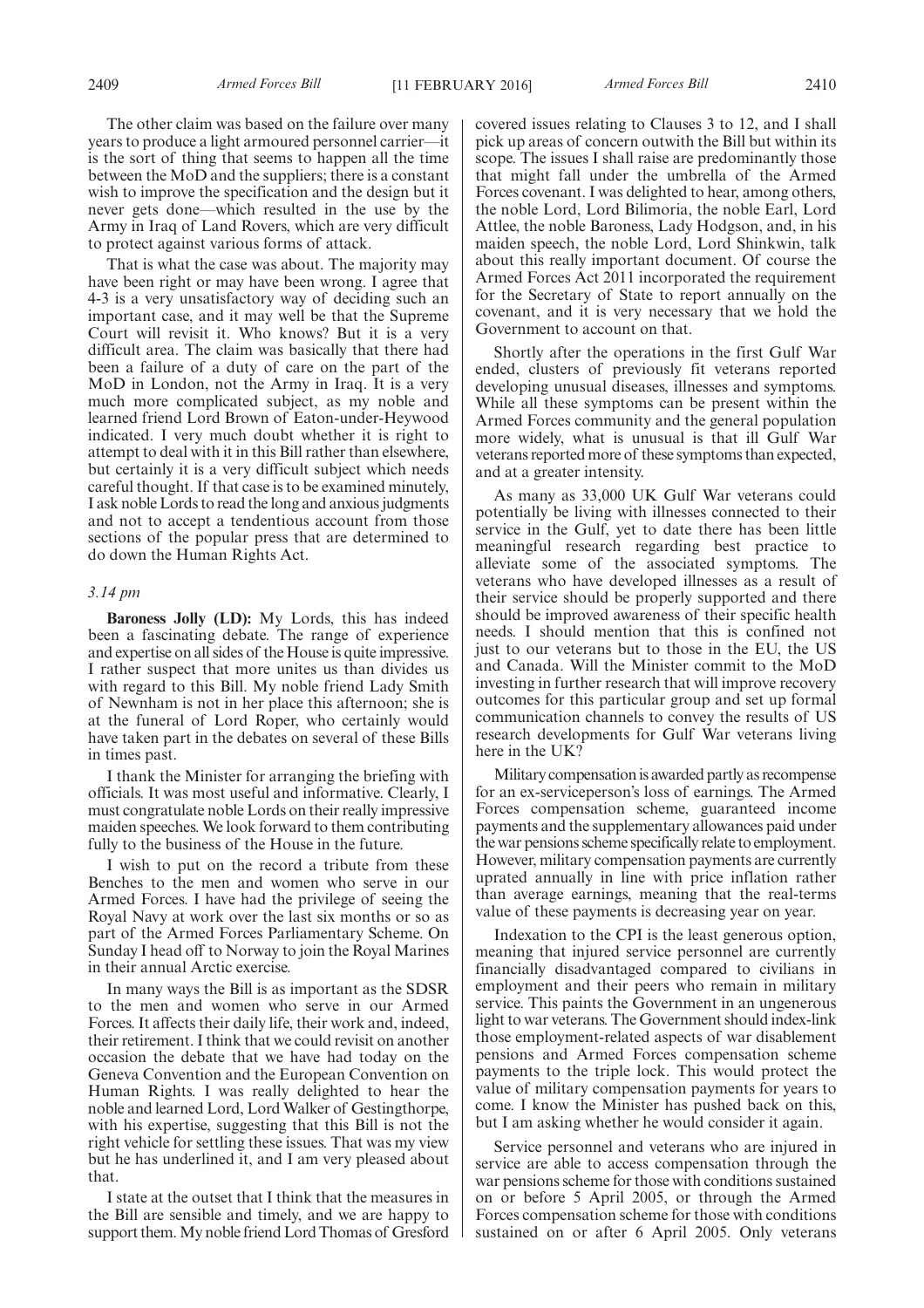[BARONESS JOLLY]

injured after April 2005 are currently able to retain their military compensation awards in full when accessing support for their social care. In contrast, veterans who were injured before that date typically find that they can keep only the first £10 per week of their compensation. It is unfair that the date on which a veteran was injured should determine the level of support that they receive, and it is not in line with the spirit of the Armed Forces covenant. Would the Minister consider amending the statutory guidance for charging so that all military compensation payments are fully exempted from financial assessments for social care support, whether residential or non-residential?

Many noble Lords have supported the case for those people with mesothelioma, including the noble Lords, Lord West and Lord Empey, the noble and gallant Lord, Lord Boyce, and the noble Baroness, Lady Taylor of Bolton. In December 2015, the Veterans Minister announced that veterans diagnosed with mesothelioma on or after 16 December 2015 will be offered the choice between receiving a traditional war pension or £140,000 in lump sum compensation. Does the Minister think it fair that veterans diagnosed with mesothelioma before 16 December 2015, and who are already in receipt of a war pension, will not be eligible for the new scheme? Around 60 veterans have been denied access to the new lump sum award, and I would like to push the Minister on why the Government have not yet accommodated this small group but are "looking into it". To put not too fine a point on it, time is short. A rethink would be welcomed.

I move on to the investigation of serious crime, murder, sexual assault and rape. Here, I am referring to offences not in battle but in ordinary circumstances: in work, in the community living that the Armed Forces find themselves in, and in leisure.When allegations are made that a member of the Armed Forces has violated service law, a CO has broad discretion to decide whether to investigate or to refer to the relevant police force. The Armed Forces Act 2006 requires this to be mandatory for certain criminal offences, but explicitly excludes sexual assault, voyeurism and sexual activity in a public lavatory. So if notified of such a crime, a CO is not required to refer the matter to the police. Discretion creates room for confusion. Failure of the services to maintain a crime register means that there has been no way for HMIC to corroborate this. The Government stated that victims may bypass their commanding officer and go directly to the police, but we have heard the anxiety from noble and gallant Lords sitting opposite me that this would undermine the chain of command and the training that service personnel receive to work through the established framework.

Service police forces are institutionally unable to offer the necessary independence in cases involving allegations of serious sexual assault and rape, especially in cases where both the victim and alleged perpetrator are service personnel, as there is a risk they may know those involved. Service police may have been trained, but they do not have the expertise and experience to investigate the most serious offences. In its report, HMIC has raised a number of concerns on this matter. Should not allegations of sexual assault and rape involving members of the Armed Forces always be investigated by civilian, rather than service, police forces? Confusingly, the HIMC report sets out that, for the Army, there is now notification of all serious sexual offences to a civilian police force. However, the report does not state whether this process is a requirement or an option and where it fits in with other protocols or applicability across other services. Could the Minister clarify this point?

In the civilian sphere, the IPCC is charged with adding independence to the oversight and handling of complaints. No such body exists to deal with the service police forces, which undermines the rule of law. HMIC has recommended that an independent body provides oversight. Are the Government minded to accept such a recommendation?

I would like to take the House to an area covered in the Health and Social Care Act 2012. Great strides have been made in the last few years on health, such as the wonderful rehabilitation work at Headley Court and the excellence at the Ministry of Defence health units embedded in hospitals. The work done with veterans with mental health issues is a great stride forward, but the evidence suggests that those serving who have a mental health problem do not always seek help. There is still a stigma. Within the NHS, parity of esteem of physical and mental health is enshrined in law, and the messages are changing. The noble Lord, Lord Young of Norwood Green, spoke about a cultural change, but this cultural change has not yet found its way into the Armed Forces. Could the Minister give me an idea of the Government's thinking on this issue?

Finally, to revisit something that was raised by the noble Lord, Lord Judd, full-time education or training is now compulsory for those up to the age of 18. I have visited HMS "Raleigh" and seen the duty of care that is shown to the young men and women training there. I also understand that there are Ofsted inspections. However, could the Minister confirm when the MoD last looked at the issue of the age when a serviceman or woman can enlist?

I am happy to take answers from the Minister in the form of a letter, copied to all noble Lords, if time does not permit a full response.

#### *3.28 pm*

**Lord Touhig (Lab):** My Lords, the House will perhaps understand if I say I have a feeling I have been here before—a sense of déjà vu. I was on the government side as Defence Minister and in 2005 took the Armed Forces Bill through the other place. However, I never saw it through to becoming an Act. The Prime Minister, Tony Blair, phoned me and said he had to make room for younger members of his Government—and, in an instant, I was no longer a Minister. My successor, friend and colleague, and now deputy leader of my party, Tom Watson, took the Bill through to complete its passage in the other place. I have no complaints about losing office, having served for most of the time that my party was in government—although it did take some getting used to, to be told at 57 that I was too old to be the Veterans Minister.

That 2006 Act was the biggest piece of Armed Forces legislation for many years. It not only completed major reforms to the Armed Forces system of justice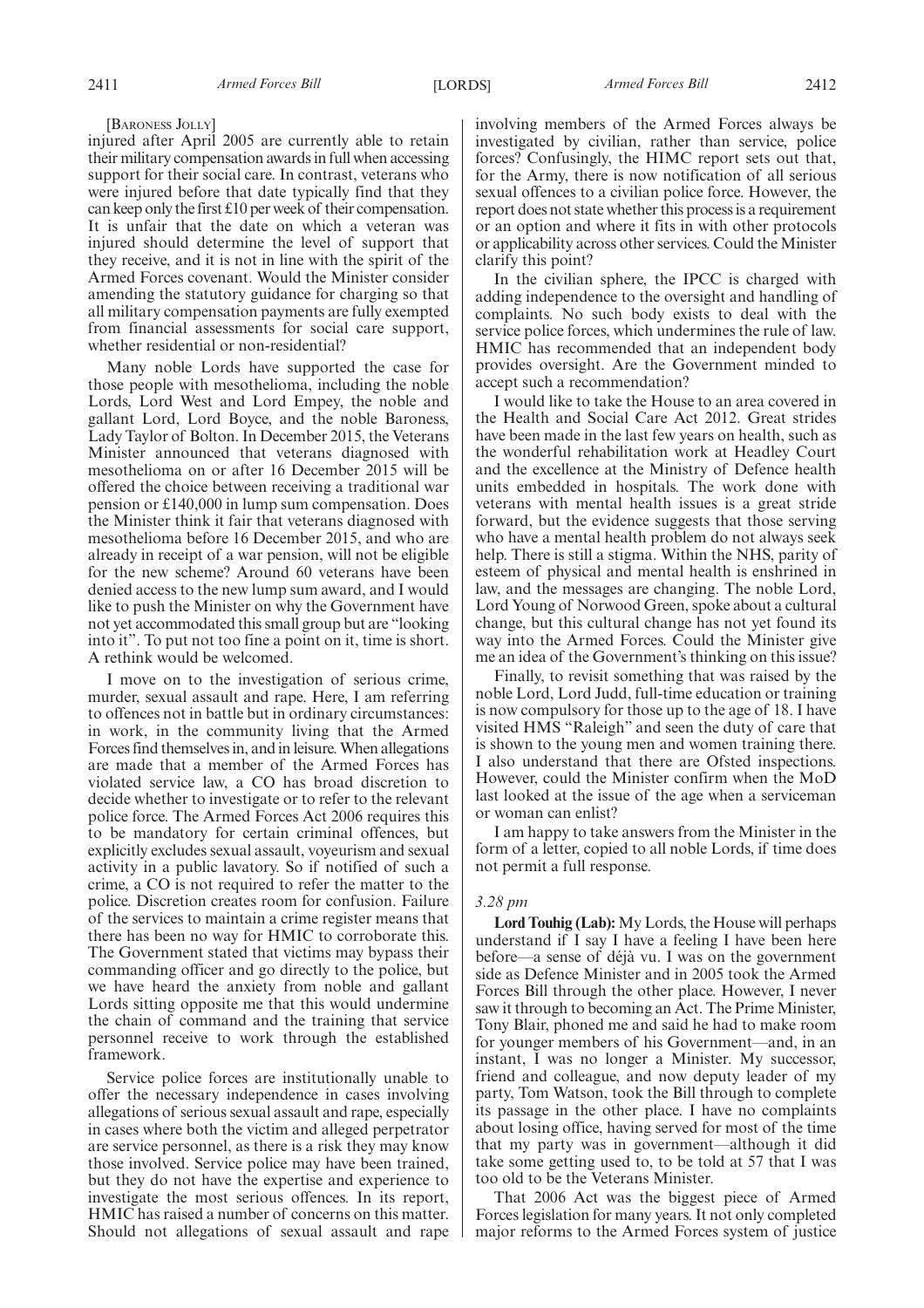but was amended to include a pardon for the 308 shot-at-dawns—our own men whom we executed in the First World War.

I think that all would agree we have had an excellent debate today, and I look forward to Committee when we will examine the Bill in much more detail. We have certainly had three excellent maiden speeches. Perhaps the House will indulge me if I pay tribute to the speech made by my noble friend Lord Murphy of Torfaen. We are each other's oldest friends; I think that in our first photograph together we are aged three, playing in the sand-pit at Brynteg nursery in Abersychan. His maiden speech was first class, and I expected nothing else.

His work as Northern Ireland Secretary and as Minister of State before then saw him make a major contribution to the peace process. He is highly regarded and respected on all sides and, although he has only just made his maiden speech today, almost on the day he came into the House the Home Secretary asked him if he would chair the Joint Committee on the draft Investigatory Powers Bill which has reported today. I am not alone in looking forward to his further contributions.

The House has also been fortunate to hear maiden speeches from the noble Baroness, Lady Pidding, and the noble Lord, Lord Shinkwin. The noble Baroness, Lady Pidding, served on Chiltern District Council. I, too, served in local government. I do not know whether she shares my experience that when I ceased to be a councillor and became an MP I found that I had swapped power for mere influence. In her excellent speech she spoke about volunteers. All parties require volunteers and we know how much we rely on them. It reminded me of an occasion when someone came to me having just joined the Griffithstown and Sebastopol branch of the Labour Party, of which I was secretary. He had attended his third meeting, seemed rather fed up, and said, "I joined the Labour Party to change the world, not the minutes of the last meeting".

I have had the pleasure and honour of knowing the noble Lord, Lord Shinkwin, for a number of years and know well of his hard work with the Royal British Legion. His brother John worked with me for a year and did tremendous work. The noble Lord's speech was thoughtful, powerful and moving and was underpinned by his deep and real faith. The Feast of Our Lady of Lourdes is a wonderful day on which to make a maiden speech in your Lordships' House.

I thank the Minister for all his work and for the helpful briefings he has provided throughout as we have prepared for this Second Reading. I look forward to working with him on the Bill.

My party in government has a proud record on defence. At the end of the Second World War it was a Labour Government who committed us to an independent nuclear deterrent and who helped create NATO. I hope that that message is not lost on some members of my party today who might need some re-education. Between 1997 and 2010 it was a Labour Government who ended the ban on LGBT men and women serving in the Armed Forces and passed the Armed Forces Act 2006, which I have already mentioned. We invested in equipment to support our troops serving both at home and abroad, increased defence spending by 10% in real terms and invested in world-class health facilities for the Armed Forces such as the Queen Elizabeth hospital in Birmingham, which I have visited.

It is important to note that throughout this Bill's passage in the other place it received cross-party support, with colleagues from across the political spectrum recognising the constitutional importance of this legislation but also providing a level of scrutiny that will give our Armed Forces the best possible deal in the coming years. It is rare that a piece of legislation receives such strong cross-party support, which again underpins its importance. The way in which the Bill was changed in the Commons is a testament to the impact of cross-party working together. That, for me, is Parliament working at its best.

The Government made an amendment to the Bill to remove outdated legislation that saw homosexual acts constitute grounds for discharging a member from the Armed Forces, following an amendment tabled by my party and supported by other parties. On Report the Government agreed to a compensation package for veterans suffering from mesothelioma following the debate on a Labour amendment. We have had some important contributions today from the noble Lord, Lord Empey, the noble and gallant Lord, Lord Boyce, and the noble Lord, Lord West of Spithead, who have shown us that there is still a gap we need to fill in that respect. Now that the Bill has come here, we will continue to work with colleagues across the House to secure the best settlement for our Armed Forces.

As my honourable friend Maria Eagle, who was our shadow Defence Secretary at Second Reading, said in the other place, Labour welcomes the intention of this Bill. Its ambition to simplify the system when people are charged with offences is certainly a step in the right direction. When I served as a Member of Parliament, I often came across cases from constituents who found the bureaucratic challenges thrown up by the civil justice system a barrier to gaining the justice they were seeking. We certainly do not want that in the Armed Forces.

Having said this, we will continue to press the issue of how rape and sexual assault are reported and dealt with in the Armed Forces. I am sure that we on these Benches are not alone in believing that it is a serious issue that warrants further attention and scrutiny, not least to enshrine equality into our Armed Forces.

The Government announced before Christmas their intention to allow women to serve in all front-line roles. Clearly that will be contentious, as the noble Earl, Lord Attlee, said in his contribution. It demonstrates a wider commitment to equality in the Armed Forces but it must come with a greater responsibility to deal with issues such as rape and sexual assault. On this side, we want men and women to see joining Britain's Armed Forces as an opportunity to get a career, a skill, a life-changing experience and yes, for some, a career for life. This is why we feel strongly about the need to face up to the issues surrounding sexual misbehaviour—a point made by my noble friend Lady Taylor of Bolton. No man or woman thinking about joining our Armed Forces should be left in any doubt about our concerns on this matter. It is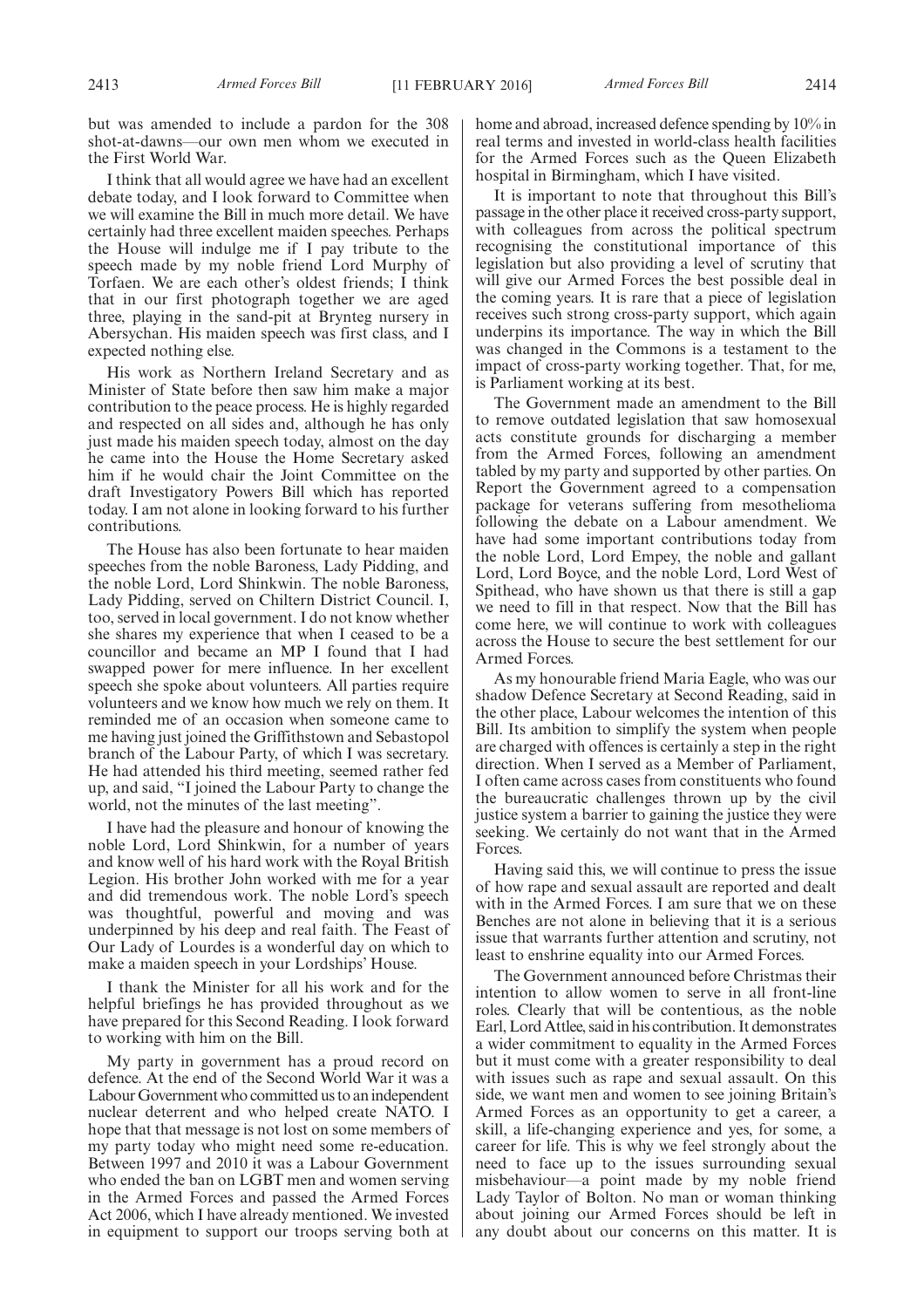[LORD TOUHIG]

surely at the heart of the equality agenda to which we all aspire and which we want to see enacted.

I have a number of questions for the Minister. He mentioned the question of the territorial extent of the Bill so far as it concerns Gibraltar and gave us a good update. One assumes that we will have something, certainly by Report or Third Reading, so that we know whether or not it will extend to Gibraltar.

Secondly, there is some interest in how reports of murder, sexual assault and rape are dealt with in the Armed Forces. Can the Minister confirm what policies are currently in place to deal with such reports, how they are investigated and how they are prosecuted, and will he place a copy of these policies in the Library of the House?

Thirdly, in 2013, during the passage of what is now the Defence Reform Act 2014, the then Defence Secretary, Philip Hammond, stated that if there was a case to be made to legislate to provide further employment protection for reservists, this could be done in the Armed Forces Bill. However, the Bill does not currently include any provisions to provide further employment protection for reservists. Can the Minister say why this has not been included in the Bill and whether any case was made to include it when the Bill was being prepared?

Fourthly, there is a gap in the Armed Forces compensation scheme as it impacts upon people with mental health problems. It can take years—perhaps five years or more—for mental health to be diagnosed. Once diagnosed there is no immediate financial assistance under the scheme Those with physical injuries can claim up to £60,000 if their injuries are level 8 or worse, but mental health is classified below this level. The solution may be a fast-track payment for mental health sufferers or even an interim compensation scheme. I appreciate the Minister may want to think about this matter and perhaps we can pursue it in Committee.

On this side we welcome the fact that the Government are finally recognising that homosexual acts no longer constitute grounds for discharging a member from the Armed Forces and that this is being enshrined in law.

I will raise the same question in relation to the Merchant Navy. I recognise that it is outwith the scope of this Bill but what steps have been taken to address this issue in the Merchant Navy? Specifically, can the Minister say whether he has had discussions with the Department for Transport, which has responsibility for the Merchant Navy, and whether we can expect further legislation to ensure that the Merchant Navy is on a level playing field with the Armed Forces on this matter? I accept that he might want to go back to the department before replying on this point, but perhaps we could have some information by Committee.

To conclude, I look forward to working with colleagues across the House on the Bill and I reiterate my party's support for it. During the time I was a Minister of Defence I had my own mission statement. It was simply this: we will value our service men and women and their families and do everything practical in our power to demonstrate that. I am sure that, by working together across the House on the Bill, we will show the British Armed Forces that we are on their side.

#### *3.38 pm*

**Earl Howe:** My Lords, I am sure that all noble Lords will agree that we have had a very good debate today with contributions of the highest quality. It has been a debate enriched and adorned by three excellent maiden speeches. It is a pleasure for me to say that I agreed and identified with every word of all three of them.

The difficulty of doing justice to all contributions is, I hope, obvious. I shall do my best to respond to as many as possible of the points that have been raised, but I hope that noble Lords will bear with me if I do not manage to answer each and every one today. I shall look carefully at *Hansard* and will write to any noble Lord where I have something to add.

Perhaps I may begin by responding to the many noble Lords—including the noble Lords, Lord West of Spithead and Lord Empey, the noble and gallant Lords, Lord Craig and Lord Boyce, the noble Lords, Lord Ramsbotham, Lord Bilimoria and Lord Burnett, the noble and learned Lord, Lord Brown of Eatonunder-Heywood, and others—who raised a series of concerns falling under the broad heading of the law relating to human rights.

I turn first to the concerns about combat immunity and the so-called Smith judgment, raised by the noble Lord, Lord West, and the noble and gallant Lord, Lord Boyce. Without any disrespect to the noble and learned Lord, Lord Walker of Gestingthorpe, whose remarks I found very helpful, the Government are very concerned about the judgment, because the court ruled that some issues relating to military operations may be justiciable. This was one of the reasons for our manifesto commitment to deal with the huge volume of litigation currently engulfing the Armed Forces. We are determined to honour that.

Our particular concern is that the Smith judgment has left the position on liability for events on the battlefield unclear. We continue to defend the doctrine of combat immunity vigorously and a number of high-profile test cases are ongoing. We are examining the option of legislating, but we would look to do so using the most appropriate means. Once our proposals are mature we will announce further details. Clearly, it is important that we get this right and that operational effectiveness is not harmed.

Many of the noble Lords I just mentioned raised particular concerns about the volume of claims being brought against the Ministry of Defence raising human rights issues. Let me make clear the Government's determination to address the risks arising from developments in international human rights law, which has the potential to impose ever-greater constraints on the Armed Forces and the MoD to operate effectively in defending the UK and its interests. The Government are committed to upholding the rule of law. Their view is that international humanitarian law, as embodied in the Geneva Conventions, should have primacy over human rights law for ensuring that military operations are conducted lawfully.

The Government are considering the options available to safeguard the ability of the Armed Forces to do their job, as I have said. Among our key objectives, we want to ensure that our service personnel are not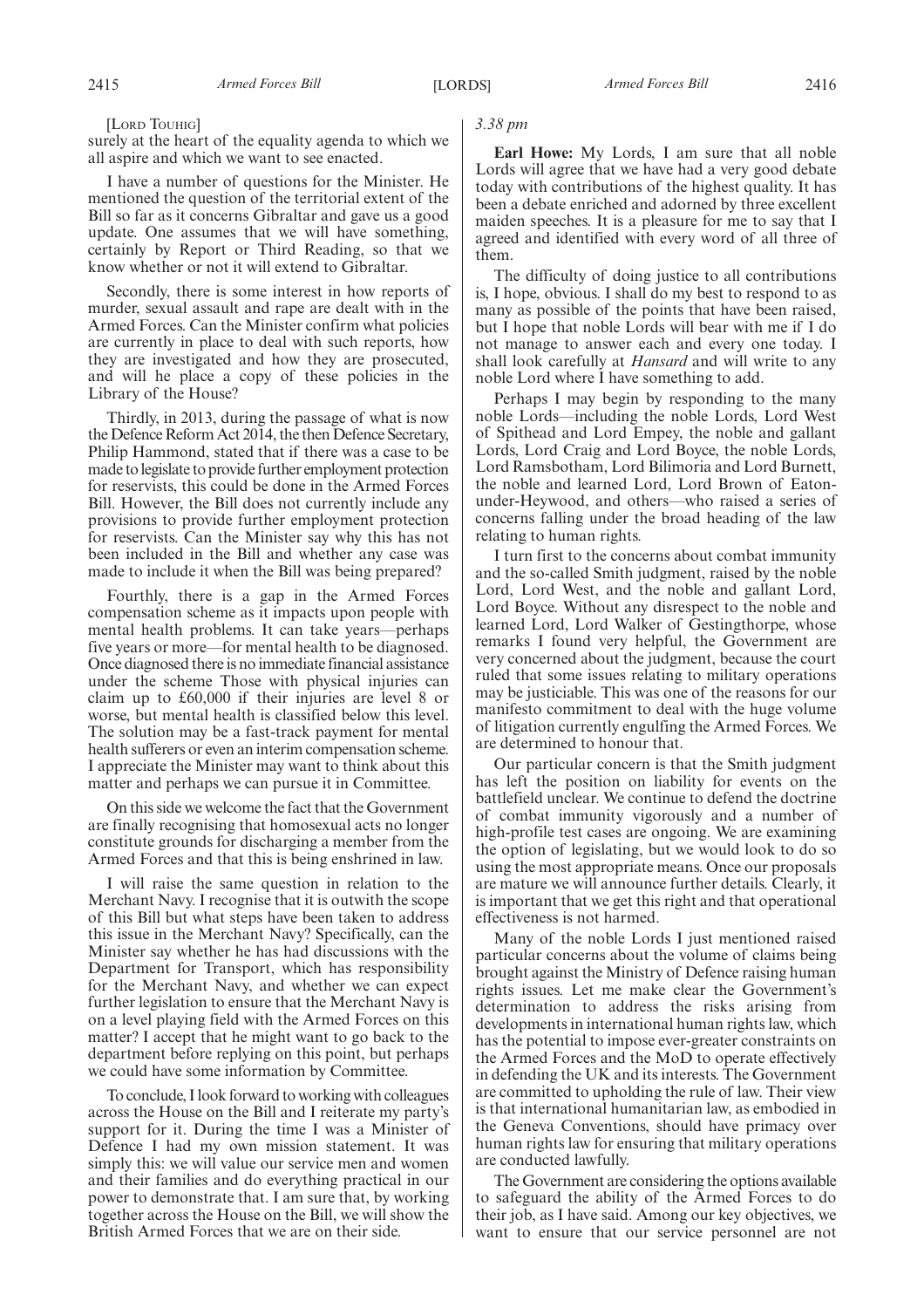pressured to become unduly risk-averse by the prospect of unmeritorious legal harassment, and that commanders can take necessarily rapid and often high-risk decisions. We are currently looking into a number of areas, including examining different areas of legislation where changes could be made and what more we can do to support our Armed Forces personnel and their families. We have established a programme to look at the different ways we can reduce the cost and volume of litigation against the MoD to ensure that our Armed Forces continue to operate unimpeded. The Queen's Speech included a clear commitment to bring forward proposals for a Bill of Rights to replace the Human Rights Act. We are actively working with the Ministry of Justice on the shape of the Bill to ensure that our Armed Forces can operate effectively in armed conflicts without overzealous constraint.

In addition, the Government are concerned to ensure that the extent of the doctrine of combat immunity is clear. We continue to defend the doctrine vigorously. As I mentioned, a number of high-profile test cases are going on. I reassure noble Lords that the doctrine of combat immunity continues to apply to those taking decisions in the heat of battle.

**Lord Bilimoria:** I thank the Minister for the very positive response to the points we raised, but the covenant was enacted in a way that was never done before. It is now reported on every year. It is a very positive measure. Why is it not possible for this huge issue to be incorporated in this Bill to protect the immunity of our troops, to allow them to fight with confidence and not worry about lawyers chasing them?

**Earl Howe:** My Lords, as I said, and I hope the noble Lord will agree, it is very important that we get this right. I was reassured by the comments of the noble and learned Lord, Lord Walker of Gestingthorpe, who said he did not feel personally that this was the right Bill in which to enact any changes. I am as eager as the noble Lord, Lord Bilimoria, to see this matter sorted out and I have no doubt that we can return to it in Committee—in fact, I think it would be useful to do so—but I am not yet persuaded that we are in the right place to legislate in the time available to us for the Bill.

The vast majority of UK service personnel have conducted themselves highly professionally and have acted in accordance with policy and legal obligations. However, in the context of the work done by the Iraq Historic Allegations Team, or IHAT, which has been mentioned by a number of noble Lords, the law requires that allegations that crimes have been committed by members of the UK forces should be investigated. In our view, the IHAT is necessary, given the unprecedented number of allegations. Having this independent investigative body has enabled us to defeat the claimants' attempt to persuade the court to order a single public inquiry, which would have taken many years and  $\cot$  costed an estimated £200 million. The IHAT investigations can be completed more quickly and cheaply, ending sooner the uncertainty faced by service personnel.

It is true that the IHAT's investigations have not yet resulted in any prosecutions. However, it has completed a number of investigations. The lack of prosecutions is because in some cases the evidence showed that no criminal offence was committed, while in others the evidence did not meet the domestic test for bringing a prosecution. It has taken a long time because it is far more difficult to carry out investigations into events in Iraq then events in England. Witnesses are often difficult to locate and to interview. The solicitors representing those claimants have also been extremely unco-operative, even though they called the investigations in the first place. I can assure the House that the IHAT is getting on with its job as promptly and professionally as it can. I urge the House not to interpret the absence of any measures on this in this Bill as an indication of our intent to do something. Work is in hand and we will set out proposals as soon as we are able.

Lord West of Spithead: Will the Minister say something about the firms, one of which, Leigh Day, has, I think, gone through the Solicitors Regulation Authority already, and PIL? Where do we stand in terms of what has been going on in Iraq with what is loosely termed "ambulance chasing"?

**Earl Howe:**These are matters currently under scrutiny. The firms that the noble Lord mentioned are, I understand, being quizzed by the regulatory authority for the solicitors' profession. I am not aware of the outcome of those proceedings, but the noble Lord is right to pinpoint the issue of the way in which those firms received their instructions in the first place. That is a matter that we are as keen to get to the bottom of as he is.

**Lord Thomas of Gresford:** Can the Minister update us on the International Criminal Court preliminary examination? Where are we with that?

**Earl Howe:** I fear that I cannot. I will need to write to the noble Lord about that and I will be happy to do so.

I extend thanks, briefly, to the noble and learned Lord, Lord Brown of Eaton-under-Heywood, for his contribution. I will not attempt to answer all the points he made, but I reassure the House again that these issues are under active consideration with the MoD and very recently, as I am sure the noble Lord, Lord Bilimoria, will be pleased to know, by the National Security Council.

My noble friend Lord Freeman was concerned that service personnel overseas might be subject to the criminal law of the host nation. We take steps to ensure that, before members of the Armed Forces are deployed overseas, arrangements are made with the host nations to ensure that the conduct of those forces in the course of their duties will not be subject to criminal proceedings under the criminal justice system of the host nation. Allegations of criminal misconduct will be dealt with under UK law, under the system established by the Armed Forces Act 2006.

The noble Baroness, Lady Taylor of Bolton, spoke of the need to do more about publicising data on sexual offences. While we are not yet convinced that it is necessary or appropriate to set out requirements in legislation for the publication of this data, the department is determined to make the data that we publish robust, consistent and accessible. To that end, we are actively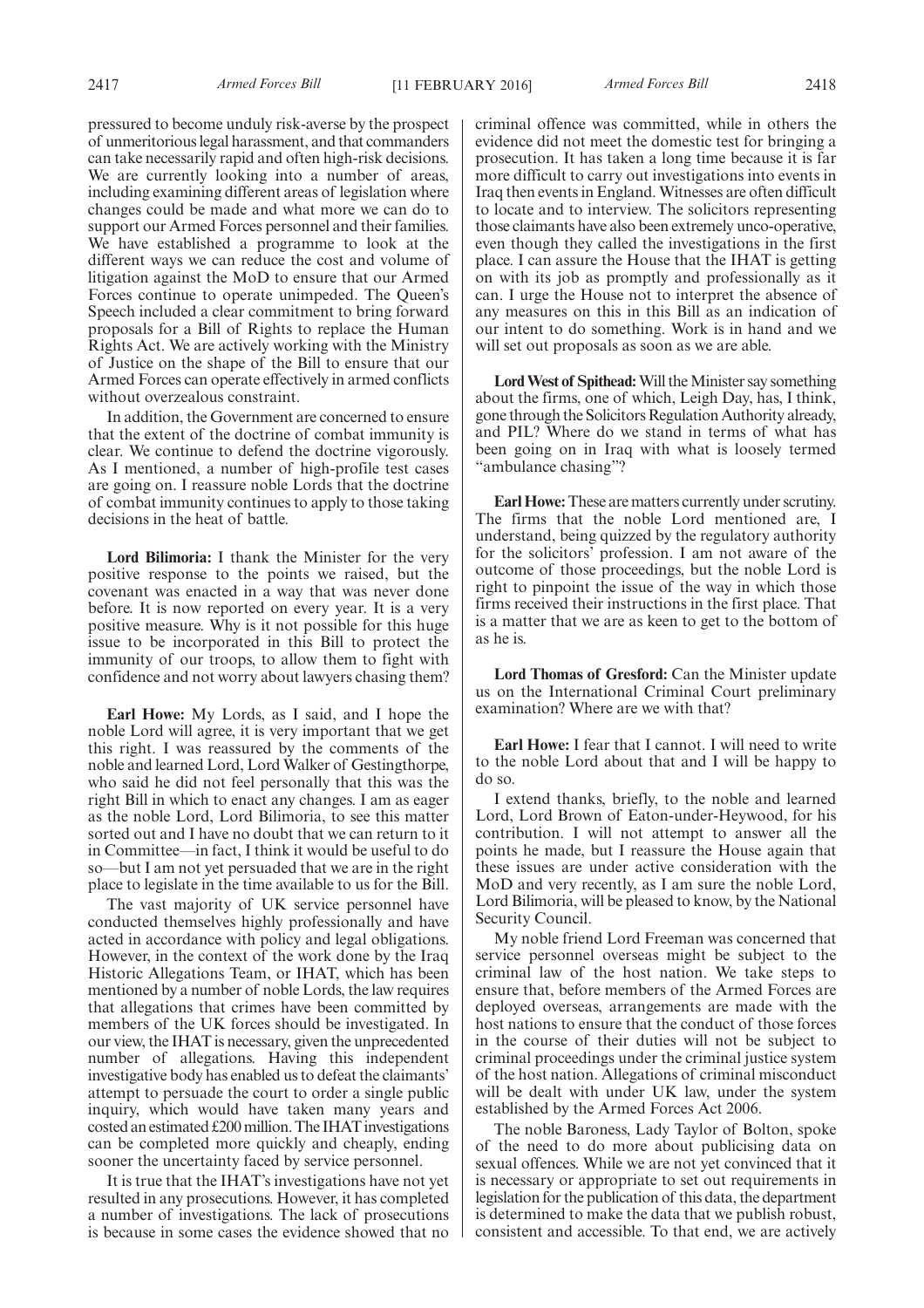[EARL HOWE]

considering how best to publish the data as an official statistic. The Service Police Crime Bureau records, for all three services, allegations of rape and sexual assault made to the service police. This information is released regularly in response to Parliamentary Questions and FOI requests. In the case of the latter, the information is uploaded to the MoD's online publication scheme, where it can be freely accessed.

The Service Prosecuting Authority records, for each year, the number of cases referred to it, the number of cases in which charges are preferred and the number of cases where a conviction is secured. The Military Court Service regularly publishes, on the internet, details of every case heard at the court martial, including offences, outcomes and punishments. There is, therefore, a clear picture of the extent of this type of offending within the services, giving a strong indication of the proportion of case referred from the service police to the Service Prosecuting Authority which were prosecuted, and the conviction rate in such cases.

The noble Lord, Lord Touhig, also touched on the subject of sexual offences. It hardly requires me to emphasise—but I will—that sexual assault is unacceptable, in wider society or within the Armed Forces. At present, a whole range of allegations covering most sexual offences must be reported to the service police by the commanding officer. They can also be reported by the victim direct to the service police and, of course, the service police can investigate on their own initiative, but there are some, such as sexual assault, which are referred back, at least initially, to the CO. The Bill changes that. Where the service police have investigated any sexual offence and there is sufficient evidence to charge, the service police will be required to refer the case direct to the Service Prosecuting Authority. That is provided for in Clause 3. I will be happy to write to the noble Lord with further details around some of the questions he asked on this.

The noble Lord, Lord Thomas, took us to the whole system of courts martial and the service justice system. I should explain, in answer to the broad thrust of his question, that there is already a prosecutors protocol in place between the Director of Public Prosecutions, the Director of Service Prosecutions and the Defence Secretary which sets out the principles to be applied in determining where a case is best dealt with if the conduct occurred in circumstance such that both the civilian criminal justice system and the service justice system have jurisdiction to deal with the case. The protocol recognises that any offence can be dealt with by the service authorities.

The main principle in deciding whether it is the service authorities or the civilian authorities which acts is whether the offence has any civilian context, especially a civilian victim. If it does have a civilian context, it will almost certainly be the civilian police, prosecuting authority and courts which deal with the case. Under the protocol, many cases involving service personnel are dealt with by the civilian police. The service police are able to investigate, but if the circumstances are such that it is considered more appropriate for the civilian police to do so, then they will take the lead. We expect the prosecutors protocol to continue to apply even after the draw-down of forces from Germany, so that cases will continue to be dealt with in the appropriate jurisdiction from the outset.

Of course, we must not lose sight of the fact that the UK civilian police do not have jurisdiction overseas, and as long as the Armed Forces have an overseas role we will need to have a justice system which is capable of functioning extraterritorially and which supports the operational effectiveness of the services. The noble Lord also asked—

**Lord Thomas of Gresford:** The noble Earl will know that murder is under universal jurisdiction. Do I take it that murder cases arising out of the IHAT investigations, for example, will be referred to the civil court or to courts martial in this country?

**Earl Howe:** My Lords, as I said, there is a protocol which lays down pretty clear guidelines as to how individual cases are handled. I do not think I can give a blanket answer to the noble Lord; it will depend on the circumstances of the case.

He raised other points, including the composition of courts martial and majority verdicts—a theme also pursued by the noble Lord, Lord Burnett. The proposal to change the current rules under which findings of guilt or innocence may be by simple majority would involve profound changes to the court martial system. The court martial may sit in the United Kingdom or anywhere in the world in times of peace or in conflict. Court martial trials may be decided, as in a magistrates' court, by a small panel, usually of three officers and warrant officers, but a panel of five is required in more serious cases. A service defendant will ordinarily be tried by lay members wholly of his own service. The composition of the panel is determined by the court administration officer who is appointed by the defence counsel. The CAO will draw names at random from a pool of potential members and, having checked that they are eligible for membership of the particular board, will specify who the lay members should be. I would like to write further to both noble Lords to flesh out this whole issue but the great advantage of reaching a decision by majority is that it avoids a hung jury and there is no need for a retrial in the event of a lack of unanimity or qualified majority. As the noble Lords will know, this is a long-established process.

The noble Lords, Lord West and Lord Empey, the noble Baronesses, Lady Taylor, and Lady Jolly, and others raised the issue of mesothelioma. The background to this was the announcement by my honourable friend the Minister for Defence Personnel and Veterans in December that veterans diagnosed with mesothelioma from that date would have the option to receive a £140,000 lump sum, to be paid from 11 April this year. I simply say that the Government understand the concerns that have been voiced in this debate and I can tell the House that work is actively continuing on the matter of those diagnosed before 16 December last year. While I cannot discuss that issue any further today, we hope to be in a position to say something soon.

The right reverend Prelate the Bishop of Portsmouth, my noble friend—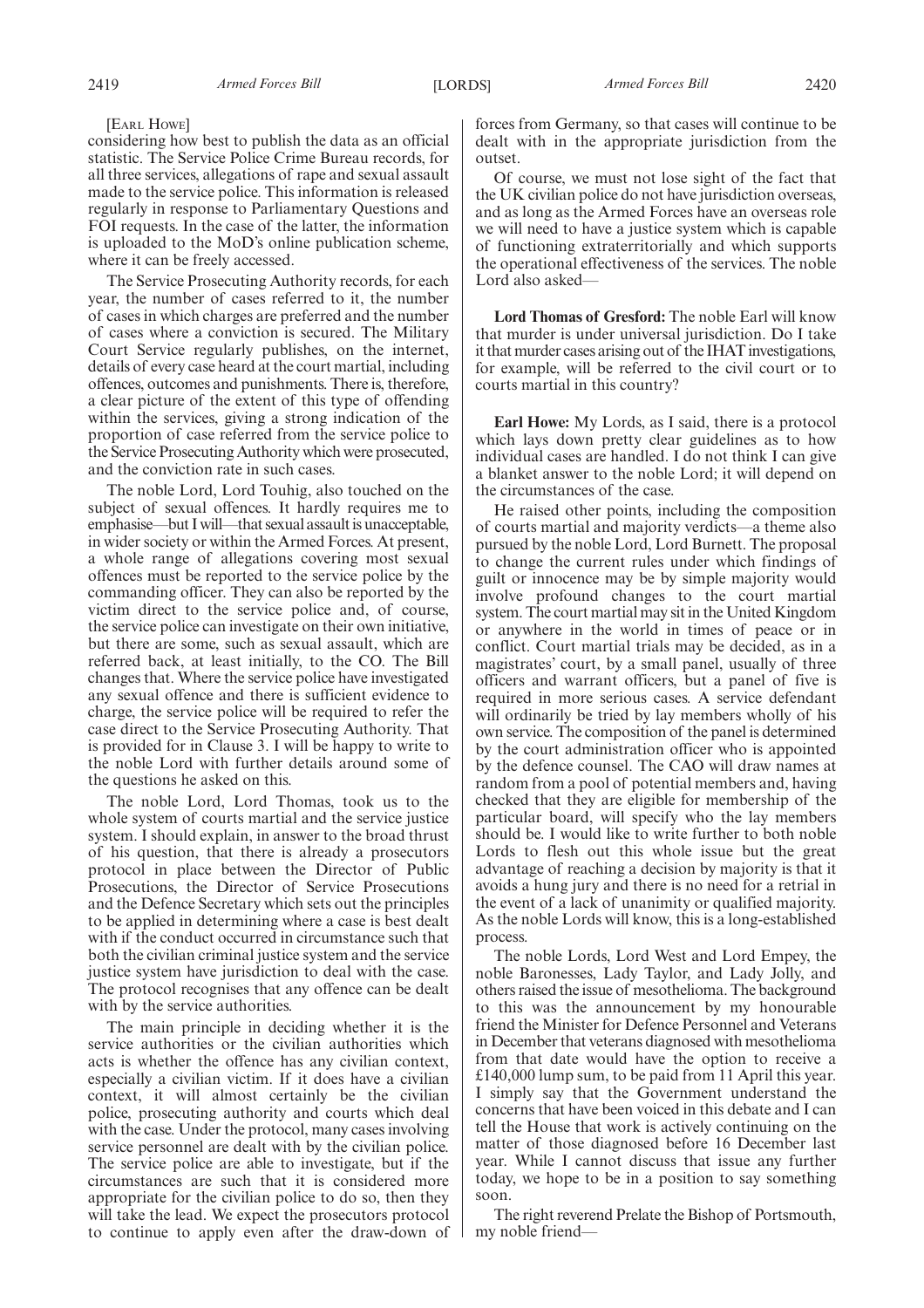**Lord West of Spithead:** I am sorry to intervene. That sounds very good news but I stress again that three to five people are dying each week. That is the only point I make.

**Earl Howe:** That is a very pertinent point to make and the Government are fully aware of the need to make speed as far as we can.

The right reverend Prelate the Bishop of Portsmouth, my noble friends Lady Hodgson and Lady Scott, and the noble Lords, Lord Ramsbotham and Lord Judd, all referred to the importance of service families. The families of our Armed Forces personnel play a vital role in enabling them to do the job that they do, for which the Government are extremely grateful. We have already taken a number of important steps to that end, but, following feedback, we have started to develop a new UK Armed Forces family strategy to review and improve the support we provide to families. That will be launched by the end of 2016. I could say a huge amount on the topics covered by my noble friend Lady Hodgson, especially on housing and veterans' mental health, but the key question she posed, which I will briefly address, is how well we think the covenant is working.

At the start of the year, we consulted all three single services to understand how they perceived they were disadvantaged. The result has been a comprehensive assessment of delivery in the five key areas of healthcare, local services, spouse employment, education and commercial support. We have also undertaken a challenging package of work to check that our processes and procedures are working. The results were clear: the covenant is working but we need to make it clearer and easier for members of the Armed Forces community to access the support that is available, and delivery is not uniform.We are also aware that we need a mechanism to identify and address localised problems. Better metrics will help and for the first time the Armed Forces covenant annual report includes assessments of our performance in a number of areas. But we also need to be able to measure how the covenant is working at a local level, so the Ministry of Defence will continue to work with other government departments and the devolved Administrations and relevant charities to identify and develop relevant data.

I hope the noble and learned Lord, Lord Brown, and the noble Baroness, Lady Jolly, will forgive me for not addressing the points they made about the Armed Forces Compensation Scheme. As time is short, I will write to them on that. I would, however, like to make two points in response to the noble Lord, Lord Ramsbotham, who indicated that the MoD has no clout with other departments and that the covenant is in danger of fading from the public eye. First, this year the Prime Minister will personally take the helm of the Home Affairs (Armed Forces Covenant) Sub-Committee and ensure that departments work together effectively. Secondly, the Government have committed to a £10 million annual fund in perpetuity to support delivery of the covenant. The existence of that fund will surely keep it in the public eye.

**Lord Ramsbotham:** I thank the Minister for that. My main point was that if the statement is made

verbally then we will have a chance every year to maintain momentum and make certain that all these issues are pursued.

**Earl Howe:** I will reflect on that point in the customary way and write to the noble Lord about that suggestion.

**Lord Empey:** My Lords, I am in favour of annual reporting and we pushed that hard last time. I mentioned that the Northern Ireland Executive have failed to make a report. Therefore, that opportunity for Parliament to scrutinise what is happening with a reserved and excepted function, which will never be devolved, is no longer available. I raised this at the last occasion and would be most grateful if the Minister will ask his department to look at it. I fear that it is only a matter of time before something goes wrong.

**Earl Howe:** I will, of course, take that away as well. I simply say that delivery of the covenant extends to the whole of the UK and that there is money to underpin that in Northern Ireland. The annual report includes input from the Welsh and Scottish Governments and the Northern Ireland Executive. It is important that we continue to work together to ensure that there is universal support for the Armed Forces wherever they work and live, and that must extend to Northern Ireland. In 2013, the Select Committee on Northern Ireland Affairs assessed that over 93% of covenant measures applied in Northern Ireland. It is sensible that in 2016 we update our assessment of how the covenant is being delivered there and I assure the noble Lord that that will be a priority.

I hope that noble Lords will forgive me for not covering the other things I would have liked to cover. The noble Lords, Lord Campbell of Pittenweem and Lord Young of Norwood Green, and the noble and learned Lord, Lord Brown, referred to Clause 14 and I welcome their comments. My noble friend Lord Attlee referred to women in combat roles and the blurred distinction—as he put it—between the regular and the reserved services.

The noble Lord, Lord Judd, and the noble Baroness, Lady Jolly, referred to the recruitment of under-18s and in particular how they were missing out on education. The noble Baroness also spoke about Gulf War syndrome and a range of other subjects, including the commanding officer's discretion to investigate sexual assault, and the independent oversight of service police. I promise to include these and other matters in letters to noble Lords which I will copy to everybody. I also hope to follow up the important comments made by the right reverend Prelate the Bishop of Portsmouth on service chaplains. The same applies to my noble friend Lord Lyell in answer to his questions about Gibraltar and the British Overseas Territories.

This is a good Bill. It is small but it does what it needs to do. I am greatly encouraged by the welcome that noble Lords have given it today and I look forward to Committee and the exchanges that that will undoubtedly bring. I beg to move.

*Bill read a second time and committed to a Grand Committee.*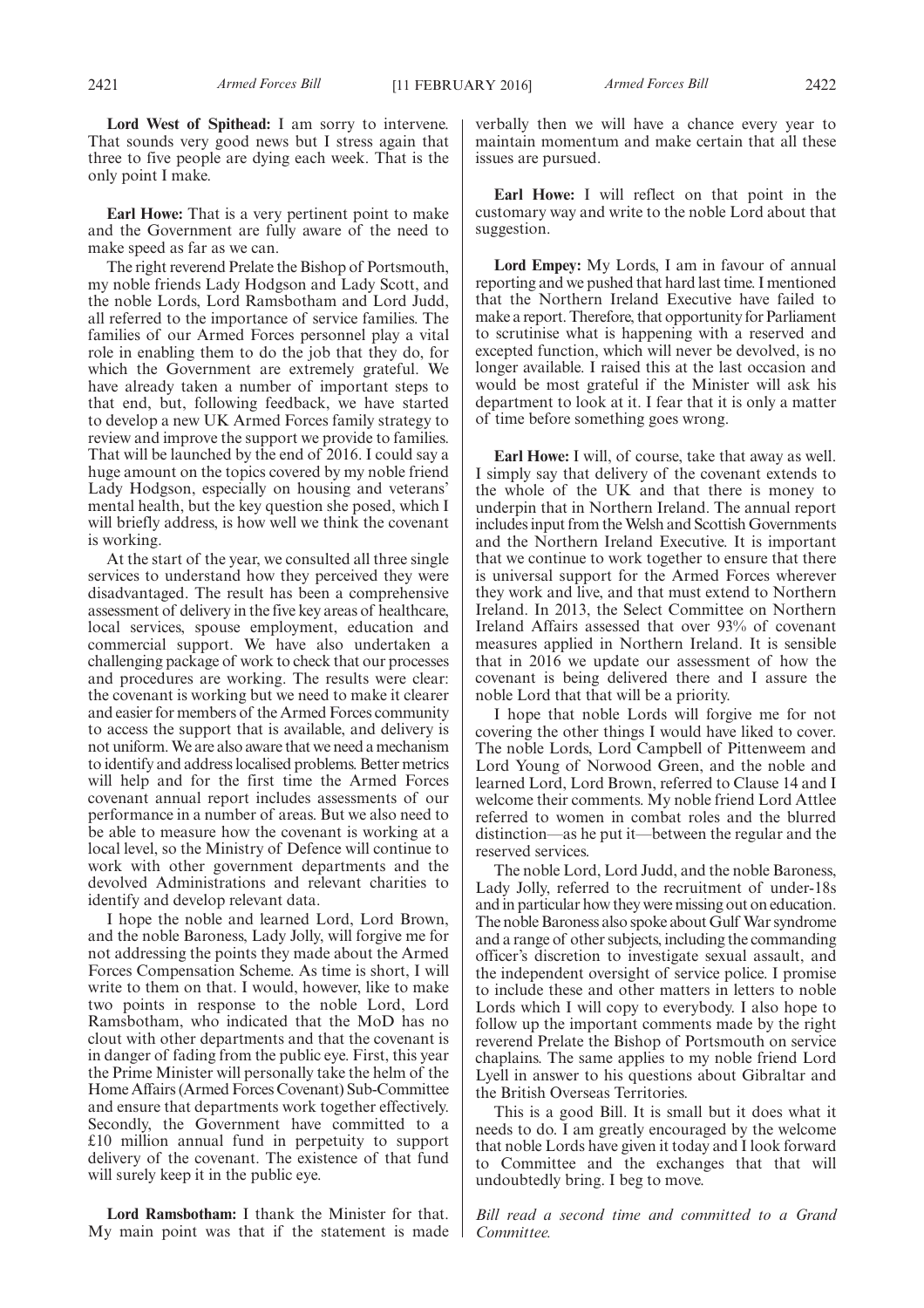## **Recall of MPs Act 2015 (Recall Petition) Regulations 2016**

*Motion to Approve*

*4.04 pm*

#### *Moved by Lord Bridges of Headley*

That the draft regulations laid before the House on 15 December 2015 be approved.

*Relevant documents: 14th Report from the Joint Committee on Statutory Instruments, 14th Report from the Secondary Legislation Scrutiny Committee*

**The Parliamentary Secretary, Cabinet Office (Lord Bridges of Headley) (Con):** Your Lordships will recall the passage of the Recall of MPs Act 2015 in the last Parliament. The Act set out three conditions which would result in a recall petition being triggered, potentially resulting in an MP losing their seat and a by-election being held. It is perhaps worth reminding your Lordships that following passionate debates in this House, improvements were made to the recall procedure, including reducing the signing period from eight to six weeks and increasing the number of signing places that could be designated from a maximum of four to a maximum of 10.

These regulations prescribe how the petition should be conducted, the arrangements for signing, the mechanism for challenging the outcome, and the creation of offences in relation to the petition. The regulations also respond to amendments rejected when the Bill was before this House: for example, the suggestion of the noble Baroness, Lady Hayter, that the number of registered electors eligible to sign the petition should be made public, which will happen on the third working day after receipt of the Speaker's notice and again on the first day of the petition, and to include successful applications to register to vote made on or before the day of the Speaker's notice.

I was delighted to see the amicable passage of the regulations through the Delegated Legislation Committee in the other place two weeks ago. I was further heartened by the reaffirmed commitment from the Opposition in the other place to the implementation of the recall procedure and, by extension, these regulations.

No doubt your Lordships will have noted the period of time that elapsed between the Act receiving Royal Assent in March 2015 and when the regulations were initially laid in November. Obviously, this is a substantial set of regulations, as is proper for electoral law, and it has taken some time to draft. Furthermore, as was touched upon in the other place, the original regulations laid in November were re-laid in December after several anomalies were identified, particularly concerning the Welsh translation of some forms. Again, I can say only that once these errors were discovered we sought to rectify them immediately.

The regulations are comprehensive in setting out the petition process, as is the case for regulations prescribing other electoral events. Wherever possible, the processes are modelled on those for elections, with modifications to cater for differences, such as the petition being open for six weeks and the ability for the petition officer to designate up to a maximum of

10 signing places. The processes will therefore be familiar to voters and administrators and will adhere to the very high democratic standards that we demand of other electoral events.

The regulations also reflect views expressed during scrutiny of the Act and extensive consultation. As well as carrying out our statutory duty to consult the Electoral Commission, we have consulted with a number of stakeholders, including the Association of Electoral Administrators. Comprehensive user testing has also been undertaken on the key petition forms and their wording. We have opted for petition notice letters to be sent to electors as opposed to poll cards, so that those who regularly vote at elections are not inadvertently prompted to sign a petition, in a way similar to that in which a poll card prompts us to vote at an election.

Turning to the detail of the provisions, I assure your Lordships that I will not go through each of the 174 pages in great detail. Part 1 sets out how the regulations apply to the different parts of the UK. It also gives an interpretation of the common phrases used throughout the chapters. Part 2 is concerned with compiling the register of those eligible to sign the petition. It stipulates that the register must be constructed by street name where possible and include the names and elector numbers of those eligible to participate in the petition.

Part 3 forms a substantial part of the regulations. It concerns the conduct of the petition and is broken down into several chapters. Chapter 1 deals with general provisions such as the signing sheet. Chapter 2 sets out the steps that petition officers must take before the petition is available for signing. Chapter 3 sets out the manner in which the petition is to be administered at the signing place, including those who can enter a signing place, the delivery and receipt of signing sheets, and daily verification of the contents of the ballot box. Accredited observers will not be allowed at the signing location. Given that a petition can be signed only one way, knowing that someone has signed the petition is in essence the same as knowing what that person's preferred outcome is. As such, the risk of signers feeling intimidated by the presence of observers is substantial.

Chapter 4 deals with when and how the count should be conducted, including the requirement for a postal signing sheet to be accompanied by a valid postal petition statement—or a declaration of identity in Northern Ireland—and the process for determining the validity of signing sheets by the petition officer. Chapter 5 deals with the steps that the petition officer should take after the count has concluded in relation to the storage and future disposal of the documentation completed during the administration of the petition.

Part 5 of the regulations prescribes the issue and receipt of postal signing sheets, along with who can observe such proceedings. This is restricted to the petition officer, his staff and representatives of the Electoral Commission. We have ruled out accredited observers from attending these sessions, as there is a need to protect the details of those who have signed the petition and to prevent a tally of signatories being made. Therefore, given what I have said, accredited observers will be allowed to observe only the count stage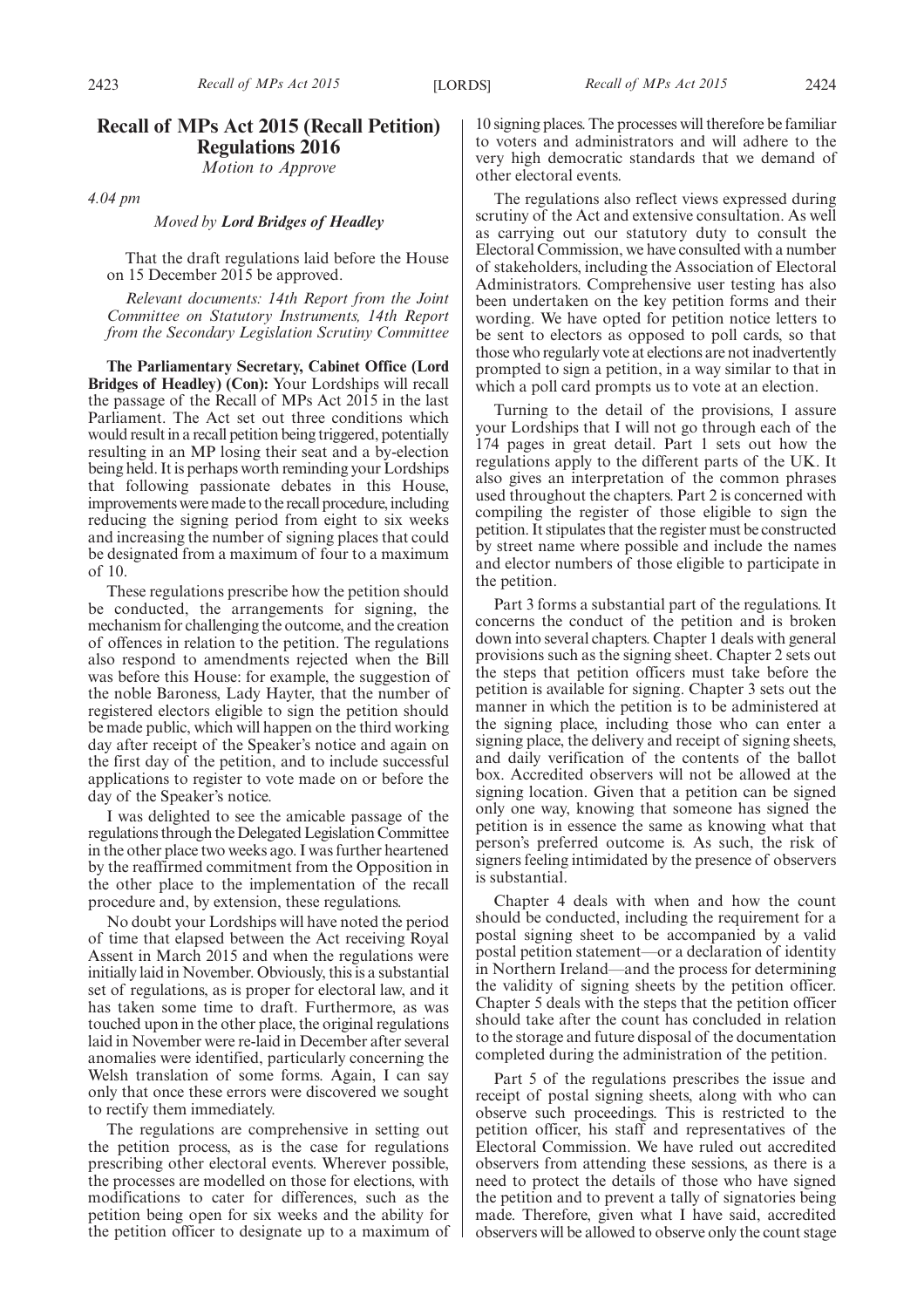of a petition. However, the Electoral Commission will be able to observe all stages in order to ensure propriety.

Part 6 of the regulations creates a number of offences relating to the petition process. The offences created are in line with those already in existence for other electoral events. Finally, Part 7 contains miscellaneous provisions, the most significant of which is in relation to the questioning of the outcome of a petition.

Given the amendment in the name of the noble Baroness, Lady Hayter, I will expand a little upon the marked register. After a recall petition has concluded, a copy of the marked register will be available only to the Electoral Commission, police and security services. However, we recognise that some restricted access may be required to help substantiate suspicion of fraud or irregularities—hence we have provided for the register to be available to anyone for inspection under supervision if the petition officer is satisfied that fraud may have taken place.

This contrasts with an election where a copy of the marked register is available to various bodies, including political parties, which may use it for campaigning purposes. Additionally, following an election, the marked register may be inspected under supervision by anyone who makes a successful application to the electoral registration officer to inspect it, stating the reasons for making the request and demonstrating why the inspection of a copy of the full register or unmarked lists would not be sufficient to achieve that purpose. It is worth noting, therefore, that there is not unrestricted access to the marked register after an election. The Government therefore feel that this provision strikes the right balance between transparency and secrecy.

I should also point out that including this provision in the regulations rather than the primary legislation is not an exceptional arrangement. The legislation governing the marked register for elections is detailed in the Representation of the People (England and Wales) Regulations 2001 and the equivalent regulations for Scotland and Northern Ireland. Moreover, these provisions fit with the rest of the detailed conduct arrangements which are provided for in secondary legislation. The Recall of MPs Act under which these regulations have been brought forward is clear under Section 18 that further provision may be brought forward by regulation pertaining to the conduct of a recall petition. That includes access to the marked register.

In the last Parliament, both governing parties and the Opposition all had manifesto commitments to introduce a power of recall. The Government continue to believe that this is one of many vital steps to help restore the public's trust in politicians and in the functioning of the House of Commons. These regulations will deliver on that commitment. They provide a comprehensive set of provisions that will allow petitions to be administered fairly and effectively and I commend them to the House.

## *Amendment to the Motion Moved by Baroness Hayter of Kentish Town*

As an amendment to the above motion, at end insert "but this House regrets that the Government have made the decision to legislate on restrictions of use, supply and disclosure of the marked register following a recall petition in the draft Regulations, rather than in primary legislation."

**Baroness Hayter of Kentish Town (Lab):** My Lords, I must thank the Minister, who could almost make statutory instruments sound fun. I seek, however, to move my amendment, which regrets that such an important decision on whether this is a secret vote or an open petition should be snuck away in a 174-page SI, which I think the Government hoped would be dealt with rather quickly in 10 minutes in the Moses Room, rather than, as we urged at the time, being included in the Bill. I will deal with my amendment to the Motion first and then attempt to cover all the remaining parts of the 174 pages before the moon rises.

#### *4.15 pm*

During the passage of the Bill, we urged the Government to take that decision on the nature of this unusual procedure: a vote on whether an MP should face a by-election. We asked the Government whether they considered that it was a petition, where people sign up and their signatures are known, or more like our traditional ballot where your vote was secret. If it was the latter, of course, then considerable efforts would have to be made to guarantee such secrecy, given that the simple act of casting a vote or signing can mean only one thing: being in favour of recall. As that would be the only option on the paper, the very act of signing would say to anyone which way you have chosen to express your opinion. The normal practice of publishing a marked register showing who has voted would therefore need to be curtailed, as it effectively shows who has called for a recall.

That is quite a change to the electoral law, regardless of what the Minister says, but even more importantly it is a policy decision. It is not an implementing decision, which is what SIs are really about. It is hard to blame the Minister for this, as he was not here at the time—but I will do so, all the same. Our regret is that the Government did not choose at the time of the passage of the Bill to take that fundamental policy decision. That is why we are arguing that this is not the correct use of a statutory instrument. We do not question the particular decision but the way that it is done. We happen to think that the Government are right to have opted for a secret poll, and in consequence for therefore not making a marked register available, but it should have been in the Bill rather than the regulations here today.

I can see why the Minister was so pleased that the regulations went through in the Commons. They took under 30 minutes there and, other than his honourable friend the Minister, there was only one speaker. I trust that we will not have that situation today. At the time, the Minister in the other place described the regulations as "extremely long and detailed". Indeed, I doubt very much whether, other than my honourable colleague Wayne David, anyone else in that House knows that this is now to be a secret ballot rather than an open petition. That is therefore what lies behind my amendment.

However, we have some queries with the implementing of the decision, even once taken, particularly as it still leaves observers able visibly to identify who is going in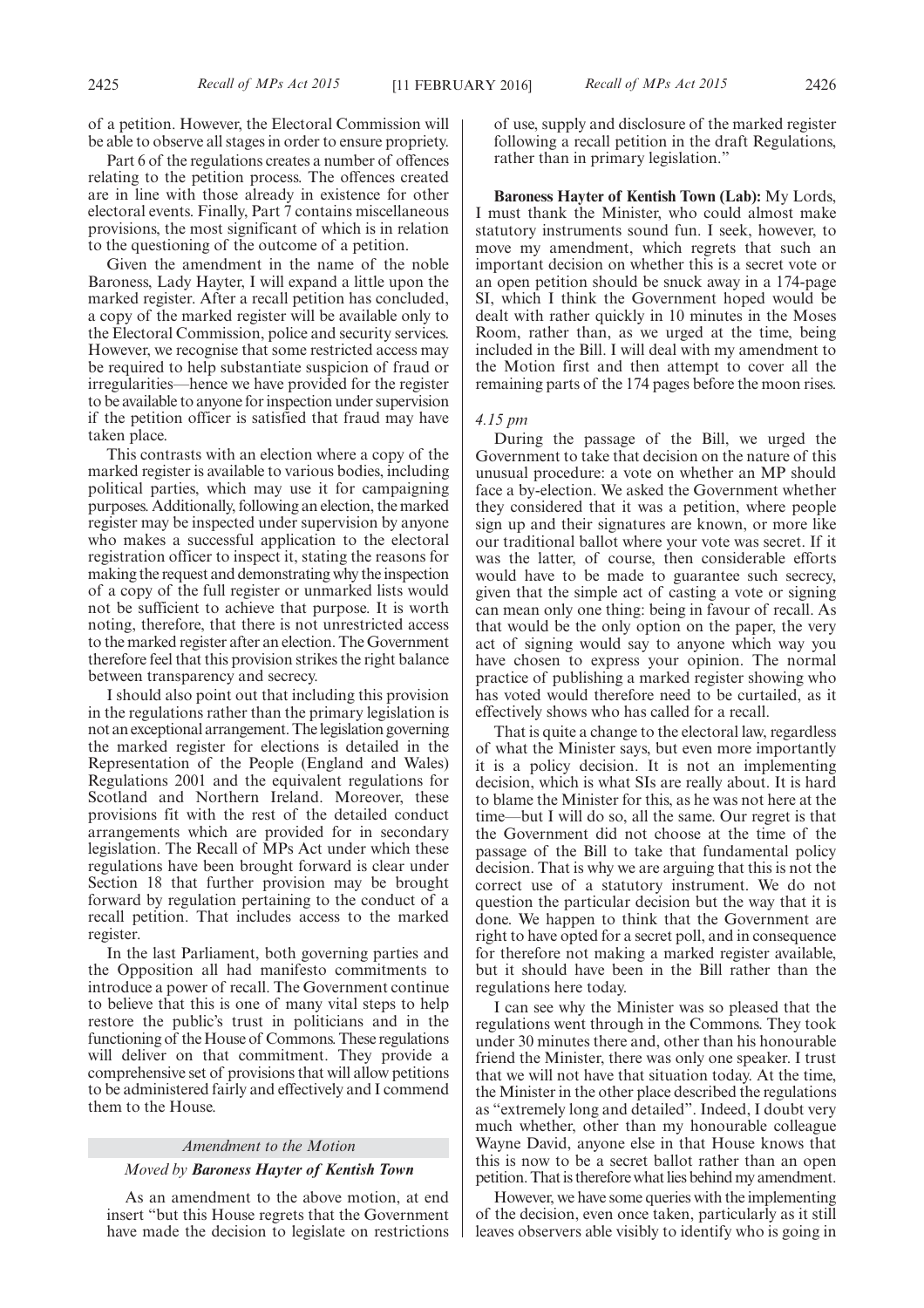[BARONESS HAYTER OF KENTISH TOWN]

to sign. Those people can be going in for only one purpose: to sign that the MP should face a by-election. I have read all 174 pages and I could not find anything in them to stop the names or photos being taken of people going in to call for a recall. Outside the normal area with which we are all familiar, I do not think that there is anything to prevent filming. Perhaps the Minister could clarify that.

What consultation took place with local authorities on these regulations and why was it not thought fit to involve political parties, given their expertise in all matters electoral? Who is to pay for the cost of the six-week recall and for any subsequent by-election? I would also like some clarification about the funding of the yes and no campaigns, especially as there will be any number of pro by-election campaigns but presumably only one campaign against a by-election being run by the incumbent MP.

We asked in Committee, and I think on Report, whether, if the Government did proceed with their wrong-headed plans to extend voting rights in perpetuity to nationals who had long since left these shores, by remaining on the electoral roll these non-taxpayers would then be permissible donors. If so, would they be able to fund an "MP must go" campaign, even from the Virgin Islands? We have still had no answer on this, despite these 174 pages of very detailed verbiage. Perhaps the Minister is now in a position to answer this. It is very significant for the funding of these campaigns, should they happen.

We also have some serious questions about the return which will be made by the various campaigns after the process is over. These are to be lodged with the petitions officer, who appears to have no responsibility for checking them. Those of us who finish work early will have seen Michael Crick's revelations on Channel 4 this week about the thousands of pounds in hotel and other by-election expenses allegedly missing from the Conservatives' returns, seemingly—this is the interesting point for these regulations—with no one responsible for checking these returns. Will the same happen here? If so, the campaigns could outspend any limit and, provided the paper return is on time and shows no discrepancy, then all would be safely filed away.

We were certainly told in Committee that no one would check whether the donors were indeed permissible donors. Would anyone check that no extras had been omitted from the returns, or would we have to rely on a member of the public to check the figures and raise concerns? PPERA simply says the responsible person must, within 30 days, at the end of the recall petition, deliver the returns to the petition officer. There is nothing about checking them. We did persuade the Government to amend the Bill so that the returns at that stage would have to be forwarded to the Electoral Commission, which would produce and publish a report on the recall petition process. But that was really to evaluate the process itself—it has told us it would not have time to check the veracity of the returns.

The Minister will, I hope, be very pleased that we concur with some of the decisions taken in these regulations. We are pleased that our call for a ban on publishing running totals of how many people have signed each day during the six weeks has been accepted. We are also pleased that, as the Minister has said, the actual figure needed for a call for recall—the 10% figure will be published at the start of the process.

However, we continue to have concerns on another aspect, in regard to postal votes. The register will be published very quickly after the process is started and will be distributed to the signing locations before the closing date for the application for postal ballots. This means that someone can go along and sign in person, and then after that apply for a postal vote. At that point, there would be no check on whether they have already voted, as there is no automatic electronic record updated hour by hour. Therefore they will apply for a postal vote and will be sent one with no check until the very end of the process, when presumably the petition officer's staff would need to check every single postal vote to assure themselves that no one had voted both in person and by post. Given that this is a six-week period, there may be quite a few such cases.

The form which is included in the regulations is really not very strongly worded to warn against this. Surely it ought to have said—it is on page 90 if anyone wants to look it up—that if you have already signed in person, you may not apply for a postal vote. But it only says that if you apply for a postal vote, in future you will not be able to sign in person. Added to this, on page 86, the signing form does not have a date on it, which surely should have been included. If there are arguments later as to whether someone had signed at the point that they applied for a postal vote, there will be no evidence as to when they had signed the petition. I would like the Minister to explain why on earth the date is not included on the form that someone will sign.

Finally, the daily verification of slips issued and returned, which is effectively a daily count, is presumably to take place at the petition station under the simple supervision of the presiding officer and one other person. This seems to be an extreme variation of the normal customs associated with voting in this country. Was it intended that it should be so different, or might usual process have been considered, such as the transportation of sealed boxes to secure, central locations where the seals may be broken and the contents securely packaged and stored prior to the count?

Just a week ago, the Law Commission called for a complete redrafting or, as it called it, a rationalisation of election law in a modern legislative framework, as it has become such a mess, with differing, sometimes inconsistent rules applying to different sorts of elections. Now, added to what the commission considered, we have a further 174 pages of regulations written for a long time ago, in that they demand P&P on printed material, when surely a recall petition will be all about tweets and Facebook, and there will be no limit on the use of those.

The Act, perhaps well-intentioned to achieve the Government's and, indeed, the Opposition's aim of having a recall measure, was hastily drafted and illthought-out, with one major policy decision left to a statutory instrument rather than included in the Bill. We have a statutory instrument which, because of its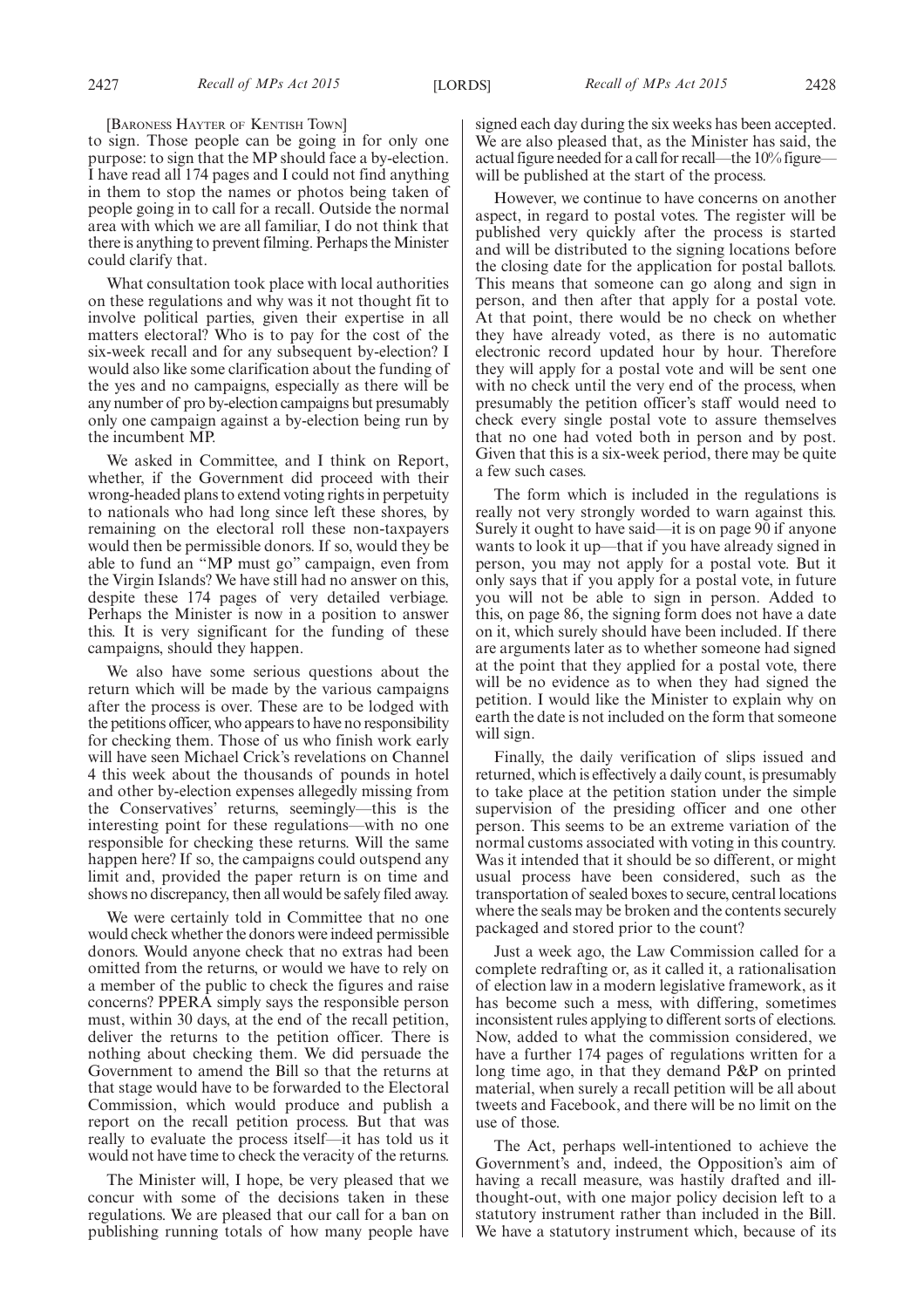length, makes proper scrutiny impossible. If I were marking the Government's homework, I would have to say, "Not good enough. Must try harder". I beg to move.

**Baroness Donaghy (Lab):** My Lords, in the debate on the Recall of MPs Bill, as it then was, I recall my noble friend Lord Grocott saying that it is a measure of constitutional significance that will, as the Constitution Committee has said, affect the United Kingdom's representative democracy. He reminded the House that had the Bill been an Act of Parliament 25 years before, only two MPs would have been affected. Although there were some supporters, including the noble Lord, Lord Cooper of Windrush, in his maiden speech, the overwhelming majority of speakers expressed concern. The noble Lord, Lord Forsyth of Drumlean, summed it up by saying:

"Members of Parliament are, bit by bit, dissolving their authority and removing the primacy of the House of Commons".— [*Official Report*, 14/1/15; col. 820.]

As a former member and acting chair of the Committee on Standards in Public Life, I expressed the view in debate that the Bill was unlikely to improve standards in public life or the standing of Members of Parliament. I thought it would enhance the powers of the Executive at the expense of parliamentary democracy.

Nevertheless, we are where we are. The Bill is an Act and will not be implemented fully until the draft statutory instrument before us today has been approved. As has been said, the Bill was 60 pages long and the draft statutory instrument is 174 pages long. I must admit that I approached it with some trepidation, secretly hoping that it would do credit to Jarndyce v Jarndyce. In the interest of staying onside with my noble friend Lady Hayter, who has been incredibly loyal to her Front Bench on this and has played a straight bat throughout, I shall not reveal whether the draft fulfilled my secret hopes or not.

I think we all hope that the Act will never have to be used. I would be grateful if the Minister could give some guarantees about the issues raised by my noble friend in moving her amendment to the Motion. First, what guarantee will there be that people walking in to sign for recall will not be intimidated? Secondly, how will he ensure that there will be no double voting? Thirdly, how much would overseas people be able to put into a campaign? Fourthly, is the Minister content that the election returns will be checked?

#### *4.30 pm*

The impact assessment, such as it is, anticipates that recall petitions will occur "extremely infrequently". Does the Minister have a definition for "extremely infrequently"? Is it as infrequent as floods in Cumbria, for instance, or England—or should I say English men—winning the football World Cup, or some other assumption, such as two MPs every 25 years?

My final point is to refer back to the concerns expressed about the Bill by the Delegated Powers and Regulatory Reform Committee in December 2014. The committee expressed concern about the "rolling up" of different scrutiny procedures which,

"appears to us to be unconventional in its extent".

The committee was referring to the then Clause 12(7) and (8), and stated:

"Taken together, the two subsections would allow powers that attract the affirmative procedure, powers that attract the negative procedure and powers that are not subject to any form of Parliamentary scrutiny to be exercisable in a single affirmative instrument".

The committee was concerned that,

"in that respect, the practice could be seen to represent a further shifting of the legislative initiative from Parliament to the Executive, because it would leave to Ministers and not to Parliament the decision whether or not particular provision to be made by them should be subjected to a higher (or some) level of Parliamentary scrutiny".

Those are not my words but those of the Delegated Powers and Regulatory Reform Committee.

Bearing in mind that the draft statutory instruments come from the Cabinet Office, which immediately raises suspicion in my mind, can the Minister give us an assurance that this "rolling up" of different scrutiny procedures does not occur in these draft instruments?

**Lord Campbell-Savours (Lab):** My noble friend Lady Hayter raised a number of issues, and I think that I have deleted nearly all of them from my own contribution, because she has obviously raised all 174 pages of the document, as have I.

I supported the principle of the legislation when it went through the House; I have no problem with recall, although I took an active part in opposing a particular section of the legislation which dealt with the 10 working day trigger for suspension, which to this day I believe will end up with some rather difficult decisions for Members—in particular, the Committee on Standards in Public Life in the other place, where, I suspect, Members will be compromised. However, today's debate does not deal with the trigger but with what it describes as the conduct rules. It is a classic case of the size of the regulations exceeding the size of the Bill, raising once again the whole discussion about skeleton Bills and the use of SIs.

Skeleton Bills are described, in the report from the Joint Committee on Conventions in 2006, as providing the circumstances in which it would be permissible for the House to divide on fatal Motions—not that that is my intention today. However, if today's SI had formed part of the primary legislation, there would have been scope for Divisions, although I need to make it clear that I am not complaining. I recognise that the law in this area needs to cover all eventualities.

I want to deal with the detail of the SI and comment on comments made by Mr John Penrose speaking for the Government in the other place on 25 January. He said:

"The petition officer must publish the number of people allowed to sign the petition and the number that must sign for it to be successful. Those figures will be updated when a petition opens, to include any alterations to the electoral register".

I ask a simple question on principle: should a person who is either too lazy or too indifferent to vote in the general election really be entitled to remove an MP on a petition? This is a quite interesting question. When you look at the stats, if the general election turnout is generally about 60% now—it used to be much higher when I was an MP, but it has gone down over recent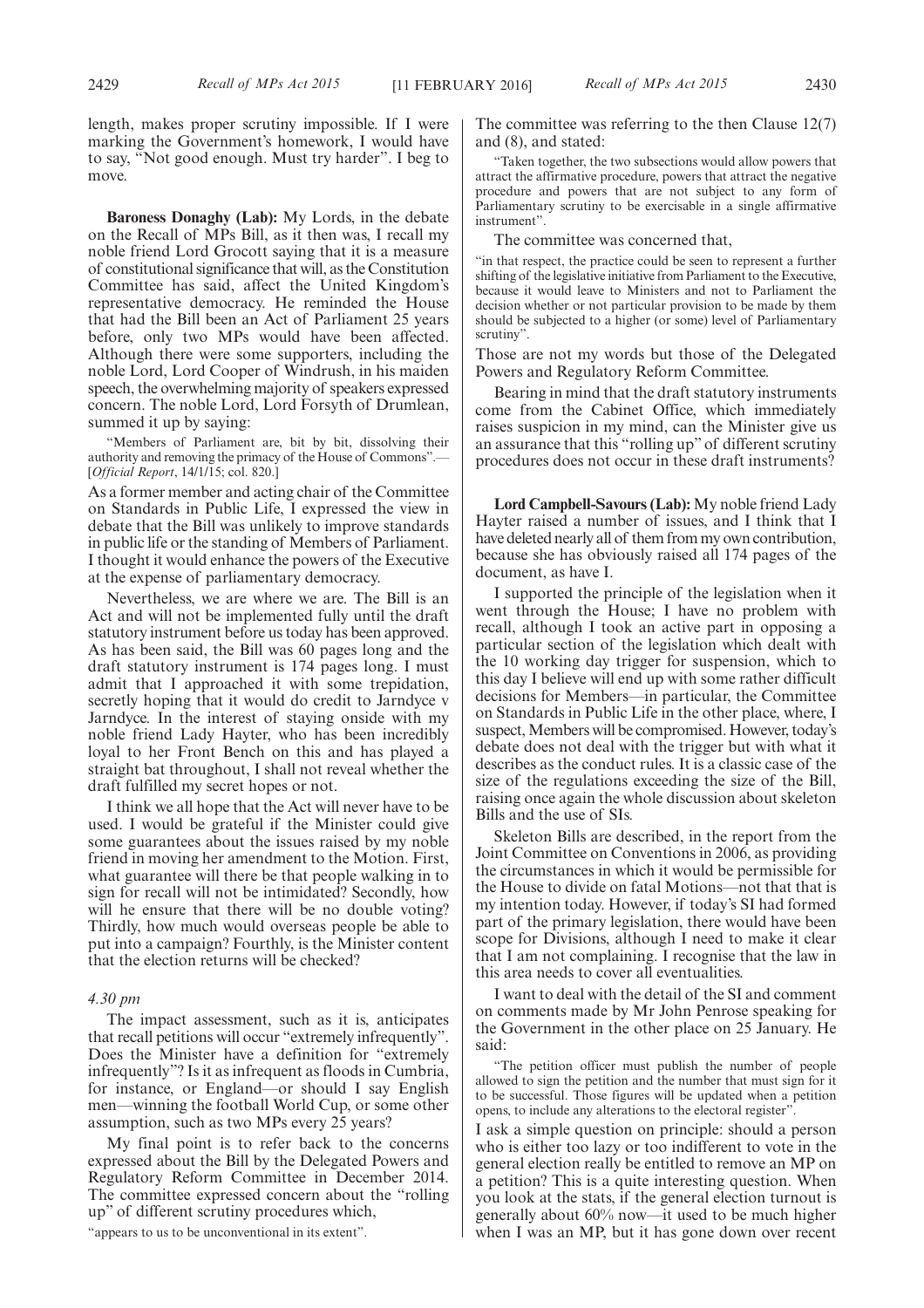#### [LORD CAMPBELL-SAVOURS]

years—suggesting an abstention rate as high as 40%, it means that if 25% of the abstainers sign the petition in a constituency, effectively they trigger a by-election. I wonder whether that is really the way we want to proceed on this. I accept the principle, but should abstainers have all that power to precipitate a by-election?

#### Penrose then went on to say,

"the petition officer must make 'reasonable' provision for the petition to be available for signing outside those times, which could include evenings and weekends. The regulations do not prescribe what the additional hours must be; they will be determined by local circumstances and covered by Electoral Commission guidance".

Guidance can be ignored. The local authority decides what happens in the case of a borough where there is an overwhelming single partymajority. The local authority could be awkward. It might wish to protect its Member of Parliament for two reasons. One might be political—it is sensitive to the loss of the seat and therefore does not necessarily want to follow the guidelines set by the commission—and secondly, as my noble friend said from the Front Bench, what about the cost? If the cost falls upon the local authority, it may well be that it is not too keen on the prospect of a by-election taking place. Are we absolutely satisfied that we have covered all such eventualities, that is to say, eventualities where local authorities might be a little cautious—I use the term—in the way it wishes to proceed?

I have to admit that a number of my questions might appear pedantic, but this is going to be a very controversial process, perhaps leading to legal proceedings challenging petitions. Every eventuality has to be covered because when Members of Parliament are subject to these petition proceedings and face the prospect of a by-election they will be hiring lawyers and whatever to go through these regulations in great detail to establish whether there is a basis on which they can appeal against the proceedings that are under way.

#### Penrose goes on to say:

"Unlike at an election, accredited observers will not be allowed to be present at signing locations, or at any stage of the petition process other than the count".

I stood in a number of general elections over many years. My noble friend raised from the Front Bench the issue of people observing. People observe. People stand outside polling stations. They take numbers. On this occasion, they will not be taking numbers but, as my noble friend suggested, they might be taking photographs. If people are to be assigned a signing location which, as I understand it, is the position under Clause 16, you could have as few as 600 people entitled to sign at a particular station—I keep calling them polling stations, but in fact they may well actually be called polling stations or stations used in general election campaigns. If that is the case, then if they can observe from outside, why can we not observe from inside? What is the distinction? As I understand it, the way that the regulations are drawn up is that unless you are in a particular category—I think it is the Electoral Commission—you cannot enter the signing location. However, you can stand outside or sit in an office over the road and watch who is going in. There seems to be a lack of understanding about what will happen when people go in to sign off their names.

#### Penrose then went on to say:

"Accredited observers may be present at the count, along with the representatives of the Electoral Commission".—[*Official Report*, Commons, 25/1/16; cols. 3-4.]

Again, my noble friend asked about payment. Who is going to pay even the Electoral Commission observers? Are they going to be paid by the local authority? Are any of these people? We are trying to establish on whom all the costs of this process are going to fall.

What about the issue of people signing twice? Mr Penrose, in his reply to Wayne David in the Commons, stated:

"It should be easier to make sure that people cannot sign twice, in the same way that we do not allow people to vote twice on a polling day. However, the checks and the principle underlying the process—the mechanics—will, of course, still be the same". [*Official Report*, Commons, 26/1/15; col. 7.]

Because the whole process is so controversial, if not the regulations then certainly the guidance from the Electoral Commission should be quite specific on this matter. For MPs affected, every petition signing will count, particularly if they are on the margin.

Paragraph 57(5) of the regulation states:

"A person is not entitled to sign any one petition as proxy on behalf of more than two persons to whom that person is not related".

The same issue is raised in paragraph 63, which deals with the declaration. My question is simple: what does "related" actually mean—a cousin, a brother-in-law, a civil partner, a sharia-based marriage or an informal partner arrangement? These are the sorts of things that people are going to query, particularly in areas with a large ethnic-minority population.

Paragraph 59 deals with the use of personal identifiers. On that subject, I simply point out that a national identity card would do away with many of these administrative requirements. My next question is one of principle. Why is there a different approach in the conduct of the process in Northern Ireland? Northern Ireland is part of the United Kingdom.

Finally, I turn to paragraph 129, which is headed:

"False statements as to MP or accredited campaigner".

The paragraph says:

"A person who … during the period beginning with the giving of notice"—

I am deleting words that are not relevant to what I am saying—

"and ending with the last day of the signing period … makes or publishes any false statement of fact in relation to the personal character or conduct of a relevant person is guilty of an illegal practice, unless that person can show that they had reasonable grounds for believing, and did believe, the statement to be true".

The "relevant person" is described later as,

"the MP to whom the petition relates; or … a person who is an accredited campaigner in relation to that petition".

For a start, who is an accredited campaigner? Secondly, what about a statement made in a local newspaper, particularly during the last days of the petition period? It could be in the form of editorial comment, an article or even a letter to the editor. We know from our experience of tabloid journalism that it is quite easy, without libelling the person, to write an article that completely undermines the credibility and character of a public figure. I oppose censorship and had great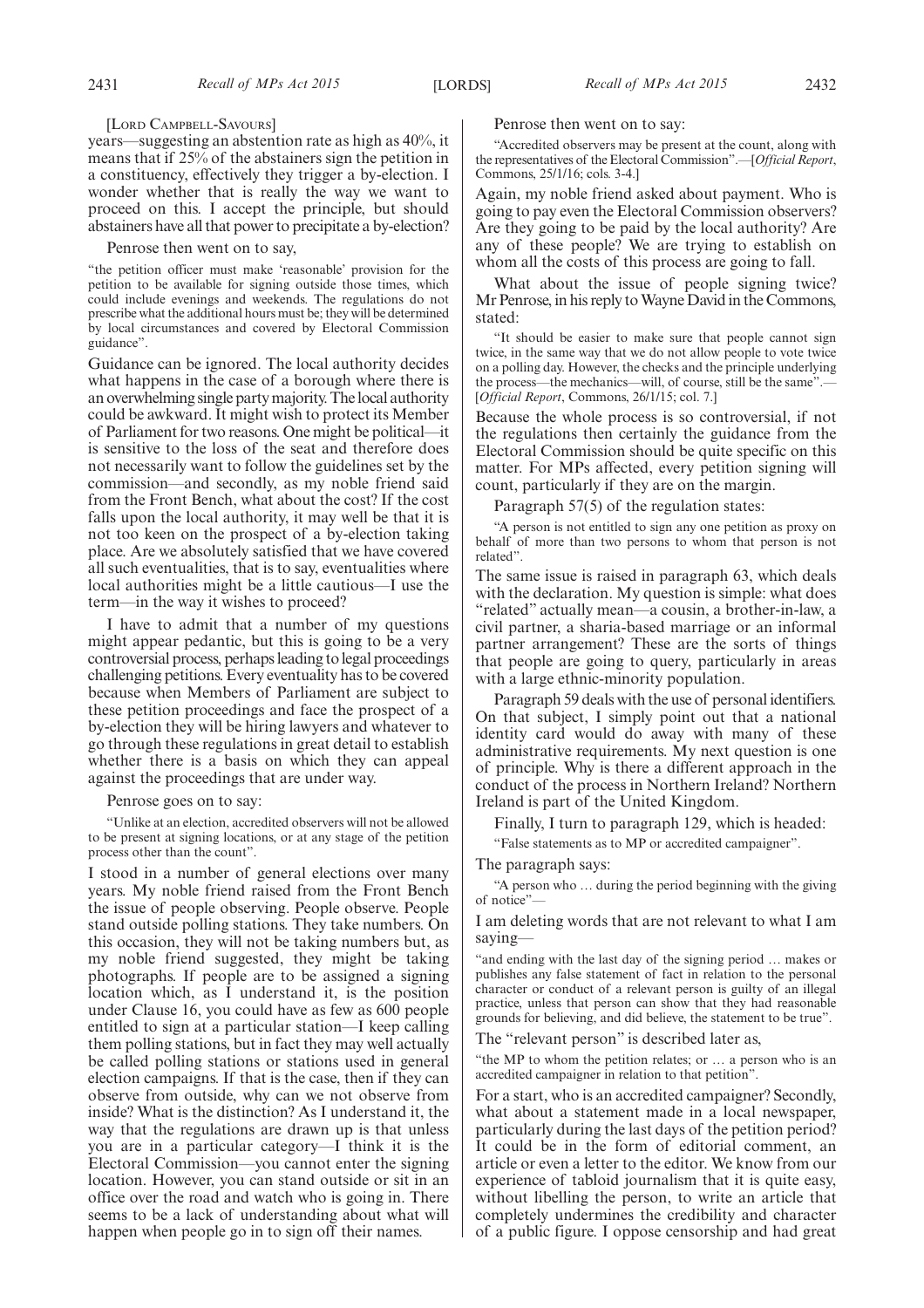difficulty in thinking about this section. However, should not the last few days or week of a petition period be the subject of some restraint? A local newspaper could destroy a local MP's reputation without even libelling them. We need some way of exercising restraint if an MP is to be given a fair hearing. Perhaps Ministers can discuss with the Electoral Commission whether some guidance might be appropriate in these circumstances.

I have raised a number of what might appear at this stage to be minor points. Each and every one of them could be the subject of argument both during and after a petition period. As I have already said, ideally, much of the regulatory detail outlining this SI should have been presented in primary legislation, thereby giving us the opportunity to amend and divide. I therefore hope that the Electoral Commission in its guidance notes will take on board the thrust of my comments, those of my noble friend from the Front Bench and those due from my noble friend who is to speak.

#### *4.45 pm*

**Lord Lipsey (Lab):** My Lords, I am grateful, and I hope the House is grateful, to the noble Baroness, Lady Hayter—I should have said my noble friend because she has been my noble friend for many years now—for putting down this amendment, because it has led us to have a fuller debate this afternoon than we might otherwise have done. She has ably made her points of substance. However, I will go a little wider and consider what this tells us about secondary legislation.

This document, which I just managed to carry from the Vote Office without being forced to my knees by its weight, is an exemplar of how secondary legislation should not be. The fact is that secondary legislation in part is being considered by the committee of the noble Lord, Lord Trefgarne, on the Strathclyde report. Some of the things said this afternoon may be very useful input into the work of that committee.

This is secondary legislation and it has passed through both Houses, so I will not restart a debate on its purpose. I was in error by not participating at that stage. It was of course a delayed reaction to the MPs' expenses scandal. The Government—and the opposition parties—wanted to show they were doing something about that. However, the Government, and the opposition parties, did not want to open the door very wide. There are countries which use the recall quite widely: in the United States a governor of California was recalled not long ago, and the speaker of one state who recently had the temerity to favour gun control legislation has also been recalled, which might be a warning sign of some of the effects which recall legislation that goes wider can have. In the Andean countries of Latin America, especially in the light of the pink tide that took place there in the 1990s, there are quite a lot of recall elections—Lima is the world capital, having held some 7,000. Incidentally, I am relying for this information on a seminar I chaired at St Antony's College Oxford, at which the noble Lord, Lord Cooper, spoke—which shows that academic seminars can sometimes help us. I learned there the nearest thing to an amusing fact about recall elections that I have ever learned, which is that one of their greatest exponents was Vladimir Lenin. He was a huge enthusiast. In post-revolutionary Russia there were hundreds of thousands of recall elections, until of course Lenin established himself and his friends in power, when for some strange reason their enthusiasm for the recall ebbed away. Our Government, wisely, did not want to establish a recall on the American or Peruvian scale, let alone on the Leninist scale, therefore we remain a representative democracy.

This legislation could hardly be more limited—the conditions in which it applies are very limited. If an MP is sentenced to more than 12 months in the jug, they are disqualified anyway, so the measure can apply only when the sentence is shorter than that, when they are suspended for more than 10 days by a committee of fellow MPs or when they withhold information on expenses. That is not going to happen very often and in most such cases the MP would, through shame, resign anyway. They could not hang on in those circumstances. Even if those conditions are met, you then have to get 10% of the electorate to sign your petition within six weeks. That 10% of the electorate is probably around one in five of those who voted at the last election, with turnout having been around 60% or slightly less. It is going to be one helluva job to organise that. The noble Lord, Lord Cooper, explained at the seminar how uninterested in politics people generally are. Some were asked, in a focus group, to name one politician and they were able to manage David Cameron. When pressed, they also managed Ed Miliband and his brother, Ed Balls, as the noble Lord reported to the seminar, so there is not a fantastic surge of interest. It could happen but it does not seem very likely.

The House does not need me to tell it that this is going to be a rare event. As my noble friend Lady Donaghy said, the Cabinet Office says so itself in paragraph 10.2 of the Explanatory Memorandum. It says that it is anticipated that recall petitions will occur extremely rarely. If you ask me, extremely rarely probably means never. Be that as it may, this really is a mouse of a proposition—and I am pleased that it is—but, although it is a mouse of a proposition, it has given birth to a mountain of secondary legislation.

I cannot claim to have read all 174 pages of the regulations—I defer in diligence to my noble friend Lady Hayter—but I have poked about in it. As a journalist, I always read documents from the back and usually get to the bit that someone is trying to hide. Regulation 128 deals with illegal canvassing by police officers. Can one imagine? "Mr Plod is going from house to house illegally canvassing. Let's lock him up as swiftly as we can". I admire the imagination that puts that into the regulations.

Another regulation bans exit polls. Why it should do that, I am not quite sure, but I can tell your Lordships that nobody is ever going to commission one. No single recall petition could possibly be interesting enough for anybody to commission an exit poll.

Parts of the regulations are wholly incomprehensible. I read Regulation 132, on the prohibition of paid canvassers, about eight times. I may not be the sharpest kid on the block but I still do not have the faintest clue as to what it means. I am reluctant to ask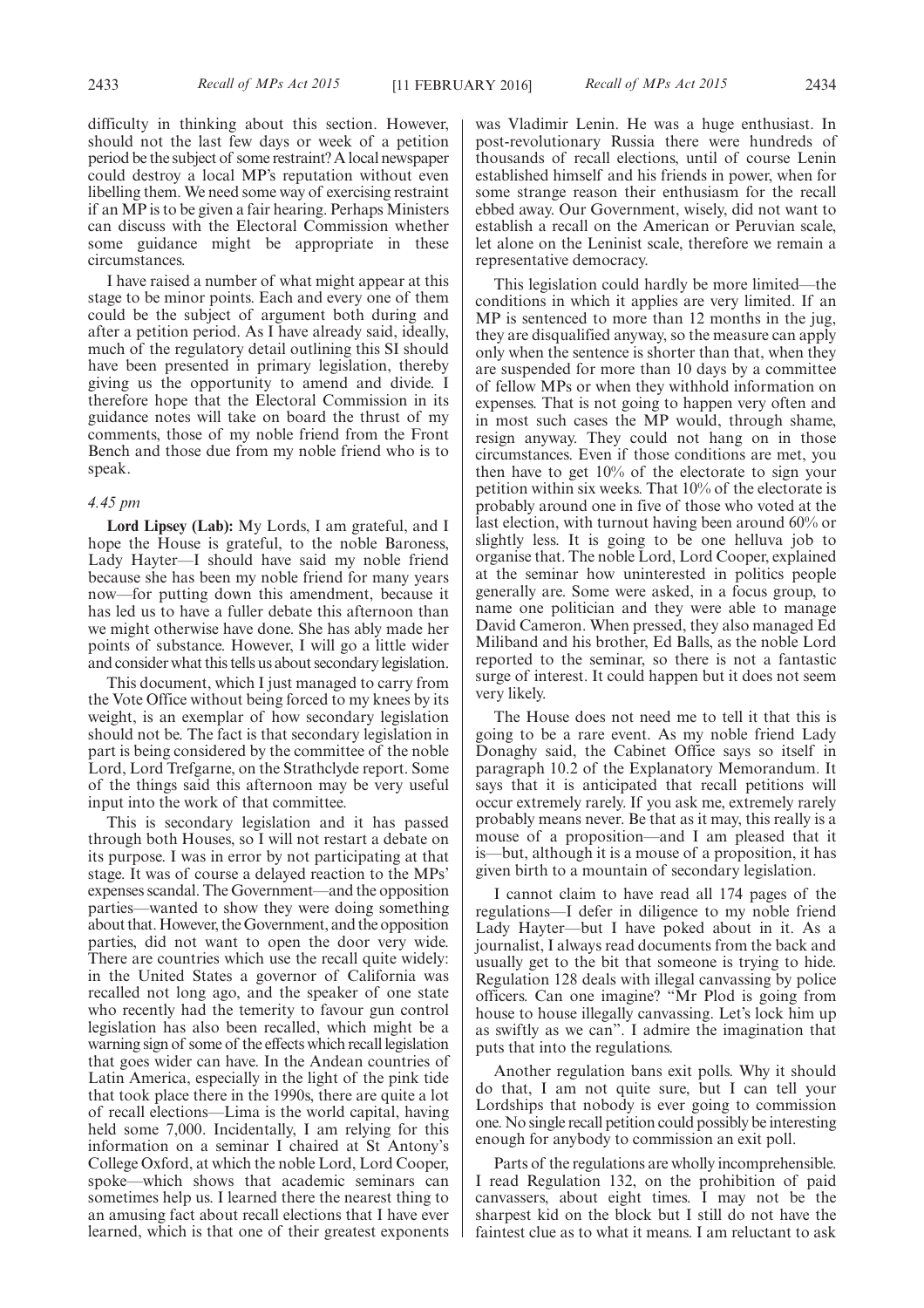[LORD LIPSEY]

the Minister to explain when he winds up because we might then be here into the early hours of the morning, but I am sure that he will take the point.

We rightly deplore the growth of Henry VIII clauses. As I reflect on the legislative situation, there is one thing that has changed hugely since Henry VIII. In his day, the secondary legislation had to be written on parchment. It was a helluva process and, if anybody wanted to change it, it was a helluva process to write it on parchment again. Alas, our legislative procedure has been bugged by the discovery of the word processor. This makes it possible to add, muck about with and expand clauses, thus expanding legislation, with extraordinary facility. It is a case of, "If in doubt, put it in". That is why the number of pages of secondary legislation has expanded from 4,800-odd in 1970 to 12,000 in the latest year for which figures are available, according to a recent Hansard Society study which was made available to the Campaign for an Effective Second Chamber this week. There is nothing to stop it.

Secondary legislation this may be but it is the law of the land. Citizens can be sent to prison for disobeying the stuff that is before your Lordships this afternoon. Ignorance of the law, as we know, is no excuse, but not necessarily every citizen is going to read the 174 pages of this—I could not even manage it.

Although the Government have made one change in response to representations made to them, neither House has had the opportunity to amend this, and that refers to the point that my noble friends Lady Hayter and Lord Campbell-Savours made: that much of this should have been in primary legislation.

I hope that this afternoon's narrow debate, and the slightly wider but still narrow debate about the Strathclyde report, will transmute into a much wider debate, which we urgently need, and one that uses one of many ways available to Parliament to look at the whole issue of secondary legislation and of scrutiny in the round. If that happens, this misshapen monster that we have before us this afternoon may, at last, have found a purpose to serve.

**Lord Bridges of Headley:** My Lords, it has been an excellent debate and I am delighted that we are having it on the Floor of the House. The noble Baroness was extremely gracious in trying to absolve me of responsibility for this misshapen monster, but I will do my very best to try to defend it, warts and all. The noble Lord, Lord Campbell-Savours, described some of his points as pedantic. I do not see them as pedantic at all. That is exactly what we are here to do: to question the details, whatever they might be, in this volume before us. If what I say fails to accurately address some of the points that noble Lords raised, I will certainly write to all those who spoke and place a copy of that letter in the Library. As the noble Lord said, there are some very important points that we need to iron out.

I heed entirely what has been said about secondary legislation, especially something as long as this. The noble Lord, Lord Lipsey, is absolutely right: this is exactly the kind of debate that we need to be having in the weeks ahead. My noble friend Lord Trefgarne is here, and I very much hope that he heeds what was said. I will certainly endeavour to draw his attention to those points.

To pick up on a few of the points that were made, the noble Baroness, Lady Hayter, and the noble Lord, Lord Campbell-Savours, asked about people taking photos and intimidating petitioners outside the place. I want to make two points about that. First, petitioners have the opportunity to have a postal vote if they are really concerned about that happening. Secondly, and more to the point, I am told that—it is the same as for elections—anyone intimidating signers would be committing a criminal offence. I will write to the noble Lord and the noble Baroness on precisely where that offence lies.

**Lord Campbell-Savours:** If you can observe from outside, why can you not observe from inside?

**Lord Bridges of Headley:** I think it comes back to the point that, if there is an accredited observer inside, they may be able to take the names of people who are petitioning and, therefore, those people might feel intimidated. I entirely see the noble Lord's point, but I gently disagree. Let me come back to noble Lords on where exactly that is in law.

As regards the consultation on this, as I said in my opening remarks, the Electoral Commission has been consulted, as is required by statute. On top of that, consultation has been undertaken with the Association of Electoral Administrators, returning officers, electoral registration officers, the Chief Electoral Officer for Northern Ireland, the Electoral Management Board for Scotland and the electoral management software suppliers. The territorial officers and officials in the Scottish Government have also been consulted on the relevant parts of the legislation. It is not statutorily required for the Government to consult political parties.

A very good point was made about the cost, and I apologise for not mentioning that in my opening remarks. I am told it is expected that a recall petition would cost approximately £100,000. In terms of the payment of that, the Electoral Commission would pay for its own staff and it would not be reimbursed for that. Other payments would be met centrally by the Treasury from the Consolidated Fund. Again, I will write to noble Lords to confirm exactly that point.

#### *5 pm*

A couple of noble Lords referred to the issue of whether someone might be able to sign twice. This point was raised in the other place and I remind your Lordships of what was said there by my honourable friend John Penrose. He said: "It is important that the proper processes are followed over the six-week period to ensure that people cannot sign twice. This means that any application made to sign the petition by post during the signing period will have to be checked by the register held at the signing place. If the register has been marked to show that the elector has been issued with a signing sheet at the signing place then the application to sign by post will be refused. If the register shows that a signing sheet has not been issued, then the application will be approved and the register held at the signing place will be marked accordingly.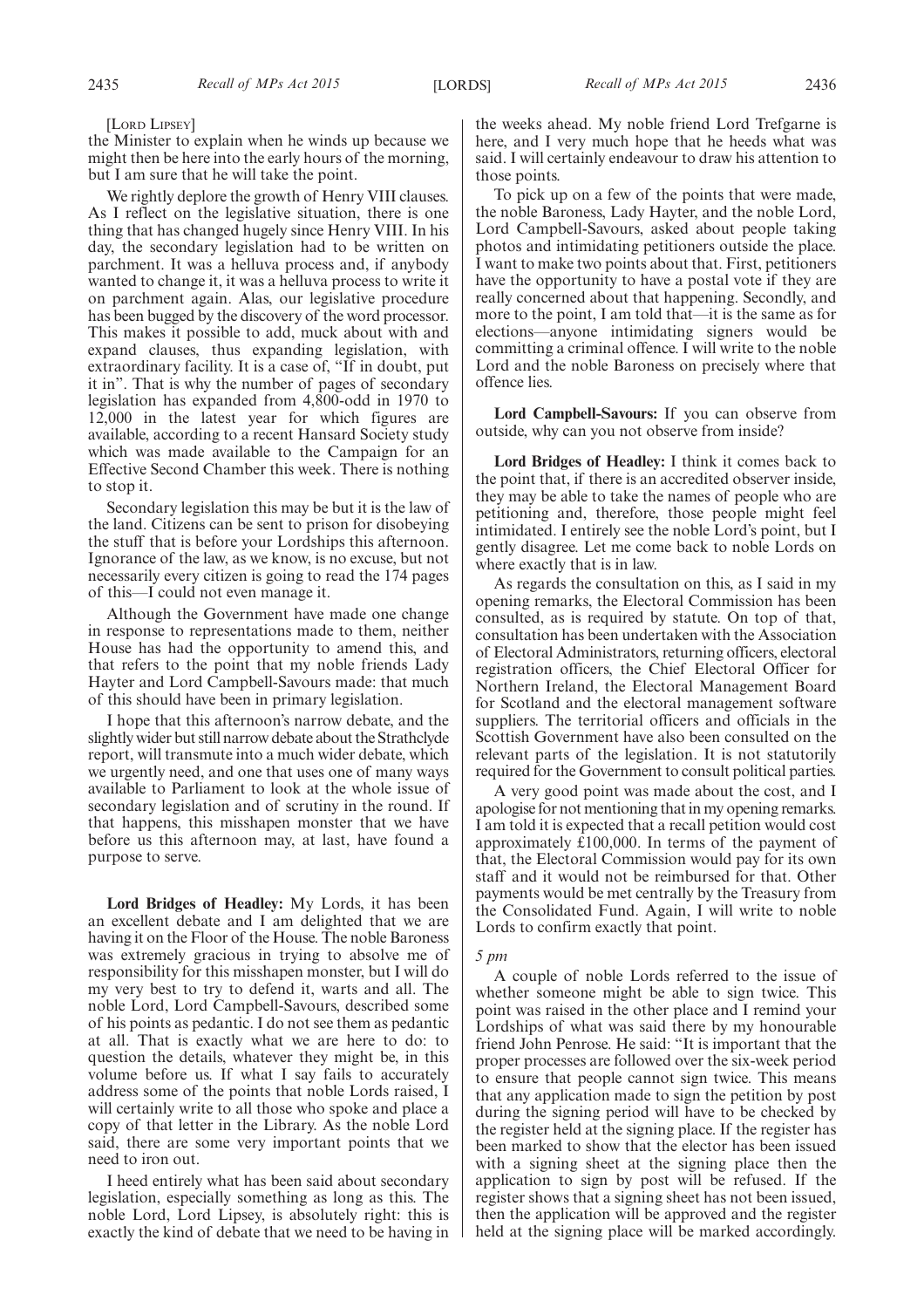The fact that the register held at the signing place is marked when signing sheets are issued prevents attempts at double signing". I should add that I understand that it is an offence to vote twice.

The noble Baroness asked why there is no date on the signing sheet. The date is marked on the register by the petition officer.

The noble Baroness, Lady Donaghy, asked me to define "infrequently". As the noble Lord, Lord Lipsey, said, this is covered in the Cabinet Office guidance. It is hoped that this would mean very rarely indeed. However, it is not for me to define what "infrequently" means; that is an issue for Members of Parliament. I say no more than that.

The noble Baroness also asked whether I can give an assurance that the scrutiny powers being used are not mixed. The powers being exercised under these regulations will all be subject to the affirmative procedure and so there is no mixing of procedures.

The noble Lords, Lord Campbell-Savours and Lord Lipsey, made interesting, valid points about whether someone who did not vote in a general election should be able to sign a petition. Should abstainers have this power? That is the current state of the Act. I cannot address the issue now in regard to these regulations, but I heed what has been said.

I will need to write to the noble Lord about is meant by "family relationships". I am afraid that my understanding, which potentially may not be helpful to him, is that it mirrors the process for elections and is not defined in legislation. I shall write to the noble Lord to define further exactly what that might mean.

The noble Lord also asked about who is the accredited campaigner. There will be two categories of campaigners —accredited and non-accredited. Anyone who wishes to incur expense of more than £500 in relation to petition campaigning must become an accredited campaigner. Those wishing to become accredited campaigners must notify the petition officer and nominate a responsible person to ensure that the spending limits are observed. The campaigner will be entitled to spend up to £10,000. Accredited campaigners must provide details of any donations over £500 to the petition officer. Non-accredited campaigners will be able to spend up to £500 campaigning on the petition without having to make any declaration concerning spending.

I hope your Lordships will forgive me for not addressing the other points now. As I say, I shall certainly write to noble Lords about them.

**Lord Campbell-Savours:** I am worried about the media destroying the reputation of a Member of Parliament during the last week or so of a campaign. When the Minister writes to us, will he ask his officials to give consideration to this matter? I think it will be an issue when we get the first one. Everyone in the debate has presumed that the first one will be quite involved—and I think we are very near to the first one.

**Lord Bridges of Headley:** I certainly undertake to do that and to give it some consideration. It is another very valid point.

The noble Lord, Lord Lipsey, asked me to interpret Regulation 132. I will try to do so. It prevents people being paid—in other words, employed—to canvass on behalf of either side of the petition. To do so is an offence of illegal employment.

These regulations deliver on the manifesto commitments of the three major parties in the previous Parliament to introduce a system of recall. As I said in my opening remarks, I hope that they will go some way to restore the public's faith in our elected representatives in Parliament. I commend them to the House.

**Baroness Hayter of Kentish Town:** My Lords, I thank my noble friends Lord Lipsey, Lady Donaghy and Lord Campbell-Savours. My noble friend Lord Lipsey said that we had known each other a long time; it is actually some 45 years since we started work together. The last point, which my noble friend Lord Campbell-Savours raised, about it being illegal to canvass, is very interesting. That means that an MP's member of staff presumably could not work on behalf of the MP. I had also read and reread that. Presumably it means that no paid official of a party will be able to do it. It would be helpful for the Minister to be absolutely clear in writing that personal staff will not be able even to go around with the MP.

I will be brief because there are only two points I want to leave with the Minister. He has not answered the point about overseas voters. The significance of that is that there is no upper limit on what can be spent on a recall petition. The MP could spend only up to £10,000, but there could be 10 or 20 accredited campaigns working for a recall. Each of those 10 or 20 campaigns could spend up to £10,000. Indeed, there could be 20 or 30 campaigns spending up to £500 without even having to say where their money comes from. There is no upper expenditure on this. If the vote is extended beyond the 15 years to people who have been out of the country, these campaigns could be funded solely from outside the country. I do not expect the Minister to answer on that now because he has obviously chosen not to, but it is something that anyone who wants to keep big money out of politics has to think about.

I also remain worried about intimidation. The Minister said that people can, of course, apply for a postal vote, but that is only if the intimidation starts before the closing day for the postal votes. It is very likely, if people queue up and look at who is going into a signing place, that it would be much closer to the closing date, by which time it would be too late to apply for a postal vote. So the question of noting who goes in remains an issue.

Above all, my noble friend Lady Donaghy has shown the greatest wisdom today in her hope that this never has to happen. That would keep all of us most content—but, as my noble friend Lord Campbell-Savours said, if it happens it will be highly controversial. The way that these regulations have been written, and particularly the fact that they were not voted on either in this House or the other place, is regrettable. I thank the Minister for his time today, and my noble friends for supporting me on this Thursday afternoon. At this stage, I beg leave to withdraw my amendment.

*Amendment to the Motion withdrawn.*

*Motion agreed.*

*House adjourned at 5.10 pm.*